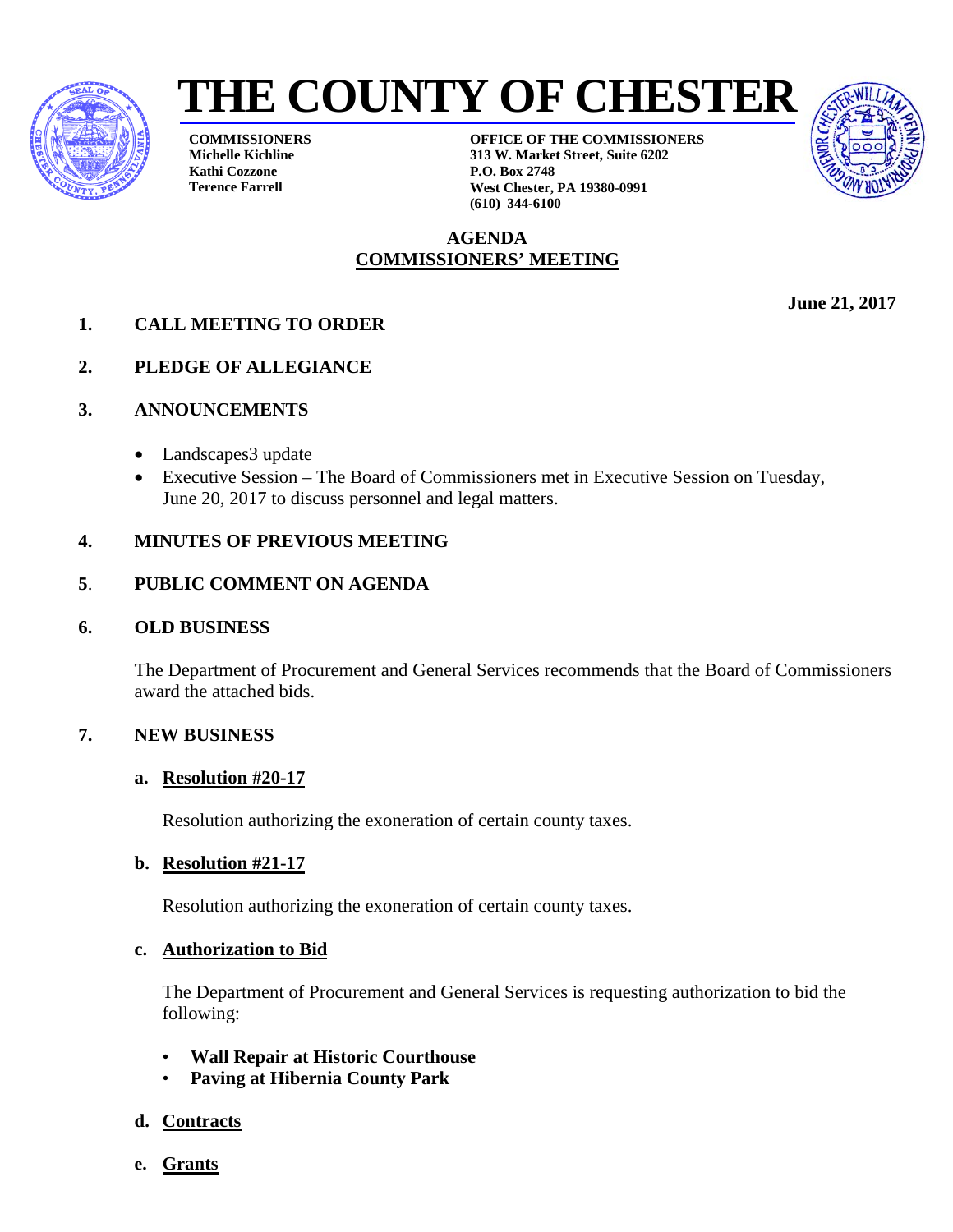- **8. PERSONNEL MATTERS**
	- **a. Human Resources Agenda**
- **9. FINANCIAL MATTERS**
	- **a. Finance Agenda**
- **10. PUBLIC COMMENT**
- **11. ADJOURNMENT**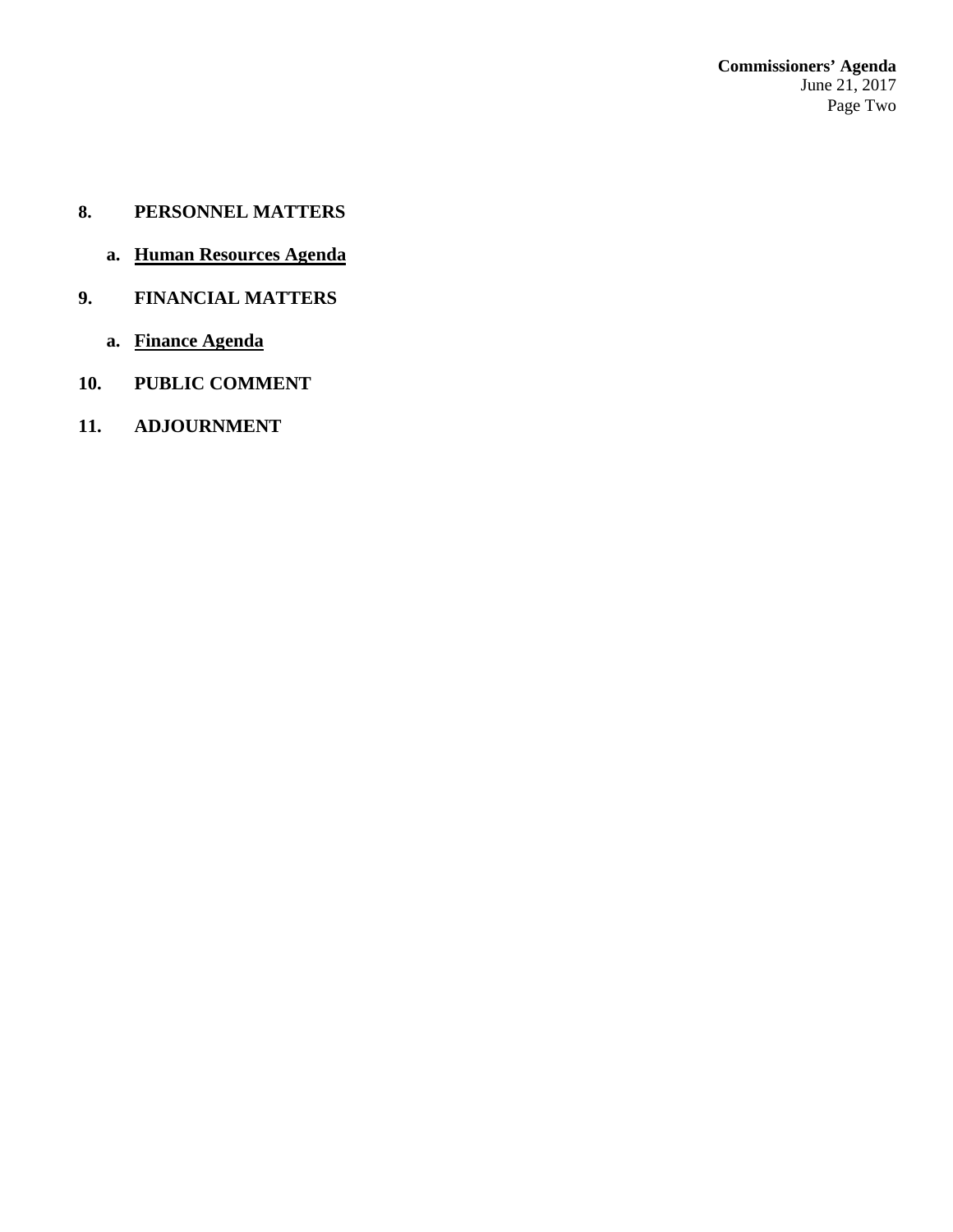

# **THE COUNTY OF CHESTER**

**COMMISSIONERS' MEETING MINUTES**

**COMMISSIONERS Michelle Kichline Kathi Cozzone Terence Farrell**

**OFFICE OF THE COMMISSIONERS 313 W. Market Street, Suite 6202 P.O. Box 2748 West Chester, PA 19380-0991 (610) 344-6100**



**June 6, 2017**

### **1. CALL MEETING TO ORDER CALL TO**

The public meeting of the Chester County Board of Commissioners was called to **ORDER** order at 10:02 a.m. on June 6, 2017 in the Commissioners' Boardroom by Chairman of the Board of Commissioners Michelle Kichline. Commissioner Kathi Cozzone and Commissioner Terence Farrell were also present.

#### **2. PLEDGE OF ALLEGIANCE PLEDGE OF**

Chairman Kichline asked intern Steven Custodio to lead the Pledge. **ALLEGIANCE**

#### **3. ANNOUNCEMENTS ANNOUNCEMENTS**

Chairman Michelle Kichline announced that the Board of Commissioners met in Executive Session on Monday, June 5, 2017 to discuss personnel and legal matters.

#### **4. MINUTES OF PREVIOUS MEETINGS MINUTES**

Following a Motion made by Commissioner Farrell, which was Seconded by **APPROVED** Commissioner Cozzone, the Board unanimously voted to accept the minutes from the May 15, 2017 Commissioners' meeting.

#### . **5**. **PUBLIC COMMENT PUBLIC**

Beth Harper Briglia, Vice President of Philanthropy Services for the Chester County **COMMENT** Community Foundation, thanked the Commissioners and expressed support of their effort to help in the fight against opioid and heroin addiction in Chester County.

#### **6. OLD BUSINESS OLD BUSINESS**

#### **a. Bid Award Bid Award**

Following a Motion made by Commissioner Cozzone, which was Seconded by Commissioner Farrell, the Board of Commissioners unanimously awarded the following bid:

**Garage Roof Replacement at the Government Services Center, Bid #357705-1284E:**

Munn Roofing Corp.  $$ 154,000.00$ 

#### **b.** Bid Rejection **Bid Rejection Bid Rejection**

Following a Motion made by Commissioner Farrell, which was Seconded by Commissioner Cozzone, the Board of Commissioners unanimously rejected the following bid and approved authorization to re-bid:

**Bid for Ceiling Tile Replacement at the Historic Courthouse, Bid #357705-1283E**

#### **7. NEW BUSINESS NEW BUSINESS**

**a. Memorandum of Establishing Friendly Relations & Cooperation Memorandum**

Following a Motion made by Commissioner Farrell, which was Seconded by Commissioner Cozzone, the Board of Commissioners unanimously ratified the Memorandum of Establishing Friendly Relations & Cooperation between the County of Chester and the Xixian New Area Development and Construction Administrative Committee, Shaanxi, the People's Republic of China.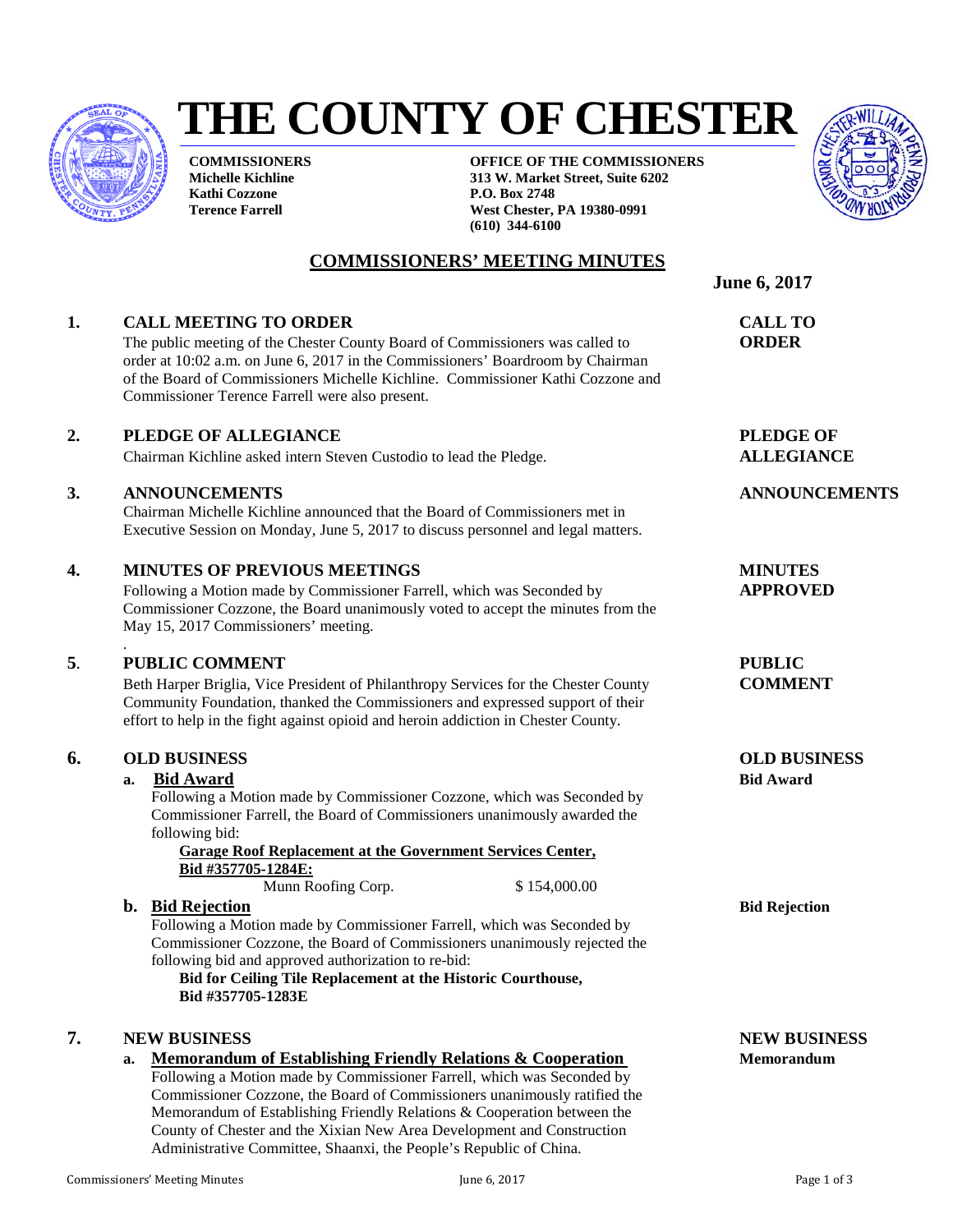|    | b. Resolution $#16-17$<br>Commissioner Cozzone made a Motion, which was Seconded by Commissioner<br>Farrell, to approve Resolution #16-17 regarding proposed FY 2017-2018 State<br>funding cuts for key human services and criminal justice programs in House Bill 218.                                                                                            | <b>Resolution #16-17</b>                       |
|----|--------------------------------------------------------------------------------------------------------------------------------------------------------------------------------------------------------------------------------------------------------------------------------------------------------------------------------------------------------------------|------------------------------------------------|
| c. | <b>Resolution #17-17</b><br>Commissioner Farrell made a Motion, which was Seconded by Commissioner<br>Cozzone, to approve Resolution #17-17 authorizing the Director of Facilities and Solicitor<br>to electronically execute and add supplement #2 to the consultant contract for County<br>Bridge #205, Spring City Road over Stony Run, East Pikeland Township. | <b>Resolution #17-17</b>                       |
|    | d. Resolution $#18-17$<br>Commissioner Cozzone made a Motion, which was Seconded by Commissioner<br>Farrell, to approve Resolution #18-17 authorizing signature authority and approving<br>supplemental agreement for County Bridge #244, Hadfield Road, located in East<br>Brandywine Township.                                                                   | <b>Resolution #18-17</b>                       |
| е. | <b>Resolution #19-17</b><br>Commissioner Farrell made a Motion, which was Seconded by Commissioner<br>Cozzone, to approve Resolution #19-17 approving the issuance of 2017 Revenue Bonds,<br>not to exceed \$200,000,000, involving the Chester County Health and Education<br>Facilities Authority and Main Line Health Systems.                                  | <b>Resolution #19-17</b>                       |
| f. | <b>Authorities, Boards and Commissions</b><br>Following a Motion made by Commissioner Cozzone, which was Seconded by<br>Commissioner Farrell, the Board of Commissioners approved the following<br>reappointments.<br><b>Chester County Agricultural Land Preservation Board</b>                                                                                   | <b>Authorities</b> , Boards<br>and Commissions |
|    | Reappoint Richard Abbott for a term ending 6/30/2020<br>Reappoint John Diament for a term ending 6/30/2020<br>Reappoint Duane Hershey for a term ending 6/30/2020<br>Reappoint Amy McKenna for a term ending 6/30/2020<br><b>Chester County Area Airport Authority</b>                                                                                             |                                                |
|    | Reappoint Fred Thompson for a term ending 6/30/2022<br><b>Chester County Children, Youth and Families Citizens' Advisory Board</b>                                                                                                                                                                                                                                 |                                                |
|    | Reappoint Linda Glaum for a term ending 6/30/2020<br>Reappoint Mary Latoff for a term ending 6/30/2020                                                                                                                                                                                                                                                             |                                                |
|    | <b>Chester County Board of Health</b><br>Reappoint Dr. Robert Zei for a term ending 6/30/2021                                                                                                                                                                                                                                                                      |                                                |
|    | <b>Chester County Housing Authority Board</b>                                                                                                                                                                                                                                                                                                                      |                                                |
|    | Reappoint Pat Bokovitz for a term ending 6/30/2022                                                                                                                                                                                                                                                                                                                 |                                                |
|    | <b>Chester County Mental Health/Intellectual and Developmental Disabilities Board</b>                                                                                                                                                                                                                                                                              |                                                |
|    | Reappoint Denise Bryer for a term ending 6/30/2020<br><b>SEPTA Citizens' Advisory Board</b>                                                                                                                                                                                                                                                                        |                                                |
|    | Reappoint Paul Drucker for a term ending 6/30/2019                                                                                                                                                                                                                                                                                                                 |                                                |
|    | <b>Chester County Workforce Development Board</b><br>Reappoint Jonathan Beschan for a term ending 6/30/2020                                                                                                                                                                                                                                                        |                                                |
|    | Reappoint Claudia Hellebushfor a term ending 6/30/2020                                                                                                                                                                                                                                                                                                             |                                                |
|    | Reappoint Meghan Klotzbach for a term ending 6/30/2020                                                                                                                                                                                                                                                                                                             |                                                |
|    | Reappoint Clark McHenry for a term ending 6/30/2020                                                                                                                                                                                                                                                                                                                |                                                |
|    | Reappoint James Nichols for a term ending 6/30/2020                                                                                                                                                                                                                                                                                                                |                                                |
|    | Reappoint Michael Pietrafitta for a term ending 6/30/2020<br>Reappoint William Shaw for a term ending 6/30/2020                                                                                                                                                                                                                                                    |                                                |
|    | Reappoint Stephanie Sherwood for a term ending 6/30/2020                                                                                                                                                                                                                                                                                                           |                                                |
|    | <b>Chester County Women's Commission</b>                                                                                                                                                                                                                                                                                                                           |                                                |
|    | Reappoint Denise Bailey for a term ending 6/30/2020                                                                                                                                                                                                                                                                                                                |                                                |

Reappoint Fredda Lewis Maddox for a term ending 6/30/2020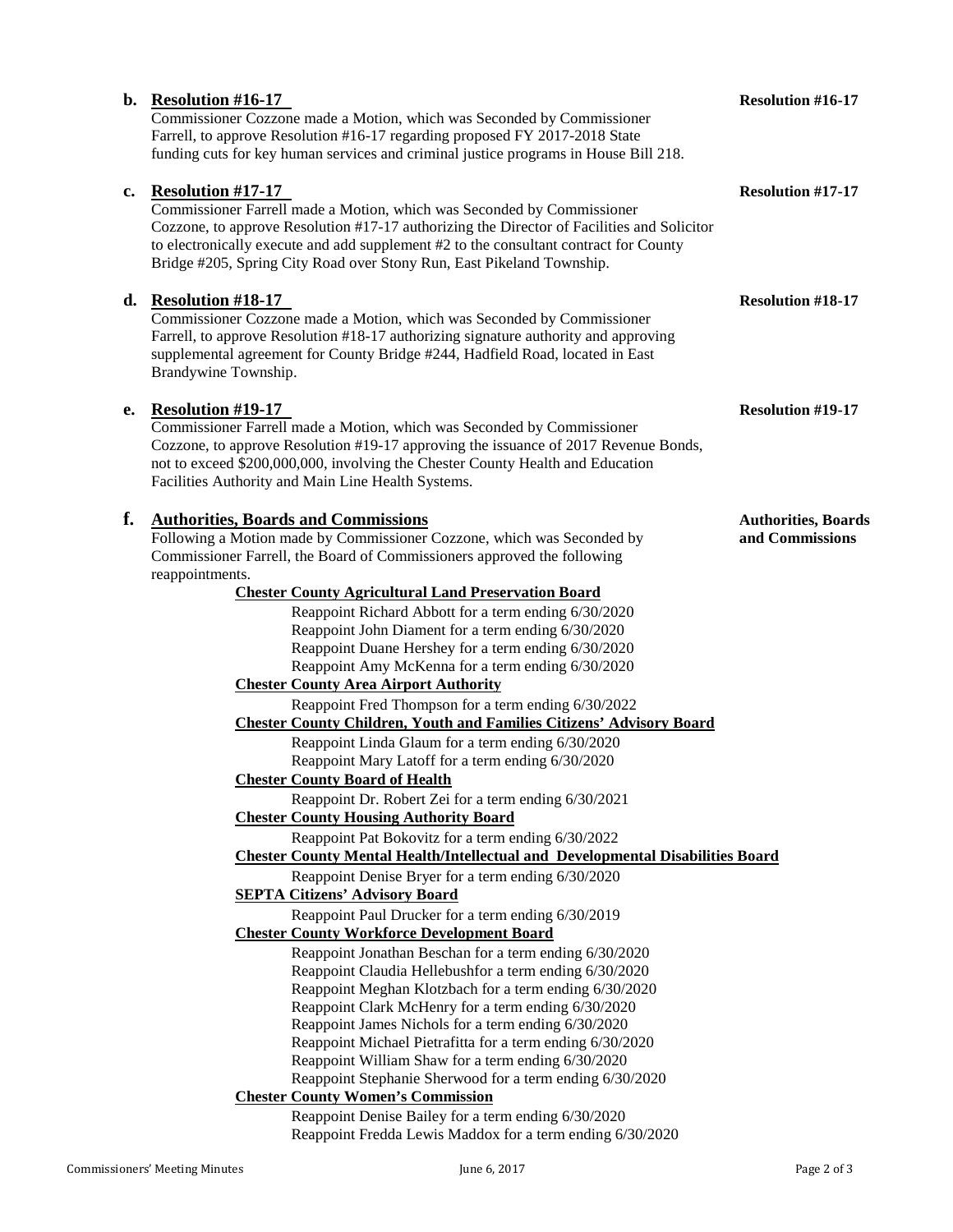|     | g. | <b>Authorization to Bid</b><br>Following a Motion made by Commissioner Farrell, which was Seconded by<br>Commissioner Cozzone, the Board of Commissioners unanimously gave authorization<br>to bid the following:<br>Guide Rail Replacement for County Bridges<br>$\bullet$<br>Sprinkler Head Replacement at Pocopson Home<br>$\bullet$<br>Resurfacing of Concrete Yards at Chester County Prison<br>$\bullet$<br>Nurse Call System Replacement at Pocopson Home<br>$\bullet$ | <b>Authorization to Bid</b>     |
|-----|----|-------------------------------------------------------------------------------------------------------------------------------------------------------------------------------------------------------------------------------------------------------------------------------------------------------------------------------------------------------------------------------------------------------------------------------------------------------------------------------|---------------------------------|
|     |    | h. Contracts<br>Commissioner Cozzone made a Motion, which was Seconded by Commissioner<br>Farrell, to approve the Contracts Agenda. The Board voted unanimously to<br>approve the Contracts Agenda.                                                                                                                                                                                                                                                                           | <b>Contracts</b>                |
|     | i. | <b>Grants</b><br>Commissioner Farrell made a Motion, which was Seconded by Commissioner<br>Cozzone, to approve the Grants Agenda. The Board voted unanimously to approve<br>the Grants Agenda.                                                                                                                                                                                                                                                                                | <b>Grants</b>                   |
| 8.  |    | PERSONNEL MATTERS<br><b>Human Resources Agenda</b><br>Commissioner Farrell made a Motion to approve the Human Resources Agenda.<br>Following a Second of the Motion by Commissioner Cozzone, the Board voted<br>unanimously to approve the Human Resources Agenda.                                                                                                                                                                                                            | <b>PERSONNEL</b>                |
| 9.  |    | <b>FINANCIAL MATTERS</b><br><b>Finance Agenda</b><br>Commissioner Cozzone made a Motion to approve the Finance Agenda. Following<br>a Second of the Motion by Commissioner Farrell, the Board voted unanimously to<br>approve the following:<br>Budget Change 08-17<br>➤<br>Vouchers as submitted by the Controller                                                                                                                                                           | <b>FINANCE</b>                  |
| 10. |    | <b>PUBLIC COMMENT</b><br>There were no comments from the public.                                                                                                                                                                                                                                                                                                                                                                                                              | <b>PUBLIC</b><br><b>COMMENT</b> |
| 11. |    | <b>ADJOURNMENT</b><br>The Meeting was adjourned at 10:13 a.m. following a Motion made by Commissioner                                                                                                                                                                                                                                                                                                                                                                         | <b>ADJOURNMENT</b>              |

 $\sim$   $\sim$   $\sim$ 

Chief Clerk

Farrell and Seconded by Commissioner Cozzone. The Motion passed unanimously.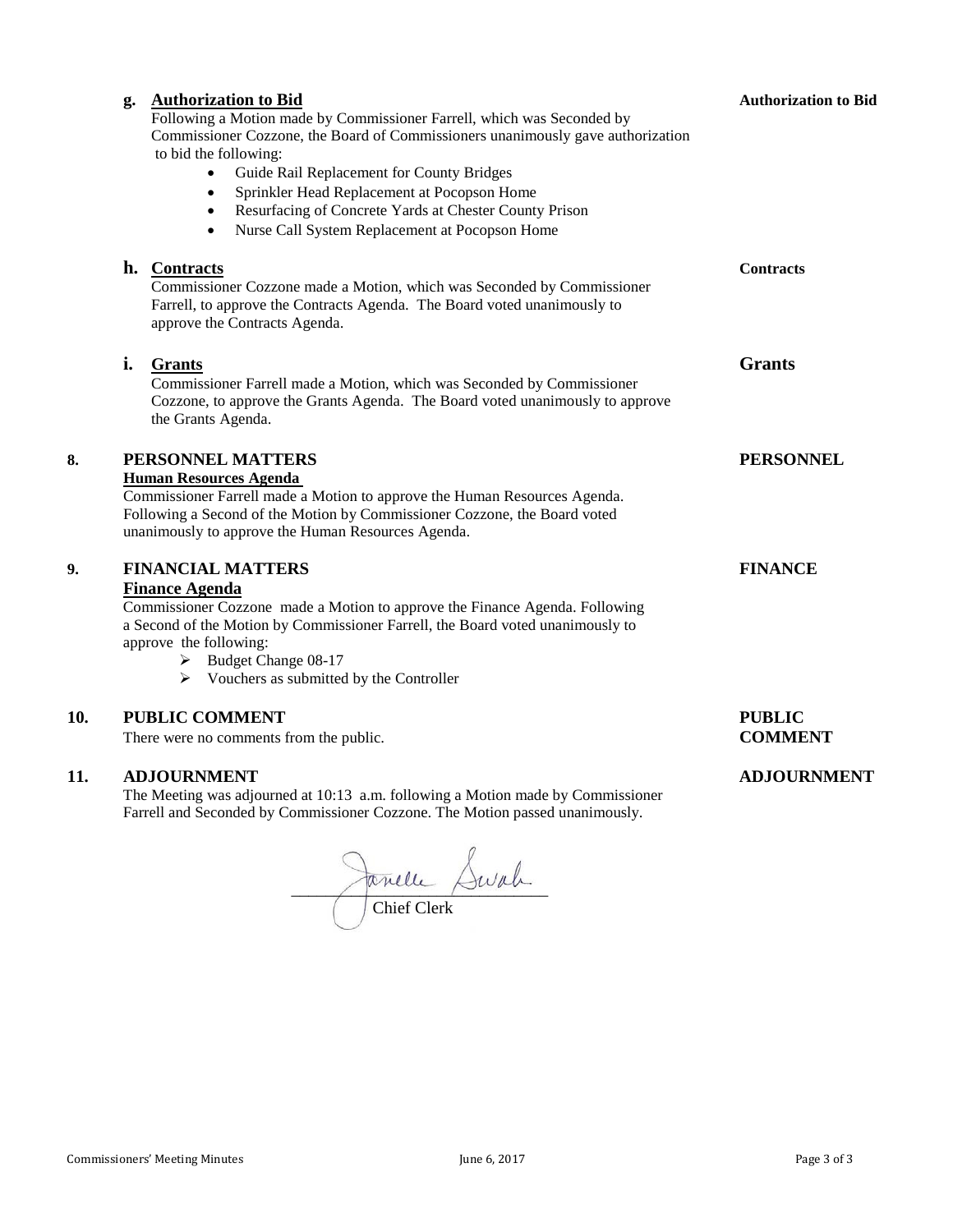# **Commissioners Agenda 06/21/2017**

#### **Bid Awards:**

The Department of Procurement & General Services recommends to the Board of Commissioners the following bid awards as they are the lowest responsive and responsible bidders:

#### **Caulk Exterior Building at Government Services Center, Bid #357705-1282E:**

| <b>Elite Restoration, Inc.</b>               |              | \$163,000.00 |
|----------------------------------------------|--------------|--------------|
| Other Bids Submitted:                        |              |              |
| Melrose Enterprises, LTD                     | \$166,000.00 |              |
| Old Philadelphia Associates, Inc.            | \$189,775.00 |              |
| Spotts Brothers Inc.                         | \$228,360.00 |              |
| <b>Jones Masonry Restoration Corporation</b> | \$238,495.00 |              |
| Mara Restoration, Inc.                       | \$240,000.00 |              |
| J.P.S. Construction Co., Inc.                | \$249,000.00 |              |
| Premier Building Restoration, Inc.           | \$298,056.00 |              |
| Palmer Waterproofing, Inc.                   | \$310,000.00 |              |
| Peter V. Pirozzi, General Contracting, LLC   | \$644,520.00 |              |
| Bill Anskis Company, Inc.                    | \$835,472.00 |              |
|                                              |              |              |

#### **Replacement of County Bridge #289, Bid #301706-1285E:**

#### **Column Construction, Inc. \$ 1,308,104.82**

| \$1,599,000.00 |
|----------------|
| \$1,623,000.00 |
| \$1,803,421.50 |
|                |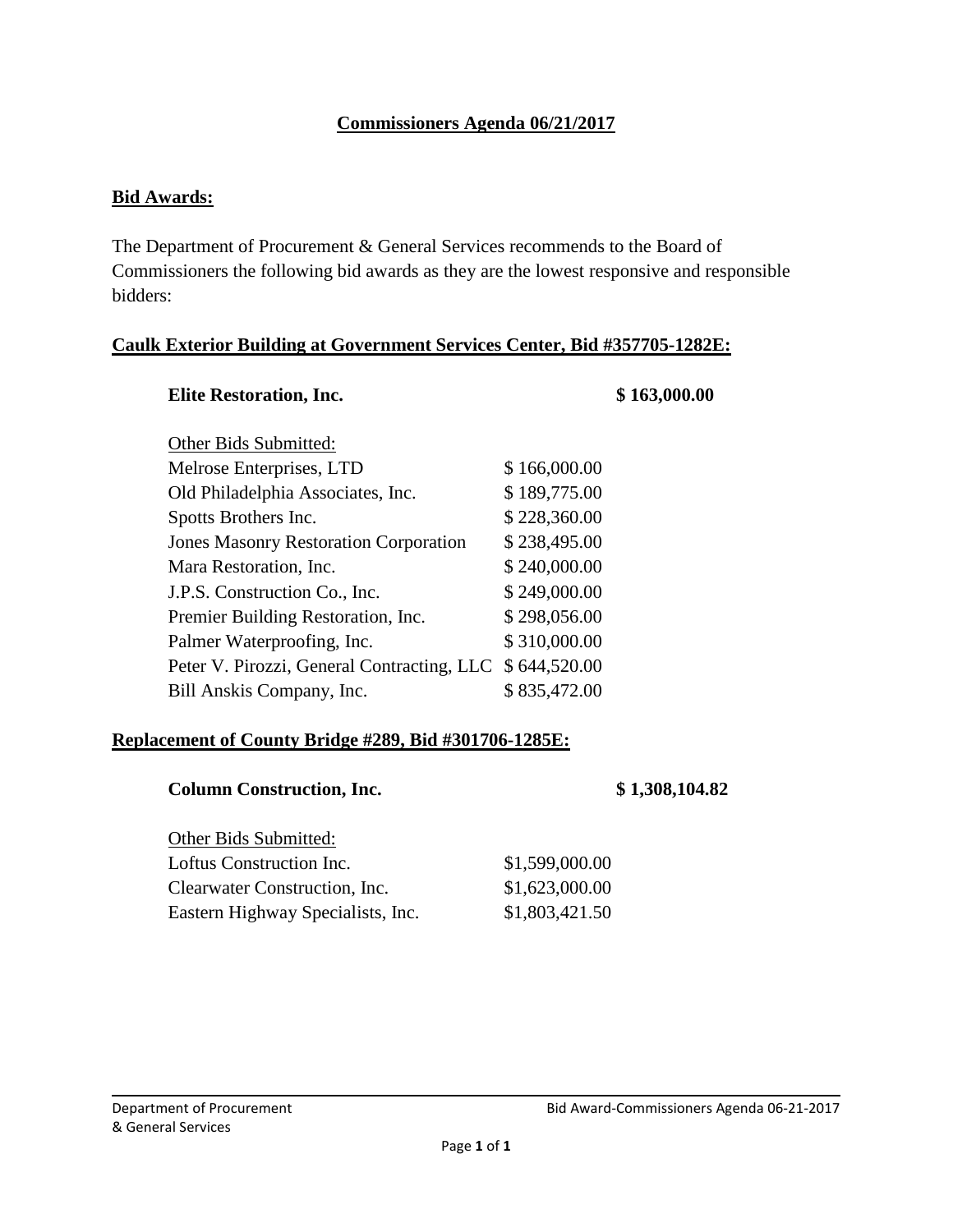#### **THE COUNTY OF CHESTER COMMONWEALTH OF PENNSYLVANIA Resolution No. 20-17**

\_\_\_\_\_\_\_\_\_\_\_\_\_\_\_\_\_\_\_\_\_\_\_\_\_\_\_\_\_\_\_\_\_\_\_\_\_\_\_\_\_\_\_\_\_\_\_\_\_\_\_\_\_\_\_\_\_\_\_\_\_\_\_\_\_\_\_\_\_\_

#### **RESOLUTION OF THE CHESTER COUNTY COMMISSIONERS AUTHORIZING THE EXONERATION OF CERTAIN COUNTY TAXES**

\_\_\_\_\_\_\_\_\_\_\_\_\_\_\_\_\_\_\_\_\_\_\_\_\_\_\_\_\_\_\_\_\_\_\_\_\_\_\_\_\_\_\_\_\_\_\_\_\_\_\_\_\_\_\_\_\_\_\_\_\_\_\_\_\_\_\_\_\_\_

**WHEREAS**, located in Thornbury Township, Chester County, Pennsylvania, are two (2) properties designated as tax parcels 66-2-58.12 and 66-2-58.13 which are subject to accrued County taxes; and

**WHEREAS**, Thorncroft Woods Homeowner's Association acquired the subject properties from the developer for use as open space; and

**WHEREAS**, by law these parcels were reduced to a zero value effective for the 2012 tax year; and

**WHEREAS**, prior to the granting of a zero value, 2004 through 2006 County taxes have accrued on these properties in the total amounts of \$193.93 and \$80.81, for which the Homeowner's Association is seeking exoneration; and

**WHEREAS**, the West Chester Area School District has granted exoneration of the 2004 through 2006 school taxes on both parcels; and

**WHEREAS**, Thornbury Township has granted exoneration of the 2004 through 2006 Township taxes on both parcels.

**NOW, THEREFORE, BE IT RESOLVED**, that in consideration of the foregoing, the County of Chester, at the request of the Thorncroft Woods Homeowner's Association, does hereby exonerate the 2004 through 2006 County taxes and fees, as currently accrued on the aforementioned tax parcels.

This Resolution adopted this \_\_\_\_\_day of \_\_\_\_\_\_\_\_\_\_\_\_\_\_\_\_\_\_, 2017, by the Board of County Commissioners.

#### **COMMISSIONERS:**

**Michelle Kichline**, Chairman

\_\_\_\_\_\_\_\_\_\_\_\_\_\_\_\_\_\_\_\_\_\_\_\_\_\_\_\_\_\_\_

 $\overline{\phantom{a}}$  , where the contract of the contract of the contract of the contract of the contract of the contract of the contract of the contract of the contract of the contract of the contract of the contract of the contr

 $\frac{1}{2}$  ,  $\frac{1}{2}$  ,  $\frac{1}{2}$  ,  $\frac{1}{2}$  ,  $\frac{1}{2}$  ,  $\frac{1}{2}$  ,  $\frac{1}{2}$  ,  $\frac{1}{2}$  ,  $\frac{1}{2}$  ,  $\frac{1}{2}$  ,  $\frac{1}{2}$  ,  $\frac{1}{2}$  ,  $\frac{1}{2}$  ,  $\frac{1}{2}$  ,  $\frac{1}{2}$  ,  $\frac{1}{2}$  ,  $\frac{1}{2}$  ,  $\frac{1}{2}$  ,  $\frac{1$ 

**Kathi Cozzone**, Commissioner

**Terence Farrell**, Commissioner

**ATTEST:**

**Janelle Swab**, Chief Clerk

\_\_\_\_\_\_\_\_\_\_\_\_\_\_\_\_\_\_\_\_\_\_\_\_\_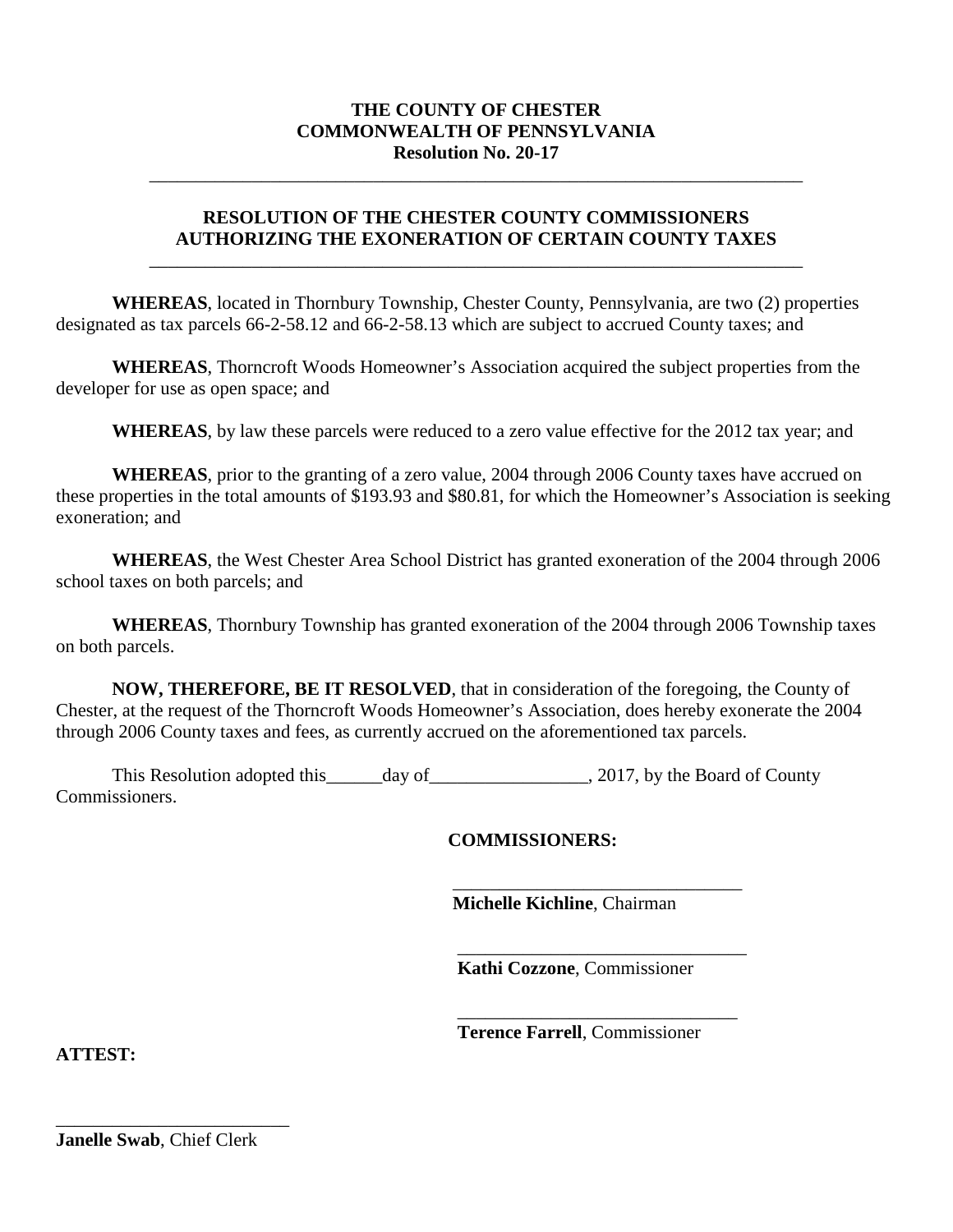#### **THE COUNTY OF CHESTER COMMONWEALTH OF PENNSYLVANIA Resolution No. 21-17**

### **RESOLUTION OF THE CHESTER COUNTY COMMISSIONERS AUTHORIZING THE EXONERATION OF CERTAIN COUNTY TAXES**

\_\_\_\_\_\_\_\_\_\_\_\_\_\_\_\_\_\_\_\_\_\_\_\_\_\_\_\_\_\_\_\_\_\_\_\_\_\_\_\_\_\_\_\_\_\_\_\_\_\_\_\_\_\_\_\_\_\_\_\_\_\_\_\_\_\_\_\_\_\_

\_\_\_\_\_\_\_\_\_\_\_\_\_\_\_\_\_\_\_\_\_\_\_\_\_\_\_\_\_\_\_\_\_\_\_\_\_\_\_\_\_\_\_\_\_\_\_\_\_\_\_\_\_\_\_\_\_\_\_\_\_\_\_\_\_\_\_\_\_\_

**WHEREAS**, located in City of Coatesville, Chester County, Pennsylvania is a property designated as tax parcel 16-5-279 which is subject to County taxes; and

**WHEREAS**, Coatesville Area Senior Center acquired the subject property on October 10, 2014; and

**WHEREAS**, the Chester County Board of Assessment Appeals granted tax exemption on the property effective for the 2015/2016 school tax year; and

**WHEREAS**, prior to the granting of tax exemption, the 2015 County tax bill was issued on the property and the current tax lien amount is \$1580.53, for which the Coatesville Area Senior Center is seeking exoneration; and

**WHEREAS**, the City of Coatesville has granted exoneration of the 2015 City taxes.

**NOW, THEREFORE, BE IT RESOLVED**, that in consideration of the foregoing, the County of Chester, at the request of Coatesville Area Senior Center, does hereby exonerate the 2015 County taxes.

This Resolution adopted this \_\_\_\_\_day of \_\_\_\_\_\_\_\_\_\_\_\_\_\_\_\_\_\_, 2017, by the Board of County Commissioners.

**COMMISSIONERS:**

**Michelle Kichline**, Chairman

\_\_\_\_\_\_\_\_\_\_\_\_\_\_\_\_\_\_\_\_\_\_\_\_\_\_\_\_\_\_\_

 $\overline{\phantom{a}}$  , where the contract of the contract of the contract of the contract of the contract of the contract of the contract of the contract of the contract of the contract of the contract of the contract of the contr **Kathi Cozzone**, Commissioner

 $\overline{\phantom{a}}$  , where the contract of the contract of the contract of the contract of the contract of the contract of the contract of the contract of the contract of the contract of the contract of the contract of the contr **Terence Farrell** , Commissioner

**ATTEST:**

**Janelle Swab**, Chief Clerk

\_\_\_\_\_\_\_\_\_\_\_\_\_\_\_\_\_\_\_\_\_\_\_\_\_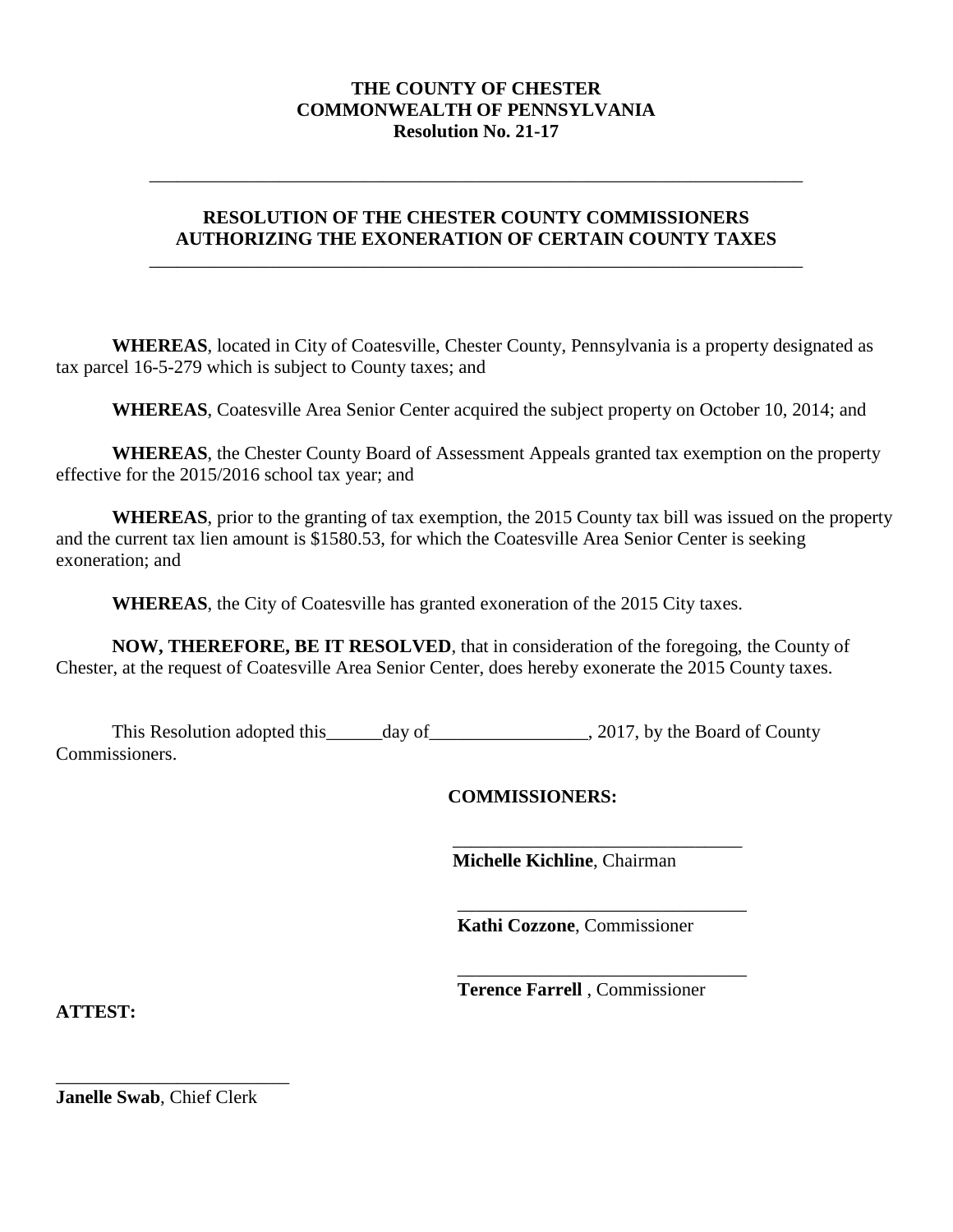| Managed by Dept of Procurement & General Services<br>Report ID: CC CMMSN<br>Set-ID: CCGOV | <b>County of Chester</b><br><b>COMMISSIONERS' CONTRACT AGENDA</b><br>DATE: 21-Jun-2017 |                  |                                               | Page 1 of 23<br>Run Date: 06/20/2017<br>Run Time: 2:33:11PM                                                                                                                                                                                                    |  |
|-------------------------------------------------------------------------------------------|----------------------------------------------------------------------------------------|------------------|-----------------------------------------------|----------------------------------------------------------------------------------------------------------------------------------------------------------------------------------------------------------------------------------------------------------------|--|
| <b>Location</b>                                                                           | <b>Type</b>                                                                            | <b>Amount \$</b> | <b>Term</b>                                   | <b>Description/Funding Percentage</b>                                                                                                                                                                                                                          |  |
| <b>Adult Probation &amp; Parole</b>                                                       |                                                                                        |                  |                                               |                                                                                                                                                                                                                                                                |  |
| Vendor: Corrections Development, Inc.<br>Contract ID: 0017749                             | Amendment                                                                              | 0.00             | 06-21-2017<br><b>UNTIL</b><br><b>COMPLETE</b> | Amendment #1: This amendment provides for<br>additional Support Services for the new<br>Offender Case Management System.<br>CO: 88%<br>ST: 12%<br>FED: 0%                                                                                                      |  |
| <b>Aging Services</b>                                                                     |                                                                                        |                  |                                               |                                                                                                                                                                                                                                                                |  |
| Vendor: West Chester Area Senior Center<br>Contract ID: 0017188                           | Amendment                                                                              | 109,905.00       | 07-01-2017<br>06-30-2018                      | Amendment #1: This amendment provides<br>Fiscal Year 2017-2018 funding for the<br>provision of congregate meals, information and<br>assistance, social, recreation and health<br>monitoring services at the senior center.<br>CO: $0\%$<br>ST: 100%<br>FED: 0% |  |
| Vendor: Brandywine Senior Care, LLC<br>Contract ID: 0017836                               | Contract                                                                               | 0.00             | 07-01-2017<br>06-30-2020                      | This contract provides In-Home Services to<br>authorized consumers.<br>$CO: 0\%$<br>ST: 100%<br>FED: 0%                                                                                                                                                        |  |
| Vendor: One Boyertown Properties, LP<br>Contract ID: 0017841                              | Contract                                                                               | 0.00             | 07-01-2017<br>06-30-2020                      | This contract provides In-Home Services to<br>authorized consumers.<br>$CO: 0\%$<br>ST: 100%<br>FED: 0%                                                                                                                                                        |  |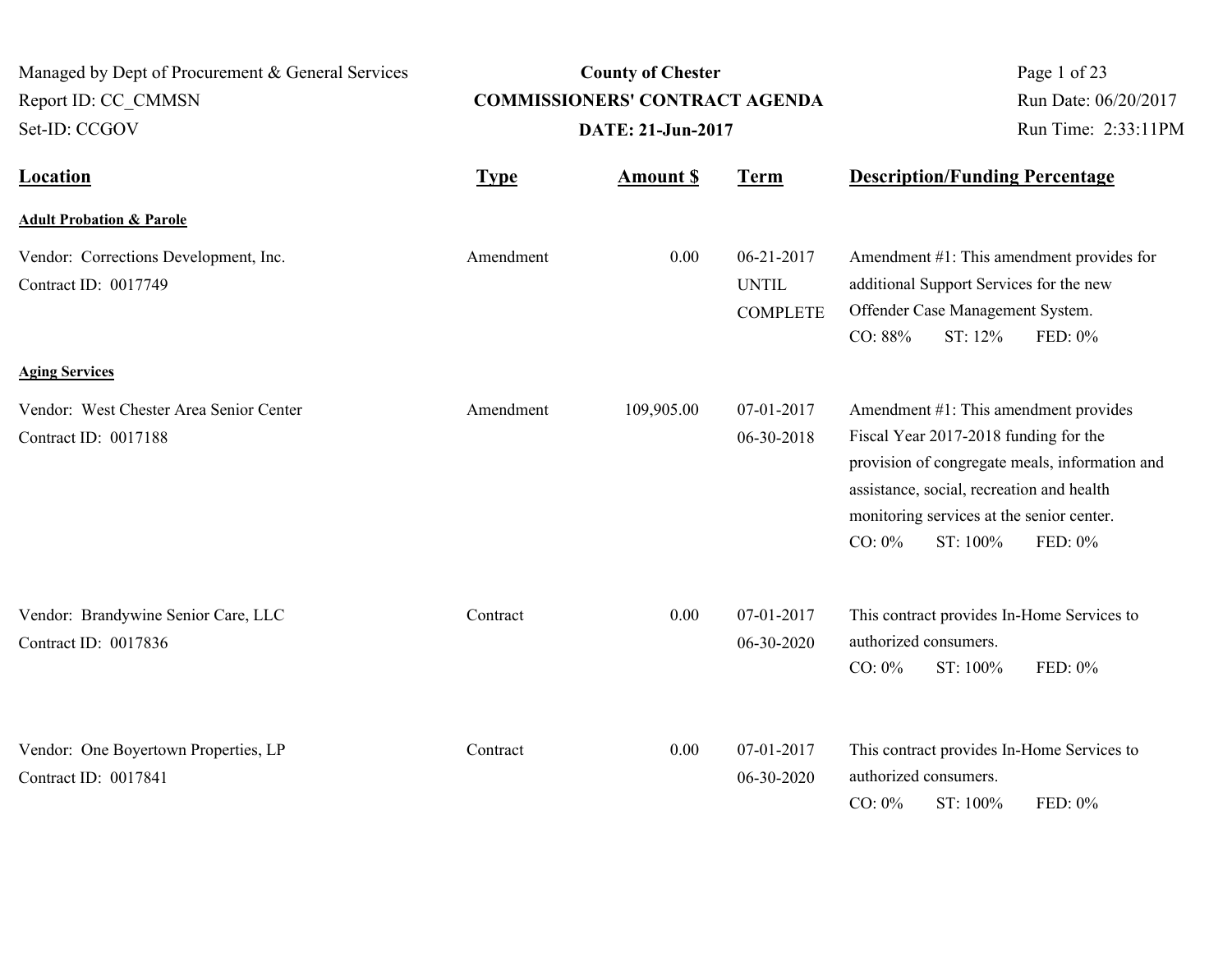| Managed by Dept of Procurement & General Services<br>Report ID: CC CMMSN<br>Set-ID: CCGOV | <b>COMMISSIONERS' CONTRACT AGENDA</b> | Page 2 of 23<br>Run Date: 06/20/2017<br>Run Time: 2:33:11PM |                          |                                       |          |                                                       |
|-------------------------------------------------------------------------------------------|---------------------------------------|-------------------------------------------------------------|--------------------------|---------------------------------------|----------|-------------------------------------------------------|
| <b>Location</b>                                                                           | <b>Type</b>                           | <b>Amount S</b>                                             | <b>Term</b>              | <b>Description/Funding Percentage</b> |          |                                                       |
| <b>Aging Services</b>                                                                     |                                       |                                                             |                          |                                       |          |                                                       |
| Vendor: Trustworthy Home Health Care, LLC<br>Contract ID: 0017842                         | Contract                              | 0.00                                                        | 07-01-2017<br>06-30-2020 | authorized consumers.<br>CO: $0\%$    | ST: 100% | This contract provides In-Home Services to<br>FED: 0% |
| Vendor: Heron Companions<br>Contract ID: 0017845                                          | Contract                              | 0.00                                                        | 07-01-2017<br>06-30-2020 | authorized consumers.<br>$CO: 0\%$    | ST: 100% | This contract provides In-Home Services to<br>FED: 0% |
| Vendor: Personal Health Care, Inc.<br>Contract ID: 0017847                                | Contract                              | 0.00                                                        | 07-01-2017<br>06-30-2020 | authorized consumers.<br>$CO: 0\%$    | ST: 100% | This contract provides In-Home Services to<br>FED: 0% |
| Vendor: Seniors of Northern Chester County<br>Contract ID: 0017853                        | Contract                              | 0.00                                                        | 07-01-2017<br>06-30-2020 | authorized consumers.<br>CO: $0\%$    | ST: 100% | This contract provides In-Home Services to<br>FED: 0% |
| Vendor: Total Health Home Care<br>Contract ID: 0017859                                    | Contract                              | 0.00                                                        | 07-01-2017<br>06-30-2020 | authorized consumers.<br>$CO: 0\%$    | ST: 100% | This contract provides In-Home Services to<br>FED: 0% |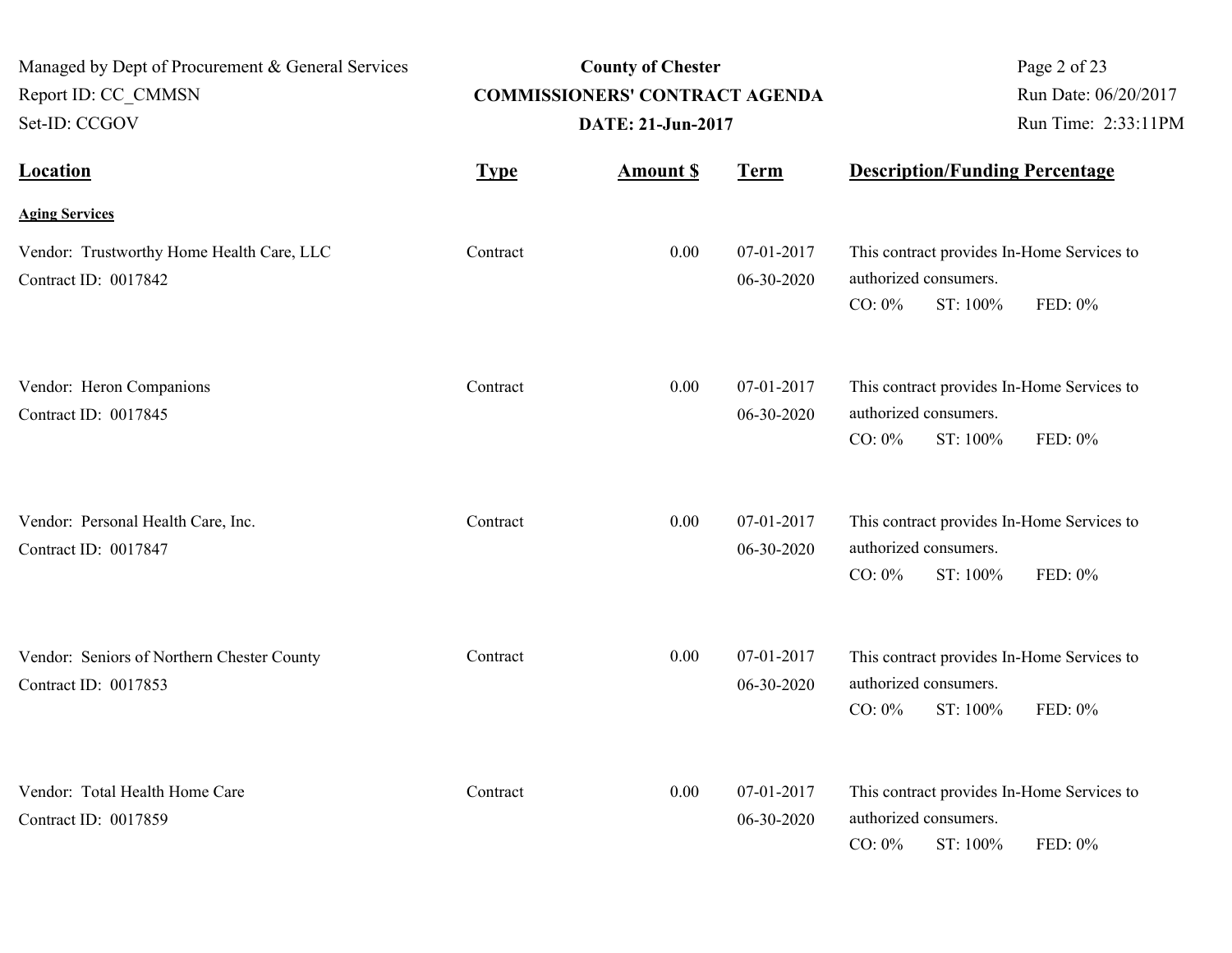| Managed by Dept of Procurement & General Services<br>Report ID: CC CMMSN<br>Set-ID: CCGOV |             | <b>County of Chester</b><br><b>COMMISSIONERS' CONTRACT AGENDA</b><br>DATE: 21-Jun-2017 | Page 3 of 23<br>Run Date: 06/20/2017<br>Run Time: 2:33:11PM |                                                                                                                                                                      |
|-------------------------------------------------------------------------------------------|-------------|----------------------------------------------------------------------------------------|-------------------------------------------------------------|----------------------------------------------------------------------------------------------------------------------------------------------------------------------|
| <b>Location</b>                                                                           | <b>Type</b> | <b>Amount \$</b>                                                                       | <b>Term</b>                                                 | <b>Description/Funding Percentage</b>                                                                                                                                |
| <b>Children Youth and Families</b>                                                        |             |                                                                                        |                                                             |                                                                                                                                                                      |
| Vendor: Preston, Gabriel N Esq<br>Contract ID: 0017328                                    | Amendment   | 0.00                                                                                   | 07-01-2017<br>08-31-2017                                    | Amendment #1: This amendment extends the<br>contract term for an additional two (2) month<br>period for Guardian Ad Litem Services.<br>CO: 45%<br>ST: 50%<br>FED: 5% |
| Vendor: McDonald, Shannon K.<br>Contract ID: 0017332                                      | Amendment   | 0.00                                                                                   | 07-01-2017<br>08-31-2017                                    | Amendment #1: This amendment extends the<br>contract term for an additional two (2) month<br>period for Guardian Ad Litem Services.<br>CO: 45%<br>ST: 50%<br>FED: 5% |
| Vendor: Speiser, Esq., Jean<br>Contract ID: 0017337                                       | Amendment   | 0.00                                                                                   | 07-01-2017<br>08-31-2017                                    | Amendment #1: This amendment extends the<br>contract term for an additional two (2) month<br>period for Guardian Ad Litem Services.<br>CO: 45%<br>ST: 50%<br>FED: 5% |
| Vendor: Boggess, Keith Earl<br>Contract ID: 0017338                                       | Amendment   | 0.00                                                                                   | 07-01-2017<br>08-31-2017                                    | Amendment #1: This amendment extends the<br>contract term for an additional two (2) month<br>period for Guardian Ad Litem Services.<br>ST: 50%<br>CO: 45%<br>FED: 5% |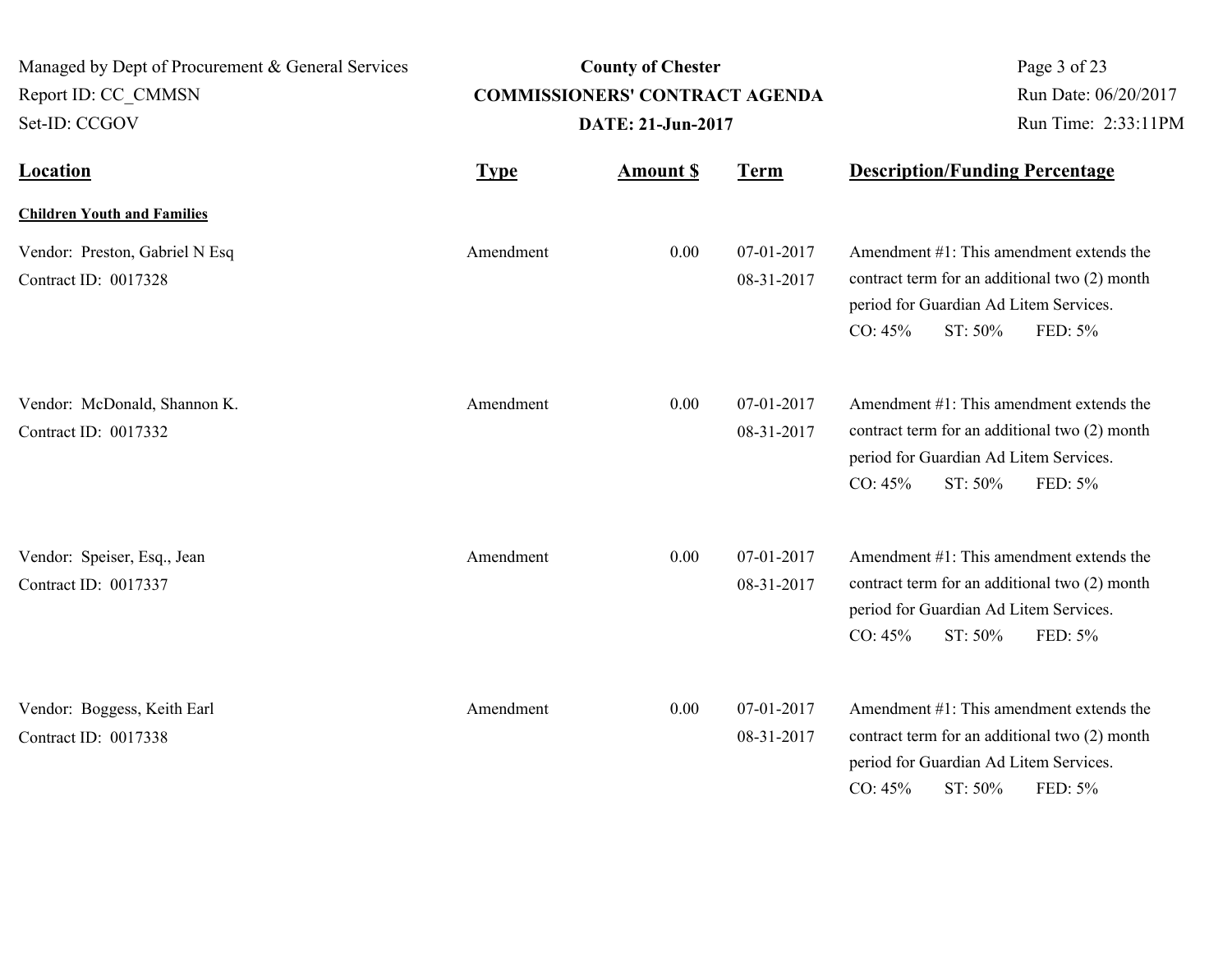| Managed by Dept of Procurement & General Services<br>Report ID: CC CMMSN<br>Set-ID: CCGOV            |             | <b>County of Chester</b><br><b>COMMISSIONERS' CONTRACT AGENDA</b><br>DATE: 21-Jun-2017 | Page 4 of 23<br>Run Date: 06/20/2017<br>Run Time: 2:33:11PM |                                                                                                                                                                                                                                                                                                                                                                                                |
|------------------------------------------------------------------------------------------------------|-------------|----------------------------------------------------------------------------------------|-------------------------------------------------------------|------------------------------------------------------------------------------------------------------------------------------------------------------------------------------------------------------------------------------------------------------------------------------------------------------------------------------------------------------------------------------------------------|
| <b>Location</b>                                                                                      | <b>Type</b> | <b>Amount \$</b>                                                                       | <b>Term</b>                                                 | <b>Description/Funding Percentage</b>                                                                                                                                                                                                                                                                                                                                                          |
| <b>Children Youth and Families</b>                                                                   |             |                                                                                        |                                                             |                                                                                                                                                                                                                                                                                                                                                                                                |
| Vendor: Brigham, Esq., Katharine S.<br>Contract ID: 0017349                                          | Amendment   | 0.00                                                                                   | 07-01-2017<br>08-31-2017                                    | Amendment $#1$ : This amendment extends the<br>contract term for an additional two (2) month<br>period for Guardian Ad Litem Services.<br>CO: 45%<br>ST: 50%<br>FED: 5%                                                                                                                                                                                                                        |
| Vendor: Avanco International, Inc.<br>Contract ID: 0017459                                           | Amendment   | 0.00                                                                                   | 07-01-2017<br>09-30-2017                                    | Amendment #1: This amendment extends the<br>contract term for an additional three (3) month<br>period for application and systems related<br>Support Services for the Child Accounting and<br>Profile System (CAPS).<br>CO: 35%<br>ST: 51%<br>FED: 14%                                                                                                                                         |
| <b>Community Development</b><br>Vendor: Rover Community Transportation, Inc.<br>Contract ID: 0015417 | Amendment   | 235,000.00                                                                             | 07-01-2017<br>12-31-2017                                    | Amendment $#3$ : This amendment extends the<br>contract term for an additional six (6) month<br>period for the County Paratransit System. The<br>cost associated with this amendment is funded<br>by the Medical Assistance Transportation<br>Program (MATP). This supports Strategic<br>Business Plan Housing and Community<br>Support Services activity.<br>$CO: 0\%$<br>ST: 100%<br>FED: 0% |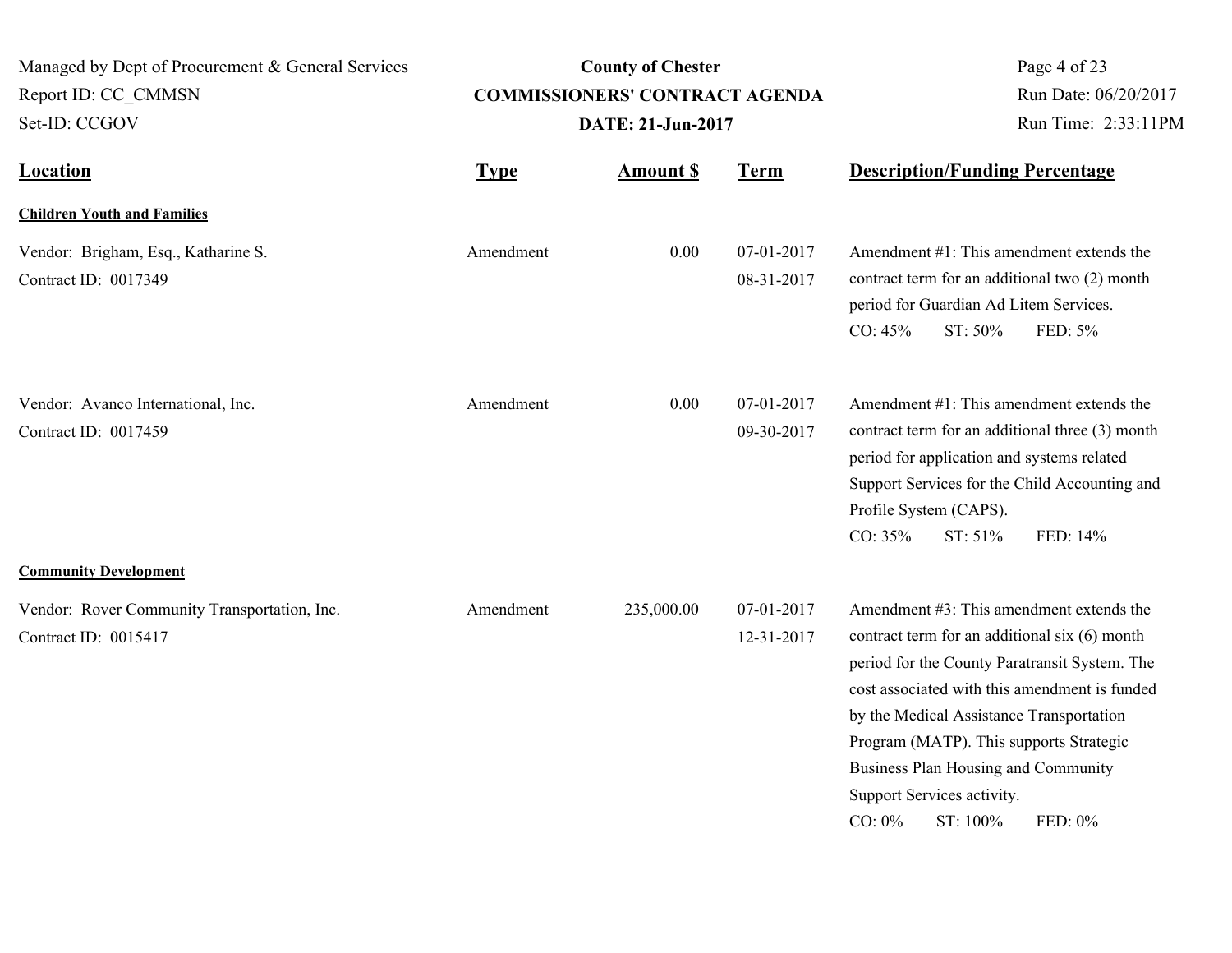**Location Type Type** *Amount \$* **Term Description/Funding Percentage County of Chester COMMISSIONERS' CONTRACT AGENDA** Managed by Dept of Procurement & General Services Set-ID: CCGOV Report ID: CC\_CMMSN Page 5 of 23 **Amount \$ DATE: 21-Jun-2017** Run Date: 06/20/2017 Run Time: 2:33:11PM **Community Development** Vendor: Open Hearth, Inc. Amendment 40,000.00 01-01-2017 Contract ID: 0016987 12-31-2017 Amendment #4: This amendment provides additional contingency funding for housing needs to individuals with serious mental health and/or co-occurring disorders. The cost associated with this amendment is funded by the Pennsylvania Department of Human Services HealthChoices Reinvestment Program. This supports Strategic Business Plan Housing and Community Support Services activity. CO: 0% ST: 100% FED: 0% Amendment Vendor: Open Hearth, Inc. 0.00 02-01-2016 Contract ID: 0017074 12-31-2017 Amendment #2: This amendment extends the contract term for an additional six (6) month period for Mobile Workforce Navigator Services. The cost associated with this amendment is funded by the Community Based Partnership Grant. This supports Strategic Business Plan Career and Workforce Development activity. CO: 0% ST: 100% FED: 0% Amendment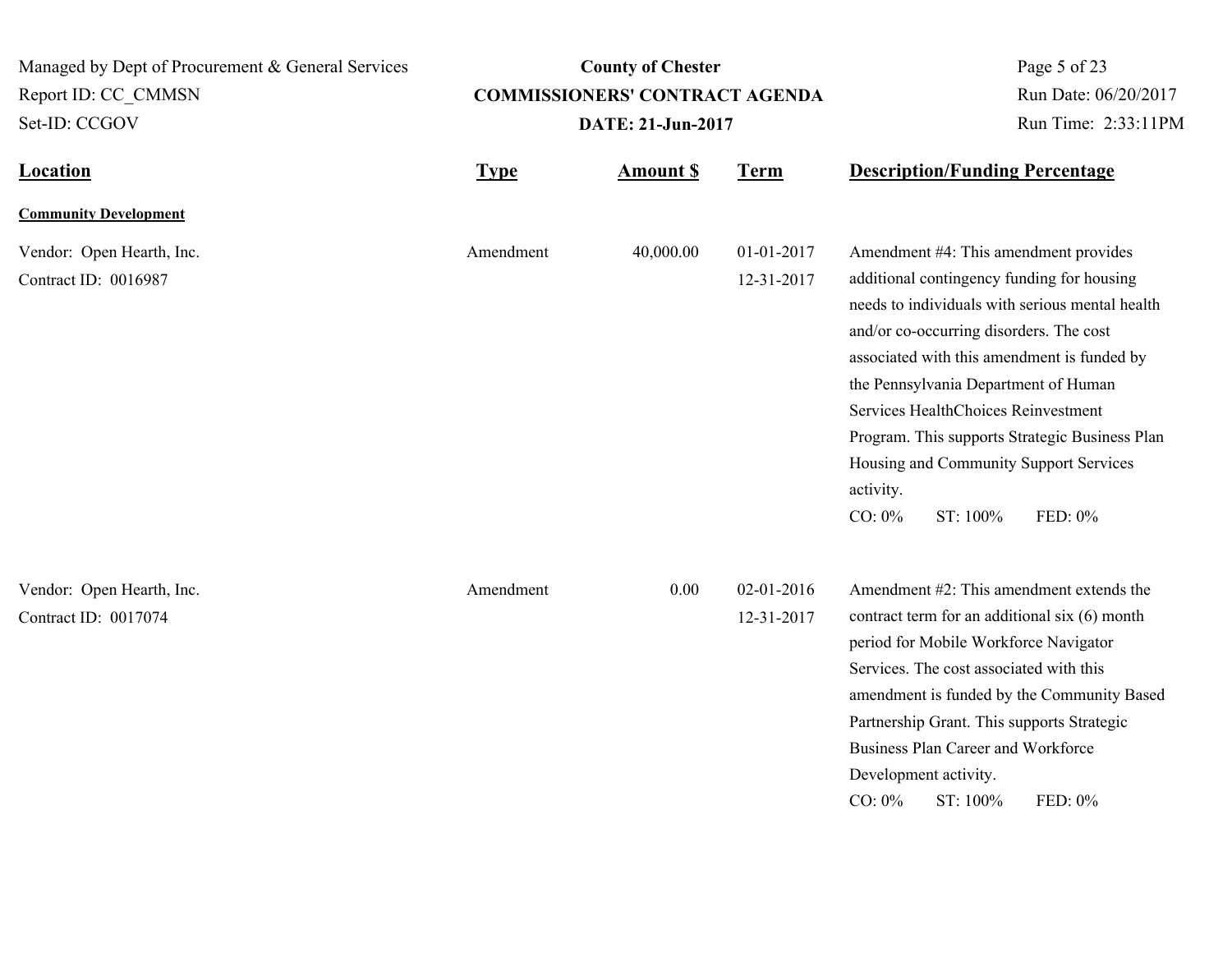| Managed by Dept of Procurement & General Services<br>Report ID: CC_CMMSN |             | <b>County of Chester</b><br><b>COMMISSIONERS' CONTRACT AGENDA</b> |                          | Page 6 of 23<br>Run Date: 06/20/2017                                                                                                                                                                                                                                                                                                     |  |
|--------------------------------------------------------------------------|-------------|-------------------------------------------------------------------|--------------------------|------------------------------------------------------------------------------------------------------------------------------------------------------------------------------------------------------------------------------------------------------------------------------------------------------------------------------------------|--|
| Set-ID: CCGOV                                                            |             | DATE: 21-Jun-2017                                                 |                          | Run Time: 2:33:11PM                                                                                                                                                                                                                                                                                                                      |  |
| <b>Location</b>                                                          | <b>Type</b> | <b>Amount S</b>                                                   | <b>Term</b>              | <b>Description/Funding Percentage</b>                                                                                                                                                                                                                                                                                                    |  |
| <b>Community Development</b>                                             |             |                                                                   |                          |                                                                                                                                                                                                                                                                                                                                          |  |
| Vendor: Safe Harbor of Greater West Chester<br>Contract ID: 0017730      | Amendment   | 43,989.00                                                         | 01-01-2017<br>12-31-2017 | Amendment #1: This amendment provides<br>additional funding for the Case Management<br>and Emergency Shelter Program. The cost<br>associated with this amendment is funded by<br>the Emergency Solutions Grant. This supports<br>Strategic Business Plan Homeless Shelter<br>activity.<br>$CO: 0\%$<br>ST: 20%<br>FED: 80%               |  |
| Vendor: Domestic Violence Center of Chester Co.<br>Contract ID: 0017825  | Contract    | 15,000.00                                                         | 01-01-2017<br>12-31-2017 | This contract provides funding to support<br>Emergency Shelter Operations for victims of<br>domestic violence and their children. The cost<br>associated with this contract is funded by the<br>Emergency Solutions Grant. This supports<br>Strategic Business Plan Homeless Shelter<br>activity.<br>$CO: 0\%$<br>$ST: 0\%$<br>FED: 100% |  |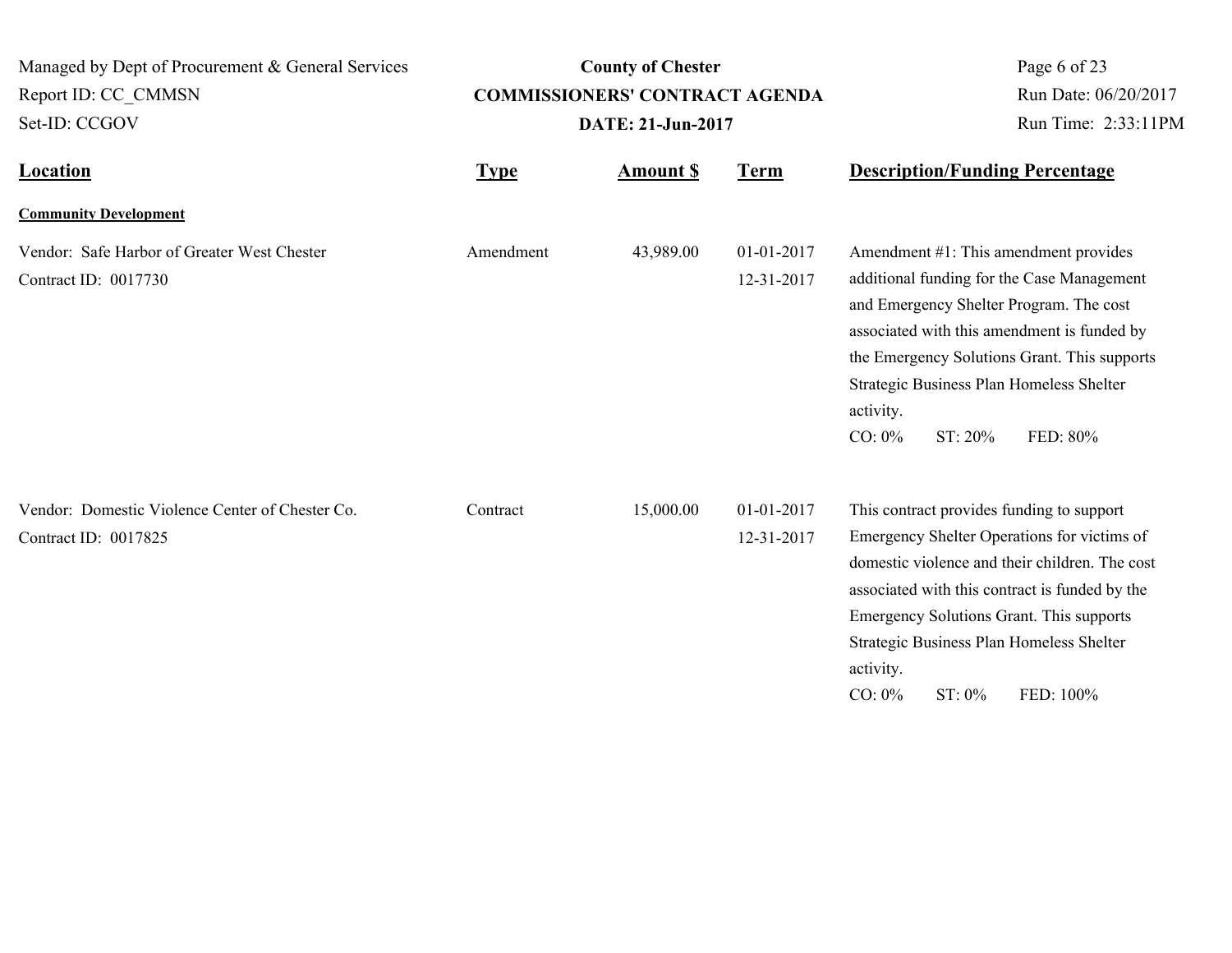**Location Type Type** *Amount \$* **Term Description/Funding Percentage County of Chester COMMISSIONERS' CONTRACT AGENDA** Managed by Dept of Procurement & General Services Set-ID: CCGOV Report ID: CC\_CMMSN Page 7 of 23 **Amount \$ DATE: 21-Jun-2017** Run Date: 06/20/2017 Run Time: 2:33:11PM **Community Development** Vendor: Open Hearth, Inc. Contract 85,000.00 01-01-2017 Contract ID: 0017828 12-31-2017 This contract provides funding to administer the Goal Achievement Program (GAP), Financial Insight and Resource Management (FIRM) and the Family Savings Partner (FSP) Program to assist low income individuals. The cost associated with this contract is funded by the Community Service and Community Development Block Grants. This support Strategic Business Plan Housing and Community Support Services activity. CO: 0% ST: 0% FED: 100% **Contract** Vendor: Community, Youth & Women's Alliance CYWA Contract 76,500.00 01-01-2017 Contract ID: 0017829 12-31-2017 This contract provides Rapid Re-Housing Services for families. The cost associated with this contract is funded by the Emergency Solutions Grant. This supports Strategic Business Plan Housing and Community Support Services activity. CO: 0% ST: 0% FED: 100% **Contract**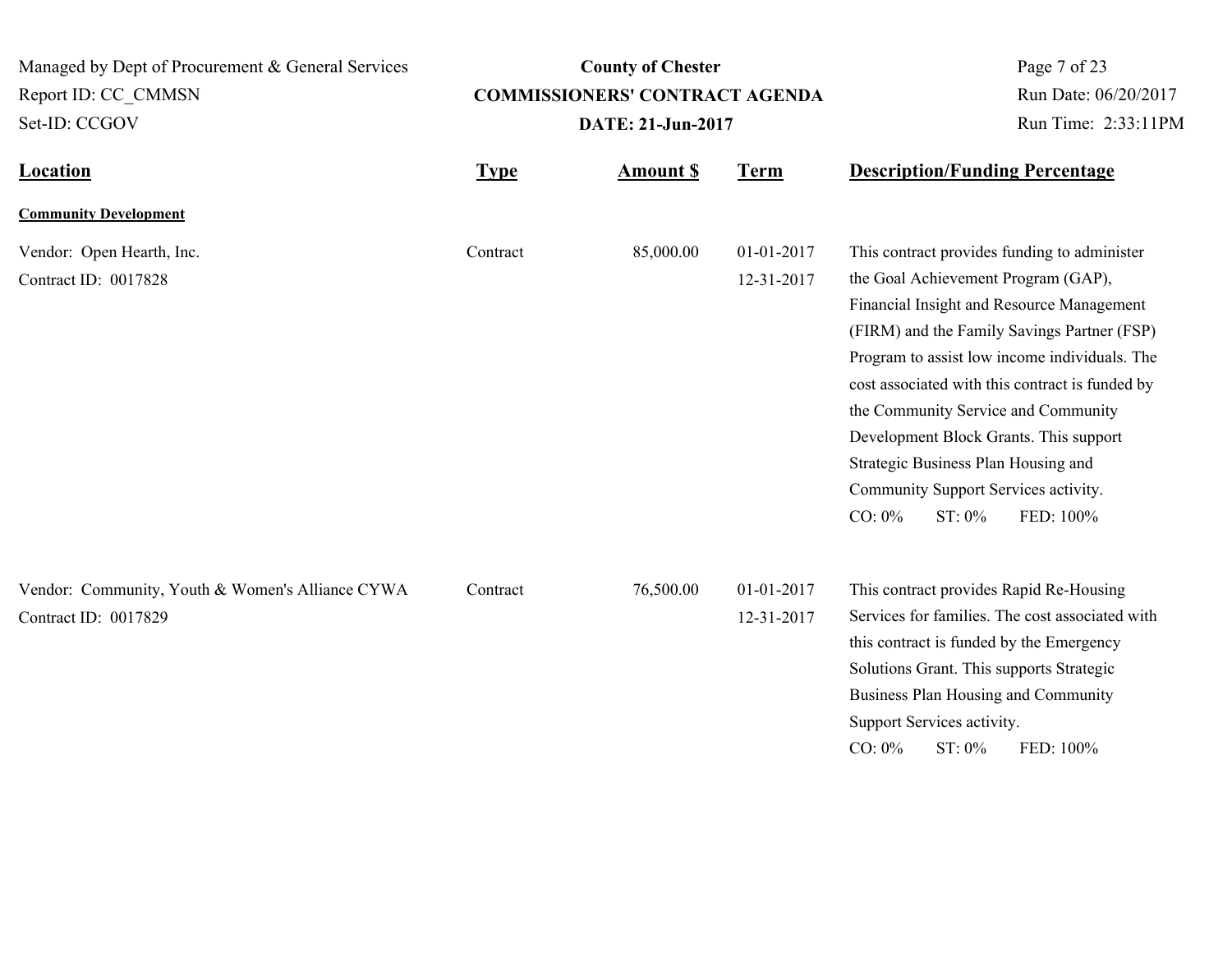| Managed by Dept of Procurement & General Services<br>Report ID: CC CMMSN<br>Set-ID: CCGOV |             | <b>County of Chester</b><br><b>COMMISSIONERS' CONTRACT AGENDA</b><br>DATE: 21-Jun-2017 | Page 8 of 23<br>Run Date: 06/20/2017<br>Run Time: 2:33:11PM |                                                                                                                                                                                                                                                                                                                                                                                    |  |
|-------------------------------------------------------------------------------------------|-------------|----------------------------------------------------------------------------------------|-------------------------------------------------------------|------------------------------------------------------------------------------------------------------------------------------------------------------------------------------------------------------------------------------------------------------------------------------------------------------------------------------------------------------------------------------------|--|
| <b>Location</b>                                                                           | <b>Type</b> | <b>Amount \$</b>                                                                       | <b>Term</b>                                                 | <b>Description/Funding Percentage</b>                                                                                                                                                                                                                                                                                                                                              |  |
| <b>Community Development</b>                                                              |             |                                                                                        |                                                             |                                                                                                                                                                                                                                                                                                                                                                                    |  |
| Vendor: PathStone Corporation<br>Contract ID: 0017867                                     | Contract    | 22,314.00                                                                              | 07-01-2017<br>06-30-2018                                    | This contract provides Program Year<br>2017-2018 funding for Workforce<br>Development and One Stop Operator Services.<br>The cost associated with this contract is funded<br>by the Department of Labor and Industry. This<br>supports Strategic Business Plan Career and<br>Workforce Development activity.<br>$CO: 0\%$<br>ST: 0%<br>FED: 100%                                   |  |
| Vendor: PathStone Corporation<br>Contract ID: 0017880                                     | Contract    | 35,000.00                                                                              | 06-01-2017<br>06-30-2018                                    | This contract provides Program Year<br>2017-2018 funding for Workforce<br>Development, Academic Enrichment and<br>Employment Opportunities for youth ages<br>16-24 years. The cost associated with this<br>contract is funded by the Department of Labor<br>and Industry. This supports Strategic Business<br>Plan Youth Development Activity.<br>$CO: 0\%$<br>ST: 0%<br>FED: 100% |  |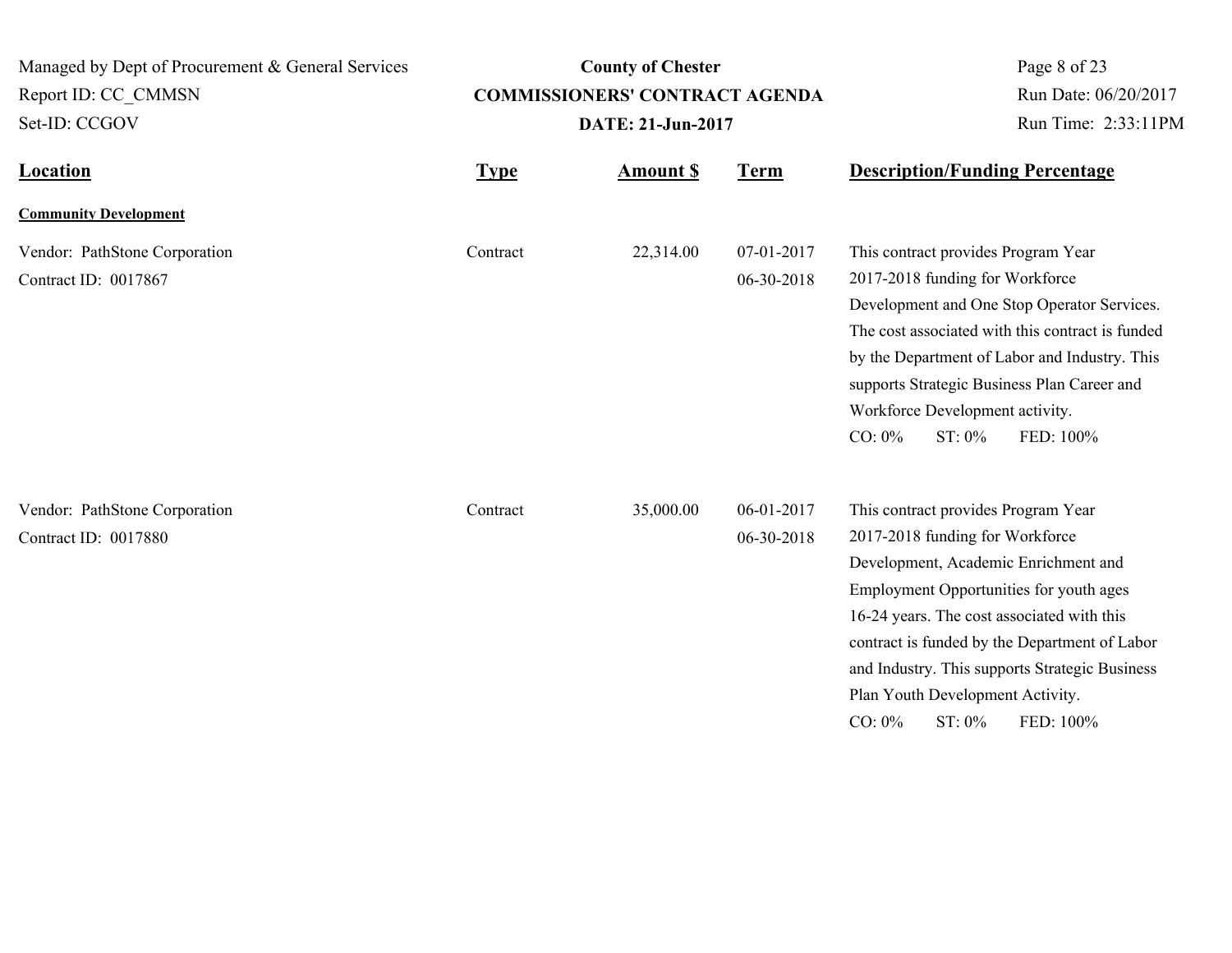| Managed by Dept of Procurement & General Services<br>Report ID: CC CMMSN<br>Set-ID: CCGOV | <b>COMMISSIONERS' CONTRACT AGENDA</b> | <b>County of Chester</b><br>DATE: 21-Jun-2017 |                          | Page 9 of 23<br>Run Date: 06/20/2017<br>Run Time: 2:33:11PM                                                                                                                 |          |
|-------------------------------------------------------------------------------------------|---------------------------------------|-----------------------------------------------|--------------------------|-----------------------------------------------------------------------------------------------------------------------------------------------------------------------------|----------|
| <b>Location</b>                                                                           | <b>Type</b>                           | <b>Amount S</b>                               | <b>Term</b>              | <b>Description/Funding Percentage</b>                                                                                                                                       |          |
| <b>Court Administration</b>                                                               |                                       |                                               |                          |                                                                                                                                                                             |          |
| Vendor: Bridge Interpreting Services LLC<br>Contract ID: 0017861                          | Contract                              | 0.00                                          | 06-01-2017<br>12-31-2017 | This contract provides Hispanic Interpreter<br>Services for the Minor Judiciary and Court of<br>Common Pleas.<br>CO: 100%<br>ST: 0%                                         | FED: 0%  |
| Vendor: Schindler Law Group, LLC<br>Contract ID: 0017873                                  | Contract                              | 21,938.00                                     | 06-01-2017<br>12-31-2017 | This contract provides Conflict Counsel Legal<br>Services for Criminal Cases at a monthly rate<br>of \$3,134.00.<br>$CO: 100\%$<br>$ST: 0\%$                                | FED: 0%  |
| <b>Drug and Alcohol Services</b>                                                          |                                       |                                               |                          |                                                                                                                                                                             |          |
| Vendor: Holcomb Associates, Inc.<br>Contract ID: 0017170                                  | Amendment                             | 81,244.00                                     | 04-01-2017<br>06-30-2018 | Amendment #2: This amendment provides<br>additional funding for Administrative Case<br>Management Services. Other Funding:<br>DUI/Act $198 = 1\%$ .<br>CO: 4%<br>ST: 43%    | FED: 52% |
| Vendor: Main Line Behavioral Health Affiliates<br>Contract ID: 0017171                    | Amendment                             | 80,451.00                                     | 04-01-2017<br>06-30-2018 | Amendment #2: This amendment provides<br>additional funding for Administrative Case<br>Management Services. Other Funding:<br>DUI/Act $198 = 1\%$ .<br>$CO: 2\%$<br>ST: 34% | FED: 63% |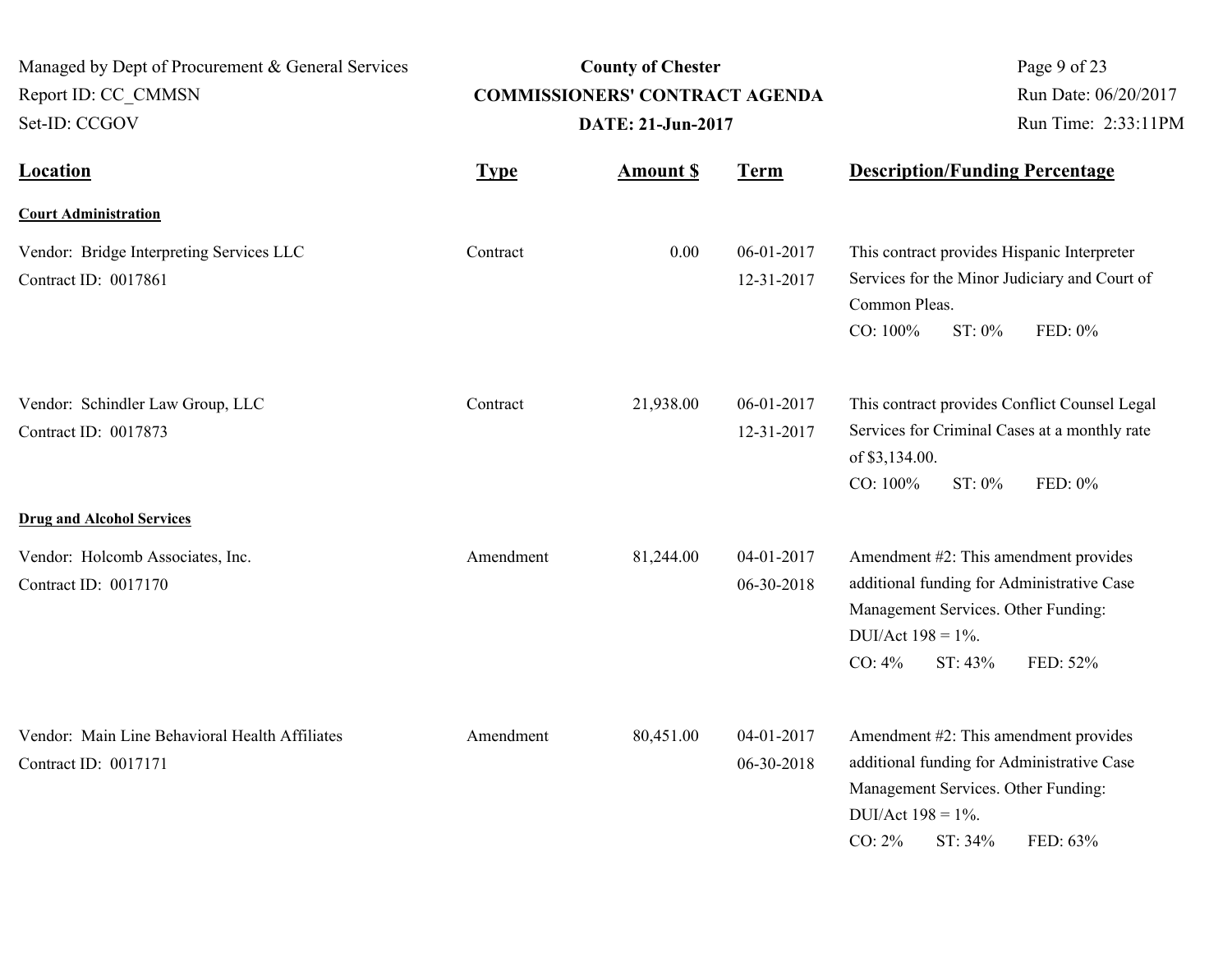| Managed by Dept of Procurement & General Services<br>Report ID: CC CMMSN<br>Set-ID: CCGOV |             | <b>County of Chester</b><br><b>COMMISSIONERS' CONTRACT AGENDA</b><br>DATE: 21-Jun-2017 | Page 10 of 23<br>Run Date: 06/20/2017<br>Run Time: 2:33:11PM |                                                                                                                                                                                                                     |
|-------------------------------------------------------------------------------------------|-------------|----------------------------------------------------------------------------------------|--------------------------------------------------------------|---------------------------------------------------------------------------------------------------------------------------------------------------------------------------------------------------------------------|
| <b>Location</b>                                                                           | <b>Type</b> | <b>Amount \$</b>                                                                       | <b>Term</b>                                                  | <b>Description/Funding Percentage</b>                                                                                                                                                                               |
| <b>Drug and Alcohol Services</b>                                                          |             |                                                                                        |                                                              |                                                                                                                                                                                                                     |
| Vendor: Gaudenzia, Inc.<br>Contract ID: 0017174                                           | Amendment   | 162,496.00                                                                             | 04-01-2017<br>06-30-2018                                     | Amendment #2: This amendment provides<br>additional funding for Administrative Case<br>Management Services.<br>$CO: 2\%$<br>ST: 44%<br>FED: 54%                                                                     |
| Vendor: Creative Health Services, Inc.<br>Contract ID: 0017175                            | Amendment   | 354,379.00                                                                             | 04-01-2017<br>06-30-2018                                     | Amendment #1: This amendment extends the<br>contract term for an additional one (1) year<br>period and provides additional funding for<br>Administrative Case Management Services.<br>CO: 7%<br>ST: 79%<br>FED: 14% |
| Vendor: The Council of Southeast PA, Inc.<br>Contract ID: 0017798                         | Contract    | 8,100.00                                                                               | 07-01-2017<br>06-30-2018                                     | This contract renews funding to support the<br>Family Education Program.<br>$CO: 0\%$<br>ST: 0%<br>FED: 100%                                                                                                        |
| Vendor: Daystar Center for Spiritual Recovery<br>Contract ID: 0017806                     | Contract    | 0.00                                                                                   | 07-01-2017<br>06-30-2019                                     | This contract provides Halfway House<br>Services for non-hospital treatment services.<br>Other funding: DUI / Act $198 = 22\%$ .<br>CO: 11%<br>ST: 39%<br>FED: 28%                                                  |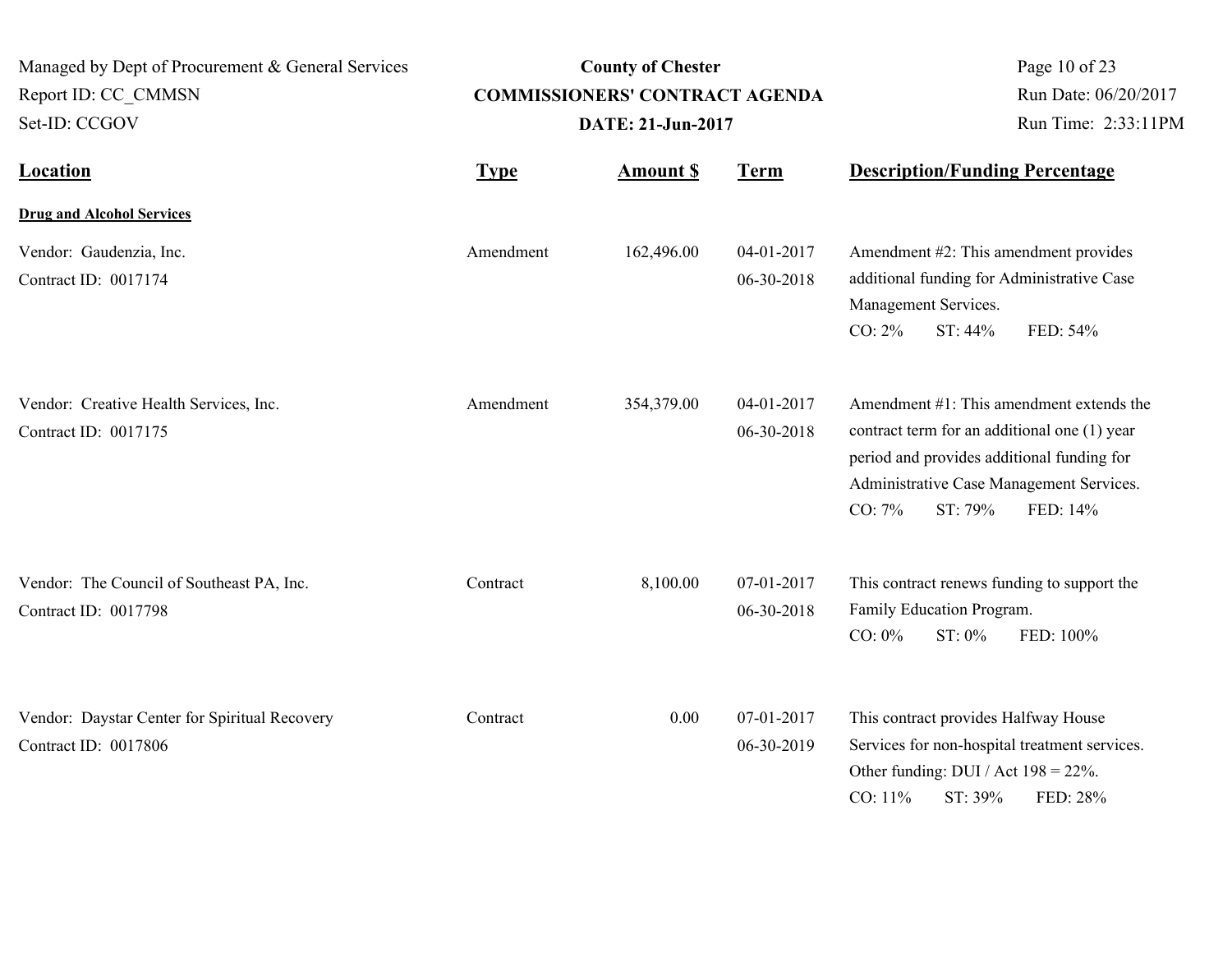| Managed by Dept of Procurement & General Services<br>Report ID: CC CMMSN<br>Set-ID: CCGOV | <b>County of Chester</b><br><b>COMMISSIONERS' CONTRACT AGENDA</b><br>DATE: 21-Jun-2017 |                 |                          | Page 11 of 23<br>Run Date: 06/20/2017<br>Run Time: 2:33:11PM                                                                                                                             |
|-------------------------------------------------------------------------------------------|----------------------------------------------------------------------------------------|-----------------|--------------------------|------------------------------------------------------------------------------------------------------------------------------------------------------------------------------------------|
| <b>Location</b>                                                                           | <b>Type</b>                                                                            | <b>Amount S</b> | <b>Term</b>              | <b>Description/Funding Percentage</b>                                                                                                                                                    |
| <b>Drug and Alcohol Services</b>                                                          |                                                                                        |                 |                          |                                                                                                                                                                                          |
| Vendor: Clear Brook, Inc.<br>Contract ID: 0017809                                         | Contract                                                                               | 0.00            | 07-01-2017<br>06-30-2019 | This contract provides funding for<br>Non-hospital Residential Rehabilitation and<br>Detoxification Services. Other funding:<br>DUI/Act $198 = 22\%$ .<br>CO: 11%<br>ST: 39%<br>FED: 28% |
| Vendor: West Chester Area School District<br>Contract ID: 0017811                         | Contract                                                                               | 30,000.00       | 07-01-2017<br>06-30-2018 | This contract provides funding for Prevention<br>Services and Activities for the West Chester<br>Communities That Care Program.<br>$CO: 0\%$<br>ST: 0%<br>FED: 100%                      |
| Vendor: Coatesville Youth Initiative<br>Contract ID: 0017812                              | Contract                                                                               | 30,000.00       | 07-01-2017<br>06-30-2018 | This contract provides funding for Prevention<br>Services and Activities for the Coatesville<br>Communities That Care Program.<br>$CO: 0\%$<br>ST: 0%<br>FED: 100%                       |
| Vendor: Good Friends, Inc.<br>Contract ID: 0017824                                        | Contract                                                                               | 0.00            | 07-01-2017<br>06-30-2019 | This contract provides Halfway House<br>Services for non-hospital treatment services.<br>Other funding: DUI/Act $198 = 22\%$ .<br>CO: 11%<br>ST: 39%<br>FED: 28%                         |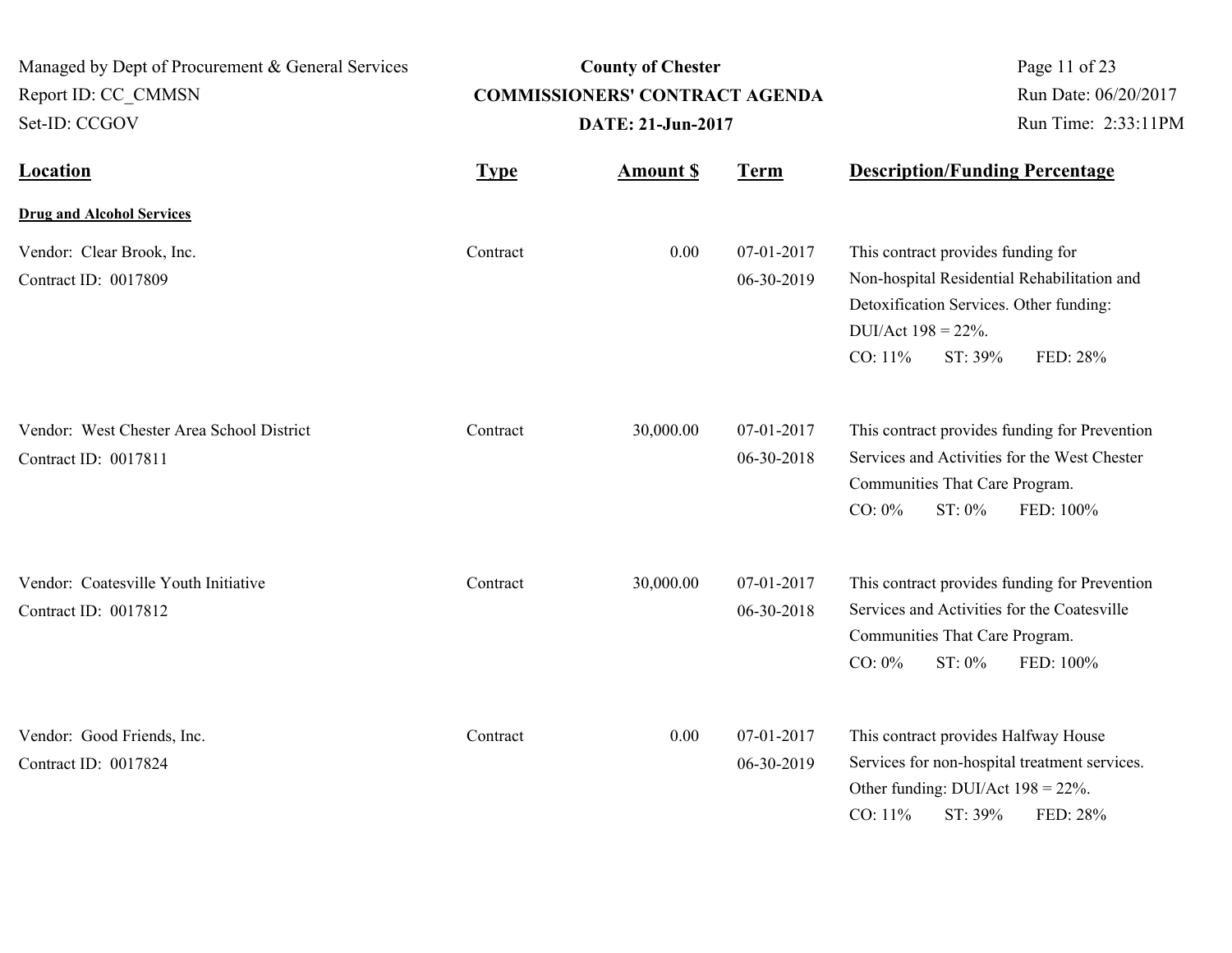| Managed by Dept of Procurement & General Services<br>Report ID: CC CMMSN<br>Set-ID: CCGOV | <b>County of Chester</b><br><b>COMMISSIONERS' CONTRACT AGENDA</b><br>DATE: 21-Jun-2017 |            |                                               | Page 12 of 23<br>Run Date: 06/20/2017<br>Run Time: 2:33:11PM                                                                                                                                                                                                        |
|-------------------------------------------------------------------------------------------|----------------------------------------------------------------------------------------|------------|-----------------------------------------------|---------------------------------------------------------------------------------------------------------------------------------------------------------------------------------------------------------------------------------------------------------------------|
| <b>Location</b>                                                                           | <b>Term</b><br><b>Amount \$</b><br><b>Type</b>                                         |            | <b>Description/Funding Percentage</b>         |                                                                                                                                                                                                                                                                     |
| <b>Drug and Alcohol Services</b>                                                          |                                                                                        |            |                                               |                                                                                                                                                                                                                                                                     |
| Vendor: Dashoff, Alan<br>Contract ID: 0017827                                             | Contract                                                                               | 15,000.00  | 07-01-2017<br>06-30-2018                      | This contract renews Management Information<br>Systems (MIS) Programming Services for<br>report development and software support to<br>meet the requirements of the Pennsylvania<br>Department of Health and Welfare.<br>CO: 10%<br>ST: 90%<br>FED: 0%              |
| Vendor: Catholic Charities of the Diocese<br>Contract ID: 0017869                         | Contract                                                                               | 0.00       | 07-01-2017<br>06-30-2019                      | This contract provides Halfway House<br>Services for women at Evergreen House. Other<br>funding: DUI/Act $198 = 22\%$ .<br>CO: 11%<br>ST: 39%<br>FED: 28%                                                                                                           |
| <b>Emergency Services</b>                                                                 |                                                                                        |            |                                               |                                                                                                                                                                                                                                                                     |
| Vendor: Harris Corporation<br>Contract ID: 0014789                                        | Amendment                                                                              | 406,691.66 | 06-21-2017<br><b>UNTIL</b><br><b>COMPLETE</b> | Amendment #15: This amendment provides<br>equipment at six (6) tower sites to allow analog<br>base stations to operate on the enhanced<br>Multiprotocol Label Switching (MPLS)<br>Microwave System for the Voice Radio<br>Project.<br>CO: 100%<br>ST: 0%<br>FED: 0% |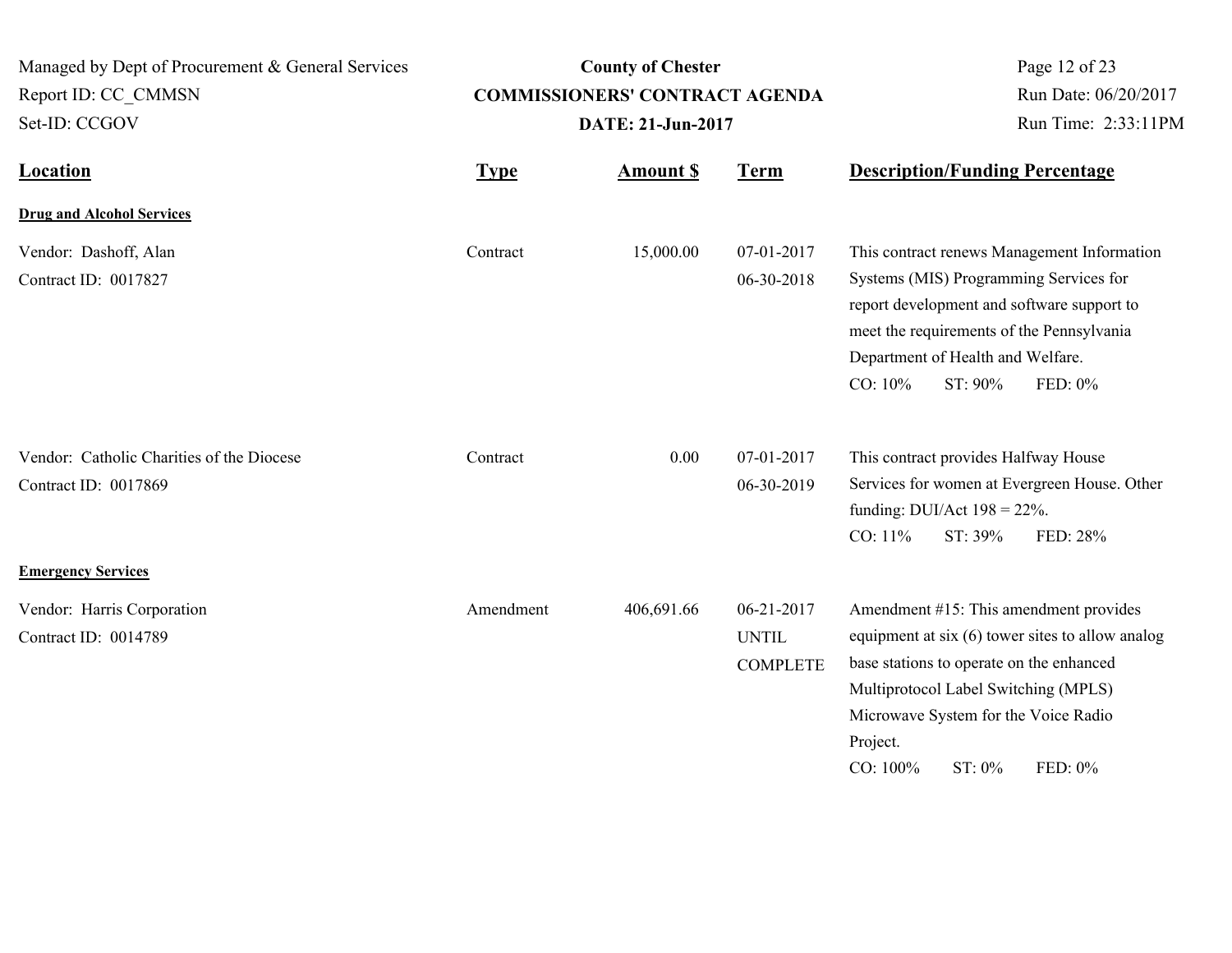| Managed by Dept of Procurement & General Services<br>Report ID: CC CMMSN<br>Set-ID: CCGOV | <b>County of Chester</b><br><b>COMMISSIONERS' CONTRACT AGENDA</b><br>DATE: 21-Jun-2017 |                  |                          | Page 13 of 23<br>Run Date: 06/20/2017<br>Run Time: 2:33:11PM                                                                                                                                                                                                                                      |
|-------------------------------------------------------------------------------------------|----------------------------------------------------------------------------------------|------------------|--------------------------|---------------------------------------------------------------------------------------------------------------------------------------------------------------------------------------------------------------------------------------------------------------------------------------------------|
| <b>Location</b>                                                                           | <b>Type</b>                                                                            | <b>Amount \$</b> | <b>Term</b>              | <b>Description/Funding Percentage</b>                                                                                                                                                                                                                                                             |
| <b>Emergency Services</b>                                                                 |                                                                                        |                  |                          |                                                                                                                                                                                                                                                                                                   |
| Vendor: Disaster Recovery Center<br>Contract ID: 0017881                                  | Contract                                                                               | 61,860.00        | 06-30-2017<br>06-29-2020 | This three year contract provides 911<br>Telephone Back-Up Service. This service<br>ensures 911 telephone calls will continue to be<br>delivered in the event of a failure to internet<br>service or satellite communications.<br>CO: 100%<br>ST: 0%<br>FED: 0%                                   |
| Vendor: Frontier Communications<br>Contract ID: 0017900                                   | Contract                                                                               | 614,203.33       | 07-01-2017<br>06-30-2022 | This contract provides VESTA 9-1-1 Next<br>Generation Call Processing Equipment<br>Maintenance and Support. This contract is a<br>result of Request for Proposal #1704-02.<br>CO: 100%<br>ST: 0%<br>FED: 0%                                                                                       |
| <b>Facilities Management</b>                                                              |                                                                                        |                  |                          |                                                                                                                                                                                                                                                                                                   |
| Vendor: Remington, Vernick & Beach Engr, Inc.<br>Contract ID: 0017157                     | Amendment                                                                              | 1,283.00         | 06-21-2017<br>12-31-2020 | Amendment $#1$ : This amendment to the<br>Chester Valley Trail Bridge Inspection<br>Services provides additional funding to include<br>Church Road Bridge within the Pennsylvania<br>Department of Transporation (PennDOT)<br>Bridge Management System 2 (BMS2).<br>CO: 100%<br>ST: 0%<br>FED: 0% |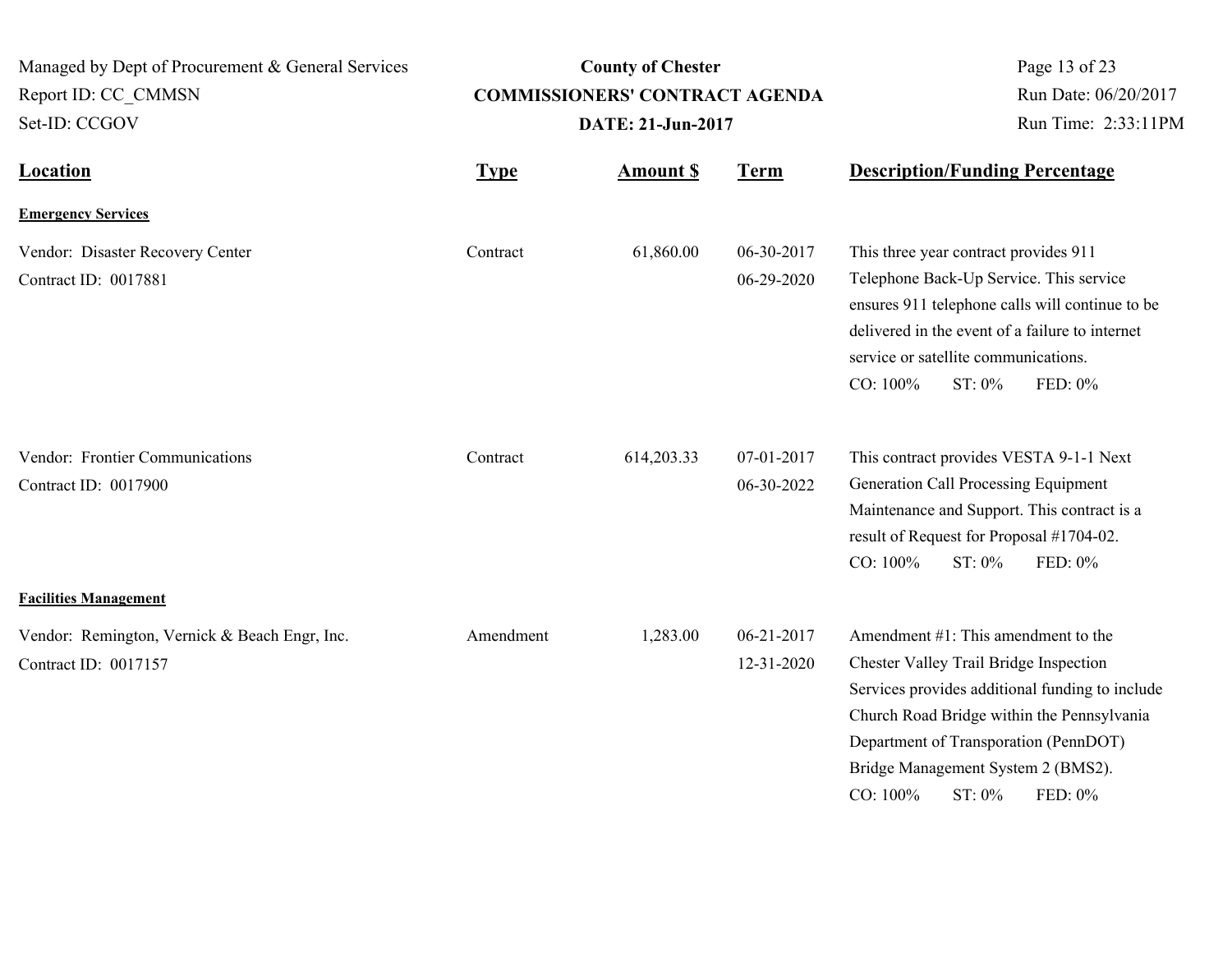| Managed by Dept of Procurement & General Services<br>Report ID: CC CMMSN<br>Set-ID: CCGOV | <b>County of Chester</b><br><b>COMMISSIONERS' CONTRACT AGENDA</b><br>DATE: 21-Jun-2017 |                 |                                               | Page 14 of 23<br>Run Date: 06/20/2017<br>Run Time: 2:33:11PM                                                                                                                                                                                                                                                                                                                                                                      |  |
|-------------------------------------------------------------------------------------------|----------------------------------------------------------------------------------------|-----------------|-----------------------------------------------|-----------------------------------------------------------------------------------------------------------------------------------------------------------------------------------------------------------------------------------------------------------------------------------------------------------------------------------------------------------------------------------------------------------------------------------|--|
| <b>Location</b>                                                                           | <b>Type</b>                                                                            | <b>Amount S</b> | <b>Term</b>                                   | <b>Description/Funding Percentage</b>                                                                                                                                                                                                                                                                                                                                                                                             |  |
| <b>Facilities Management</b>                                                              |                                                                                        |                 |                                               |                                                                                                                                                                                                                                                                                                                                                                                                                                   |  |
| Vendor: McMahon Associates, Inc.<br>Contract ID: 0017294                                  | Amendment                                                                              | 4,750.00        | 06-21-2017<br><b>UNTIL</b><br><b>COMPLETE</b> | Amendment #1: This amendment provides<br>additional funding to prepare the Pennsylvania<br>Department of Transportation Automated Red<br>Light Enforcement (ARLE) grant application<br>for project construction funding of Chester<br>Valley Trail pedestrian crossing improvements<br>at the intersection of Pottstown Pike (PA Route<br>100) and Commerce Drive in West Whiteland<br>Township.<br>CO: 100%<br>FED: 0%<br>ST: 0% |  |
| Vendor: Flyway Excavating, Inc.<br>Contract ID: 0017442<br><b>Finance Department</b>      | Amendment                                                                              | 6,286.30        | 06-21-2017<br><b>UNTIL</b><br><b>COMPLETE</b> | Amendment #1: This amendment provides for<br>additional work as defined in Change Order #1<br>upgrading to a 100 amp electrical service for<br>Struble Trail Dorlan Mill Road Trailhead<br>Improvements.<br>CO: 100%<br>ST: 0%<br>FED: 0%                                                                                                                                                                                         |  |
| Vendor: Enterprise Rent-A-Car<br>Contract ID: 0017876                                     | Contract                                                                               | 0.00            | 06-21-2017<br><b>OPEN</b>                     | This contract provides for Fleet Management<br>Lease Agreements and Maintenance Services<br>for County vehicles.<br>CO: 100%<br>ST: 0%<br>FED: 0%                                                                                                                                                                                                                                                                                 |  |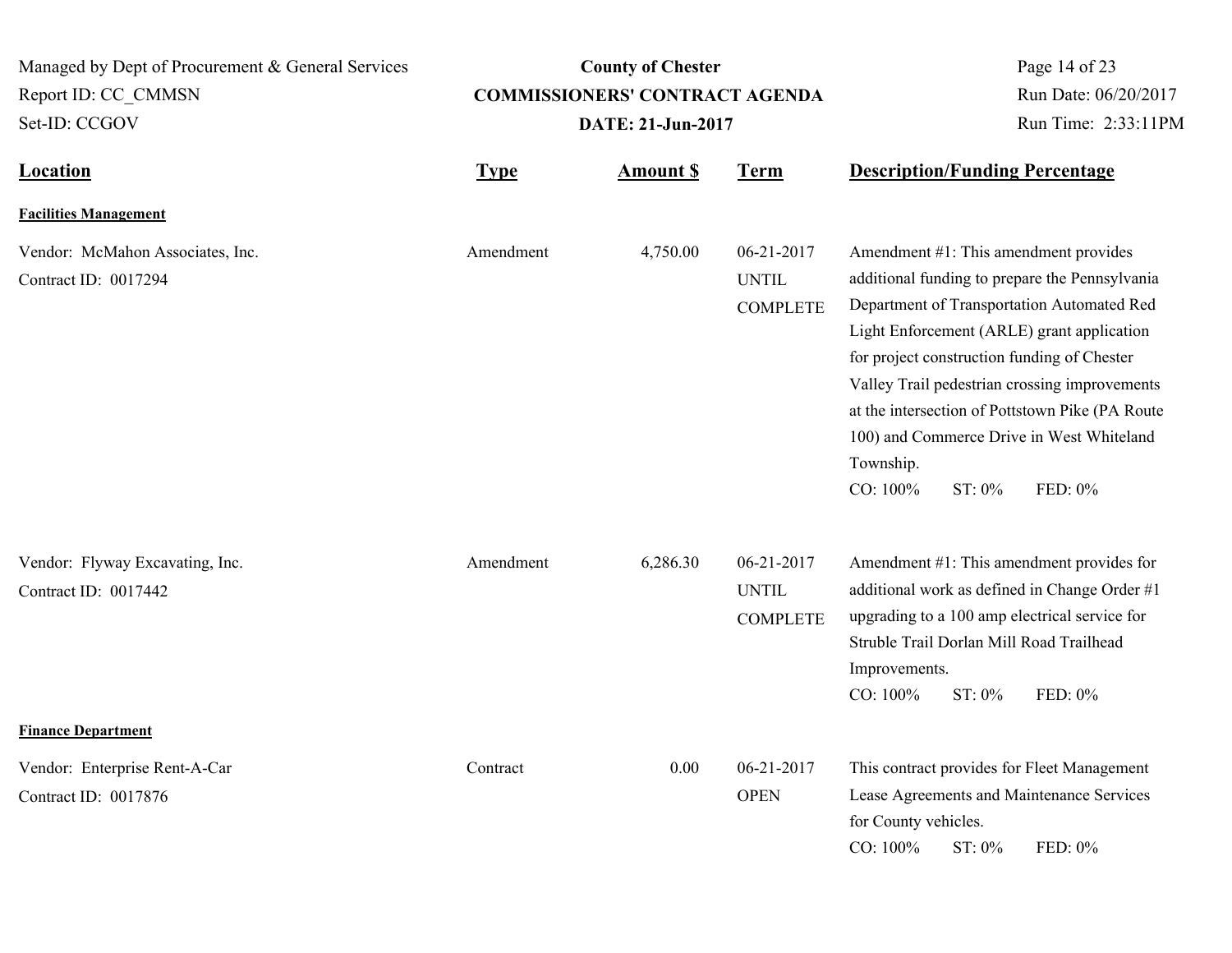| Managed by Dept of Procurement & General Services<br>Report ID: CC CMMSN<br>Set-ID: CCGOV | <b>County of Chester</b><br><b>COMMISSIONERS' CONTRACT AGENDA</b><br>DATE: 21-Jun-2017 |                  |                           | Page 15 of 23<br>Run Date: 06/20/2017<br>Run Time: 2:33:11PM                                                                                                                                                                                                     |         |
|-------------------------------------------------------------------------------------------|----------------------------------------------------------------------------------------|------------------|---------------------------|------------------------------------------------------------------------------------------------------------------------------------------------------------------------------------------------------------------------------------------------------------------|---------|
| <b>Location</b>                                                                           | <b>Type</b>                                                                            | <b>Amount \$</b> | <b>Term</b>               | <b>Description/Funding Percentage</b>                                                                                                                                                                                                                            |         |
| <b>Human Resources</b>                                                                    |                                                                                        |                  |                           |                                                                                                                                                                                                                                                                  |         |
| Vendor: PeopleShare Inc.<br>Contract ID: 0017817                                          | Contract                                                                               | 0.00             | 06-01-2017<br><b>OPEN</b> | This contract provides Temporary Staffing<br>Services as requested by Departments.<br>CO: 100%<br>ST: 0%                                                                                                                                                         | FED: 0% |
| <b>MH/IDD</b>                                                                             |                                                                                        |                  |                           |                                                                                                                                                                                                                                                                  |         |
| Vendor: Sunny Days Early Childhood Dev Serv, Inc.<br>Contract ID: 0017779                 | Contract                                                                               | 0.00             | 07-01-2017<br>06-30-2018  | This contract renews Early Intervention<br>Services to eligible children ages birth to three<br>(3) years old in their natural environment and<br>provides Interpreter Services to non-english<br>speaking children and their families.<br>ST: 100%<br>$CO: 0\%$ | FED: 0% |
| Vendor: Behavior Interventions, Inc.<br>Contract ID: 0017780                              | Contract                                                                               | 0.00             | 07-01-2017<br>06-30-2018  | This contract renews Early Intervention<br>Services to eligible children ages birth to three<br>(3) years old in their natural environment and<br>provides Interpreter Services to non-english<br>speaking children and their families.<br>ST: 100%<br>$CO: 0\%$ | FED: 0% |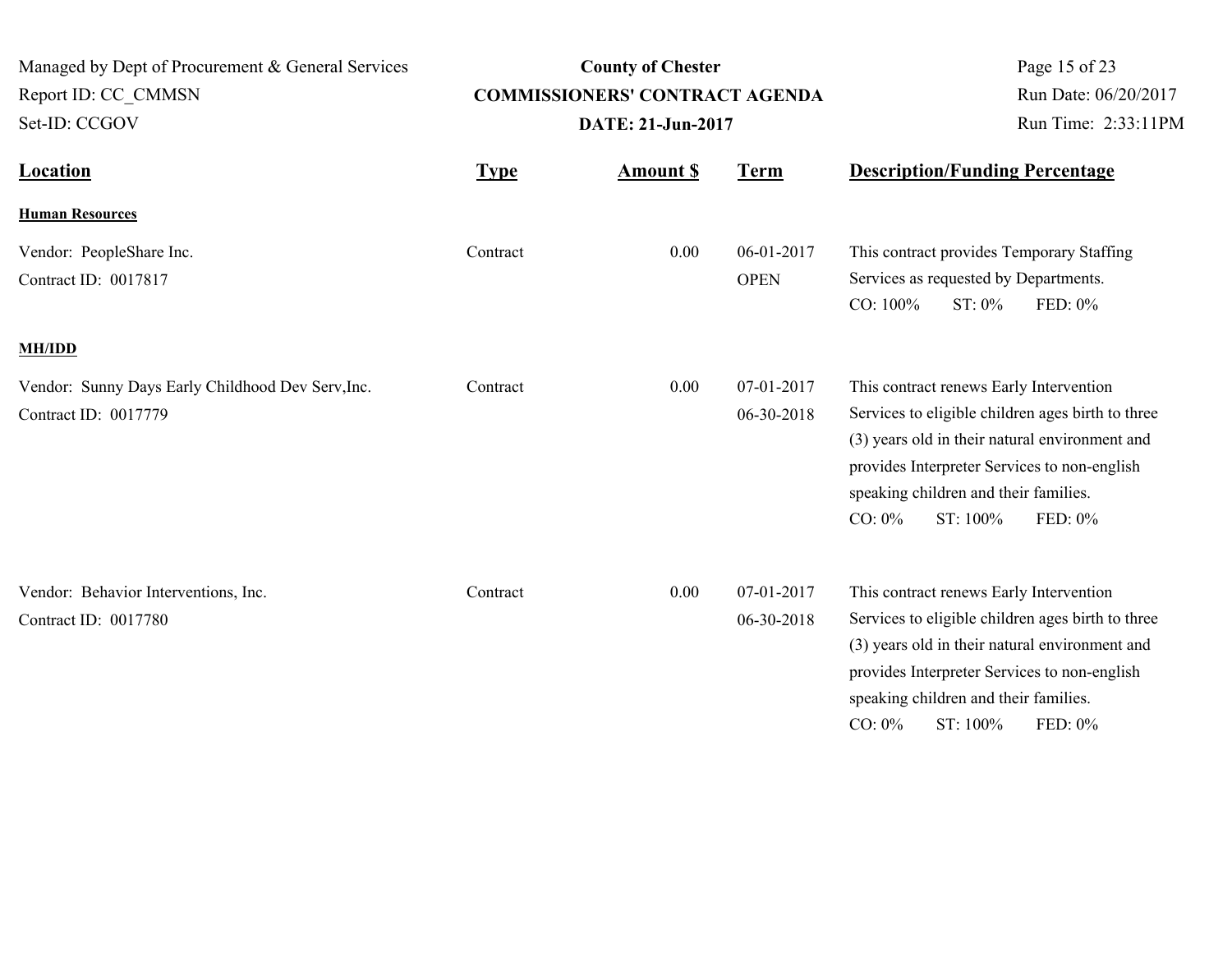| Managed by Dept of Procurement & General Services<br>Report ID: CC_CMMSN<br>Set-ID: CCGOV | <b>County of Chester</b><br><b>COMMISSIONERS' CONTRACT AGENDA</b><br>DATE: 21-Jun-2017 |                  |                          | Page 16 of 23<br>Run Date: 06/20/2017<br>Run Time: 2:33:11PM                                                                                                                                                                                                                |
|-------------------------------------------------------------------------------------------|----------------------------------------------------------------------------------------|------------------|--------------------------|-----------------------------------------------------------------------------------------------------------------------------------------------------------------------------------------------------------------------------------------------------------------------------|
| Location                                                                                  | <b>Type</b>                                                                            | <b>Amount \$</b> | <b>Term</b>              | <b>Description/Funding Percentage</b>                                                                                                                                                                                                                                       |
| <b>MH/IDD</b>                                                                             |                                                                                        |                  |                          |                                                                                                                                                                                                                                                                             |
| Vendor: Overbrook School for the Blind<br>Contract ID: 0017781                            | Contract                                                                               | 0.00             | 07-01-2017<br>06-30-2018 | This contract renews Early Intervention<br>Services to eligible children ages birth to three<br>(3) years old in their natural environment and<br>provides Interpreter Services to non-english<br>speaking children and their families.<br>$CO: 0\%$<br>ST: 100%<br>FED: 0% |
| Vendor: Speaking from the Heart, Inc.<br>Contract ID: 0017782                             | Contract                                                                               | 0.00             | 07-01-2017<br>06-30-2018 | This contract renews Early Intervention<br>Services to eligible children ages birth to three<br>(3) years old in their natural environment and<br>provides Interpreter Services to non-english<br>speaking children and their families.<br>$CO: 0\%$<br>ST: 100%<br>FED: 0% |
| Vendor: Right Start Children's Services, LLC<br>Contract ID: 0017786                      | Contract                                                                               | 0.00             | 07-01-2017<br>06-30-2018 | This contract renews Early Intervention<br>Services to eligible children ages birth to three<br>(3) years old in their natural environment.<br>CO: 0%<br>ST: 100%<br>FED: 0%                                                                                                |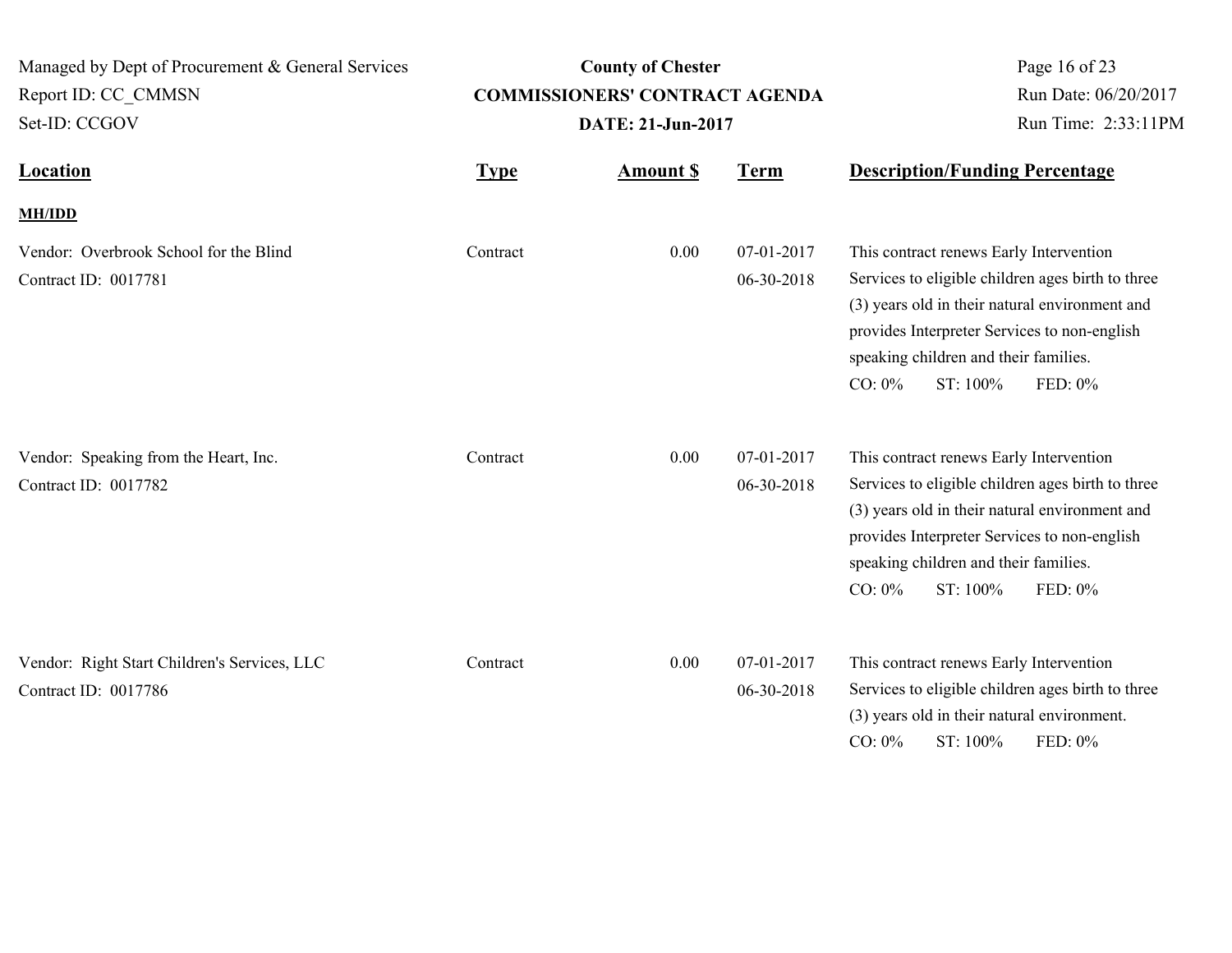| Managed by Dept of Procurement & General Services<br>Report ID: CC CMMSN<br>Set-ID: CCGOV | <b>County of Chester</b><br><b>COMMISSIONERS' CONTRACT AGENDA</b><br>DATE: 21-Jun-2017 |                 |                          | Page 17 of 23<br>Run Date: 06/20/2017<br>Run Time: 2:33:11PM                                                                                                                                                                                                                |  |
|-------------------------------------------------------------------------------------------|----------------------------------------------------------------------------------------|-----------------|--------------------------|-----------------------------------------------------------------------------------------------------------------------------------------------------------------------------------------------------------------------------------------------------------------------------|--|
| <b>Location</b>                                                                           | <b>Type</b>                                                                            | <b>Amount S</b> | <b>Term</b>              | <b>Description/Funding Percentage</b>                                                                                                                                                                                                                                       |  |
| <b>MH/IDD</b>                                                                             |                                                                                        |                 |                          |                                                                                                                                                                                                                                                                             |  |
| Vendor: Quest Therapeutic Services, Inc.<br>Contract ID: 0017787                          | Contract                                                                               | 0.00            | 07-01-2017<br>06-30-2018 | This contract renews Early Intervention<br>Services to eligible children ages birth to three<br>(3) years old in their natural environment and<br>provides Interpreter Services to non-english<br>speaking children and their families.<br>$CO: 0\%$<br>ST: 100%<br>FED: 0% |  |
| Vendor: Easter Seals of Southeastern PA<br>Contract ID: 0017788                           | Contract                                                                               | 0.00            | 07-01-2017<br>06-30-2018 | This contract renews Early Intervention<br>Services to eligible children ages birth to three<br>(3) years old in their natural environment and<br>provides Interpreter Services to non-english<br>speaking children and their families.<br>FED: 0%<br>$CO: 0\%$<br>ST: 100% |  |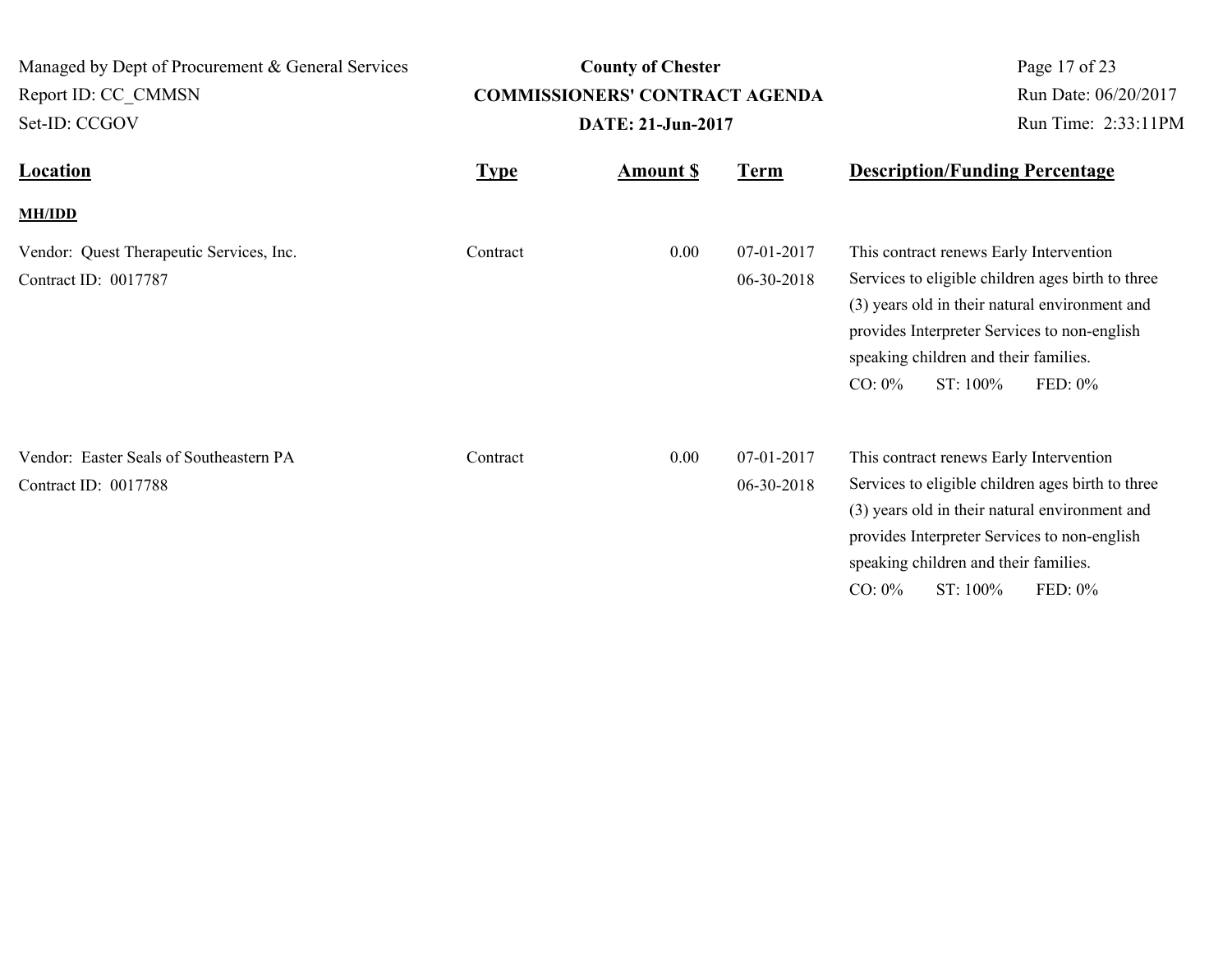| Managed by Dept of Procurement & General Services<br>Report ID: CC CMMSN<br>Set-ID: CCGOV | <b>County of Chester</b><br><b>COMMISSIONERS' CONTRACT AGENDA</b><br>DATE: 21-Jun-2017 |                 |                           | Page 18 of 23<br>Run Date: 06/20/2017<br>Run Time: 2:33:11PM                                                                                                                                                                                                                                                                                                                 |          |
|-------------------------------------------------------------------------------------------|----------------------------------------------------------------------------------------|-----------------|---------------------------|------------------------------------------------------------------------------------------------------------------------------------------------------------------------------------------------------------------------------------------------------------------------------------------------------------------------------------------------------------------------------|----------|
| <b>Location</b>                                                                           | <b>Type</b>                                                                            | <b>Amount S</b> | <b>Term</b>               | <b>Description/Funding Percentage</b>                                                                                                                                                                                                                                                                                                                                        |          |
| <b>MH/IDD</b>                                                                             |                                                                                        |                 |                           |                                                                                                                                                                                                                                                                                                                                                                              |          |
| Vendor: Department of Human Services<br>Contract ID: 0017790                              | Contract                                                                               | 0.00            | 07-01-2017<br><b>OPEN</b> | This contract renews the Waiver Operating<br>Agreement between the County of Chester, the<br>Department of Mental Health/Intellectual and<br>Developmental Disabilities, and the<br>Department of Public Welfare-Office of<br>Developmental Programs to administer Waiver<br>Funded Services to eligible individuals with<br>intellectual disabilities.<br>CO: 0%<br>ST: 46% | FED: 54% |
| Vendor: Human Services, Inc.<br>Contract ID: 0017794                                      | Contract                                                                               | 0.00            | 07-01-2016<br>06-30-2017  | This contract provides funding for end of year<br>expenses to repair or replace site concerns that<br>pose health and safety risks.<br>$CO: 0\%$<br>ST: 100%                                                                                                                                                                                                                 | FED: 0%  |
| Vendor: ARC of Chester County<br>Contract ID: 0017795                                     | Contract                                                                               | 0.00            | 07-01-2017<br>06-30-2018  | This contract renews Early Intervention<br>Services to eligible children ages birth to three<br>(3) years old in their natural environment and<br>provides Interpreter Services to non-english<br>speaking children and their families.<br>ST: 100%<br>$CO: 0\%$                                                                                                             | FED: 0%  |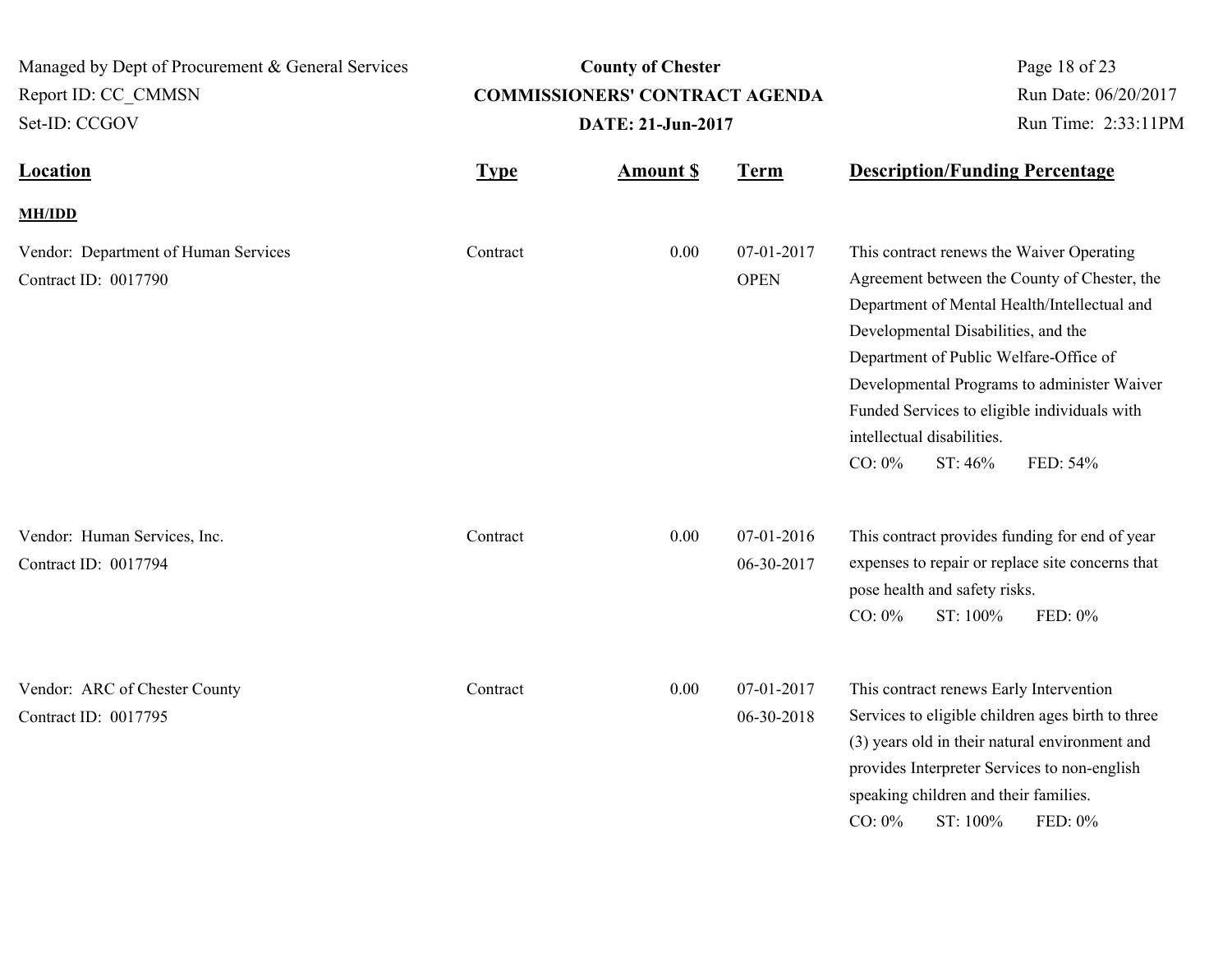| Managed by Dept of Procurement & General Services<br>Report ID: CC CMMSN<br>Set-ID: CCGOV | <b>County of Chester</b><br><b>COMMISSIONERS' CONTRACT AGENDA</b><br>DATE: 21-Jun-2017 |                  |                          | Page 19 of 23<br>Run Date: 06/20/2017<br>Run Time: 2:33:11PM                                                                                                                                                                                                                |
|-------------------------------------------------------------------------------------------|----------------------------------------------------------------------------------------|------------------|--------------------------|-----------------------------------------------------------------------------------------------------------------------------------------------------------------------------------------------------------------------------------------------------------------------------|
| <b>Location</b>                                                                           | <b>Type</b>                                                                            | <b>Amount \$</b> | <b>Term</b>              | <b>Description/Funding Percentage</b>                                                                                                                                                                                                                                       |
| <b>MH/IDD</b>                                                                             |                                                                                        |                  |                          |                                                                                                                                                                                                                                                                             |
| Vendor: Cerebral Palsy Association<br>Contract ID: 0017796                                | Contract                                                                               | 0.00             | 07-01-2017<br>06-30-2018 | This contract renews Early Intervention<br>Services to eligible children ages birth to three<br>(3) years old in their natural environment and<br>provide Interpreter Services to non-english<br>speaking children and their families.<br>ST: 100%<br>$CO: 0\%$<br>FED: 0%  |
| Vendor: Arc Alliance Children's Services<br>Contract ID: 0017801                          | Contract                                                                               | 0.00             | 07-01-2017<br>06-30-2018 | This contract renews Early Intervention<br>Services to eligible children ages birth to three<br>(3) years old in their natural environment and<br>provides Interpreter Services to non-english<br>speaking children and their families.<br>$CO: 0\%$<br>ST: 100%<br>FED: 0% |
| Vendor: No Boundaries Language & Interpreting<br>Contract ID: 0017803                     | Contract                                                                               | 0.00             | 07-01-2017<br>06-30-2018 | This contract renews Fiscal Year 2017-2018<br>Language Interpretation and Document<br>Translation Services for non-english speaking<br>families.<br>$CO: 0\%$<br>ST: 100%<br>FED: 0%                                                                                        |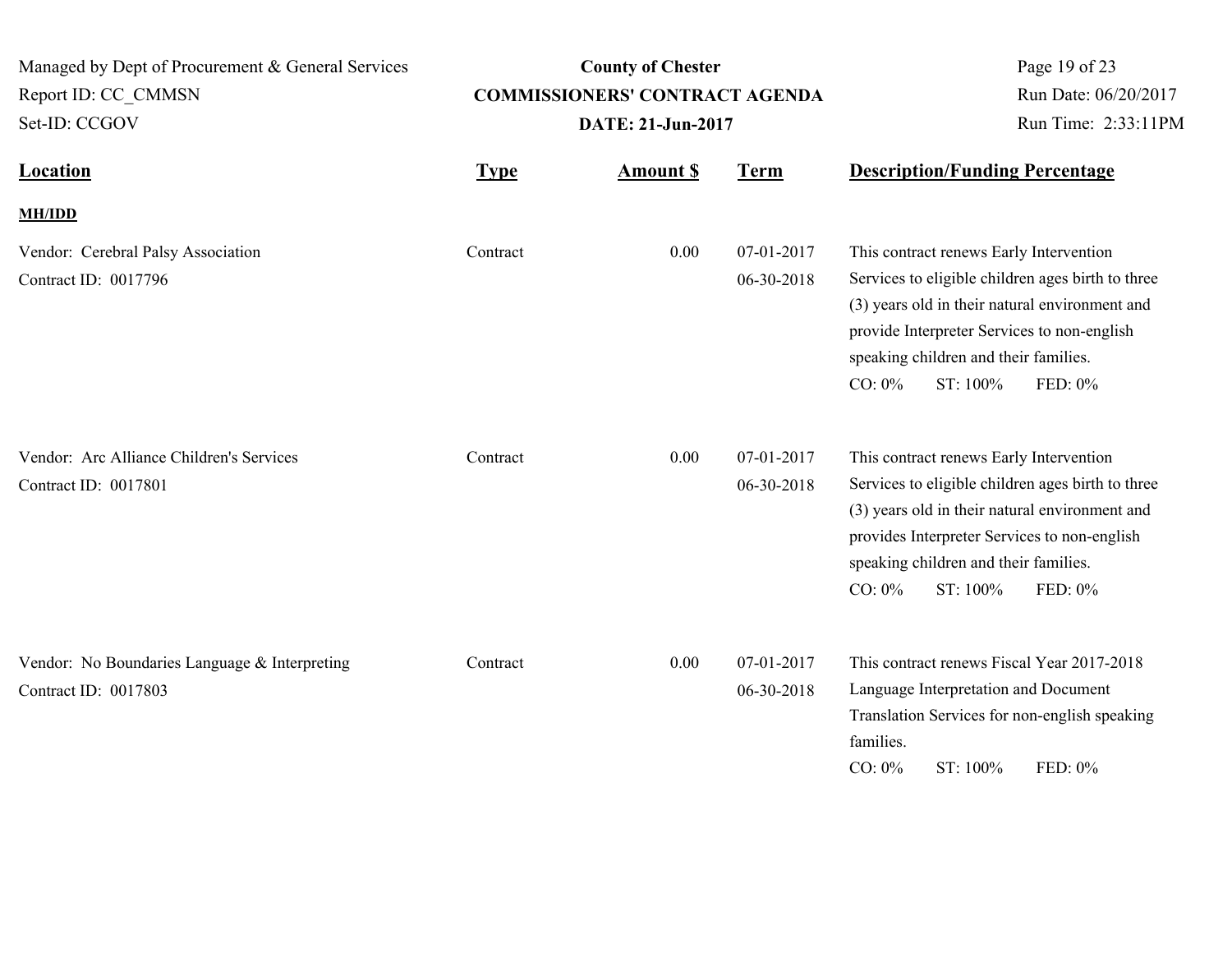| Managed by Dept of Procurement & General Services<br>Report ID: CC CMMSN<br>Set-ID: CCGOV |             | <b>County of Chester</b><br><b>COMMISSIONERS' CONTRACT AGENDA</b><br>DATE: 21-Jun-2017 | Page 20 of 23<br>Run Date: 06/20/2017<br>Run Time: 2:33:11PM |                                                                                                 |                                                                                                                                                                                                            |
|-------------------------------------------------------------------------------------------|-------------|----------------------------------------------------------------------------------------|--------------------------------------------------------------|-------------------------------------------------------------------------------------------------|------------------------------------------------------------------------------------------------------------------------------------------------------------------------------------------------------------|
| <b>Location</b>                                                                           | <b>Type</b> | <b>Amount \$</b>                                                                       | <b>Term</b>                                                  | <b>Description/Funding Percentage</b>                                                           |                                                                                                                                                                                                            |
| <b>MH/IDD</b>                                                                             |             |                                                                                        |                                                              |                                                                                                 |                                                                                                                                                                                                            |
| Vendor: No Boundaries Language & Interpreting<br>Contract ID: 0017804                     | Contract    | 0.00                                                                                   | 07-01-2016<br>06-30-2017                                     | Language Interpretation and Document<br>non-english speaking families.<br>$CO: 0\%$<br>ST: 100% | This contract renews Fiscal Year 2016-2017<br>Translation Services for Early Intervention<br>FED: 0%                                                                                                       |
| Vendor: Educational Based Service, Inc.<br>Contract ID: 0017805                           | Contract    | 0.00                                                                                   | 07-01-2017<br>06-30-2018                                     | to three $(3)$ years old in their natural<br>families.<br>$CO: 0\%$<br>ST: 100%                 | This contract renews Early Intervention and<br>Training Services to eligible children ages birth<br>environment and provides Interpreter Services<br>to non-english speaking children and their<br>FED: 0% |
| Vendor: Fellowship Health Resources, Inc.<br>Contract ID: 0017813                         | Contract    | 0.00                                                                                   | 07-01-2017<br>06-30-2018                                     | Rehabilitation and Peer Services.<br>CO: 0%<br>ST: 100%                                         | This contract renews Core Provider Services to<br>eligible adults with mental illness including<br>Case Management, Outpatient, Psychiatric<br>FED: 0%                                                     |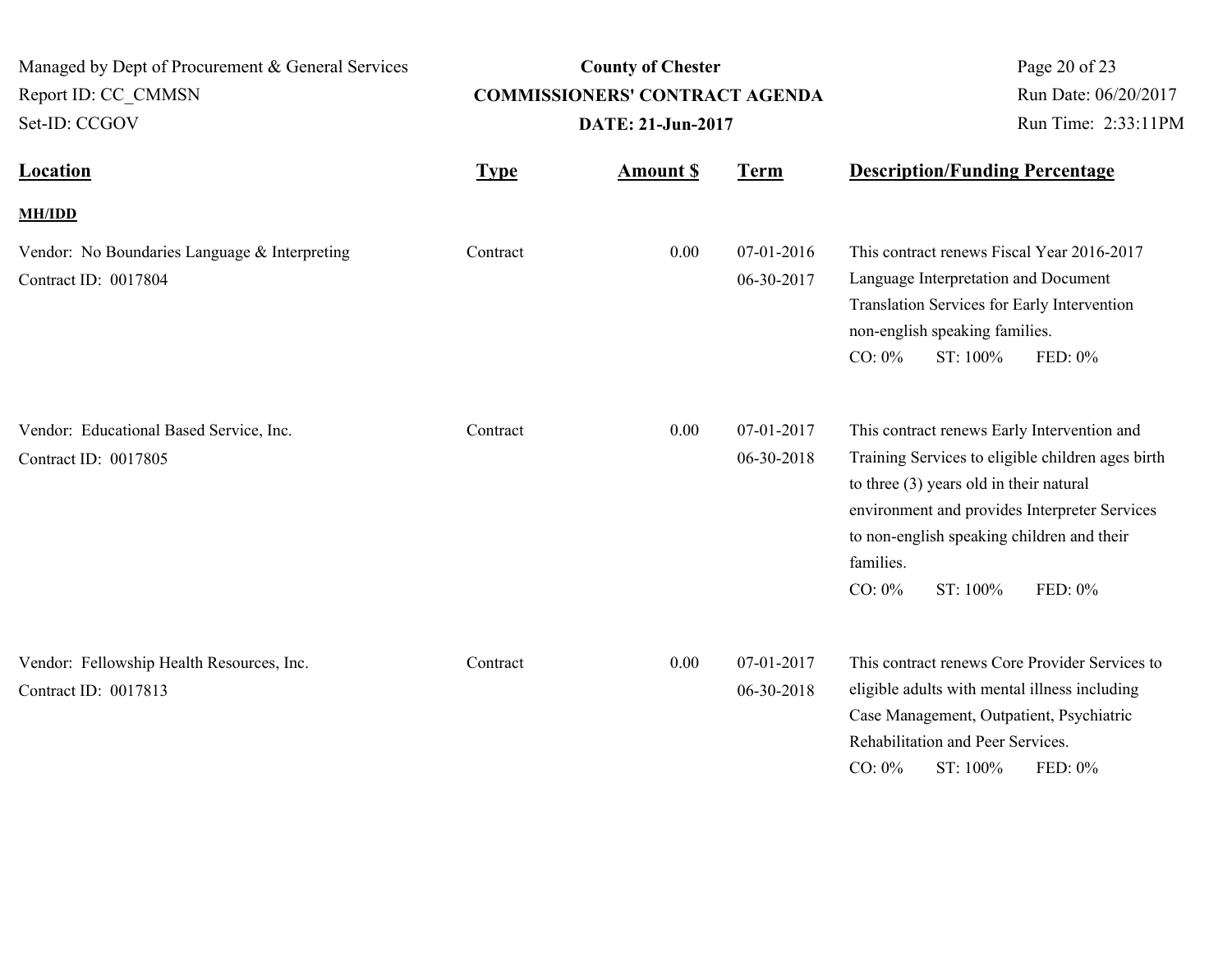| Managed by Dept of Procurement & General Services<br>Report ID: CC CMMSN<br>Set-ID: CCGOV | <b>County of Chester</b><br><b>COMMISSIONERS' CONTRACT AGENDA</b><br>DATE: 21-Jun-2017 |                  |                          | Page 21 of 23<br>Run Date: 06/20/2017<br>Run Time: 2:33:11PM                                                                                                                                                                                                               |
|-------------------------------------------------------------------------------------------|----------------------------------------------------------------------------------------|------------------|--------------------------|----------------------------------------------------------------------------------------------------------------------------------------------------------------------------------------------------------------------------------------------------------------------------|
| <b>Location</b>                                                                           | <b>Type</b>                                                                            | <b>Amount \$</b> | <b>Term</b>              | <b>Description/Funding Percentage</b>                                                                                                                                                                                                                                      |
| <b>MH/IDD</b>                                                                             |                                                                                        |                  |                          |                                                                                                                                                                                                                                                                            |
| Vendor: Kelsch Associates<br>Contract ID: 0017820                                         | Contract                                                                               | 0.00             | 07-01-2017<br>06-30-2018 | This contract renews Maximum Care<br>Residential Services for twenty-seven (27)<br>former State Hospital residents and/or those<br>being diverted from that level of care.<br>$CO: 0\%$<br>ST: 100%<br>FED: 0%                                                             |
| Vendor: Ken-Crest Services, Inc.<br>Contract ID: 0017822                                  | Contract                                                                               | 0.00             | 07-01-2017<br>06-30-2018 | This contract renews Early Intervention<br>Services to eligible children ages birth to three<br>(3) years old in their natural environment and<br>provide Interpreter Services to non-english<br>speaking children and their families.<br>$CO: 0\%$<br>ST: 100%<br>FED: 0% |
| <b>Managed Behavioral Healthcare</b>                                                      |                                                                                        |                  |                          |                                                                                                                                                                                                                                                                            |
| Vendor: Brandywine Hospital<br>Contract ID: 0017739                                       | Contract                                                                               | 44,211.00        | 04-01-2017<br>12-31-2017 | This contract provides for a Peer<br>Specialist/Recovery Coach and Psychiatric<br>Inpatient Follow-up Services to help adults<br>better understand recovery and actively<br>participate in their discharge planning.<br>$CO: 0\%$<br>ST: 100%<br>FED: 0%                   |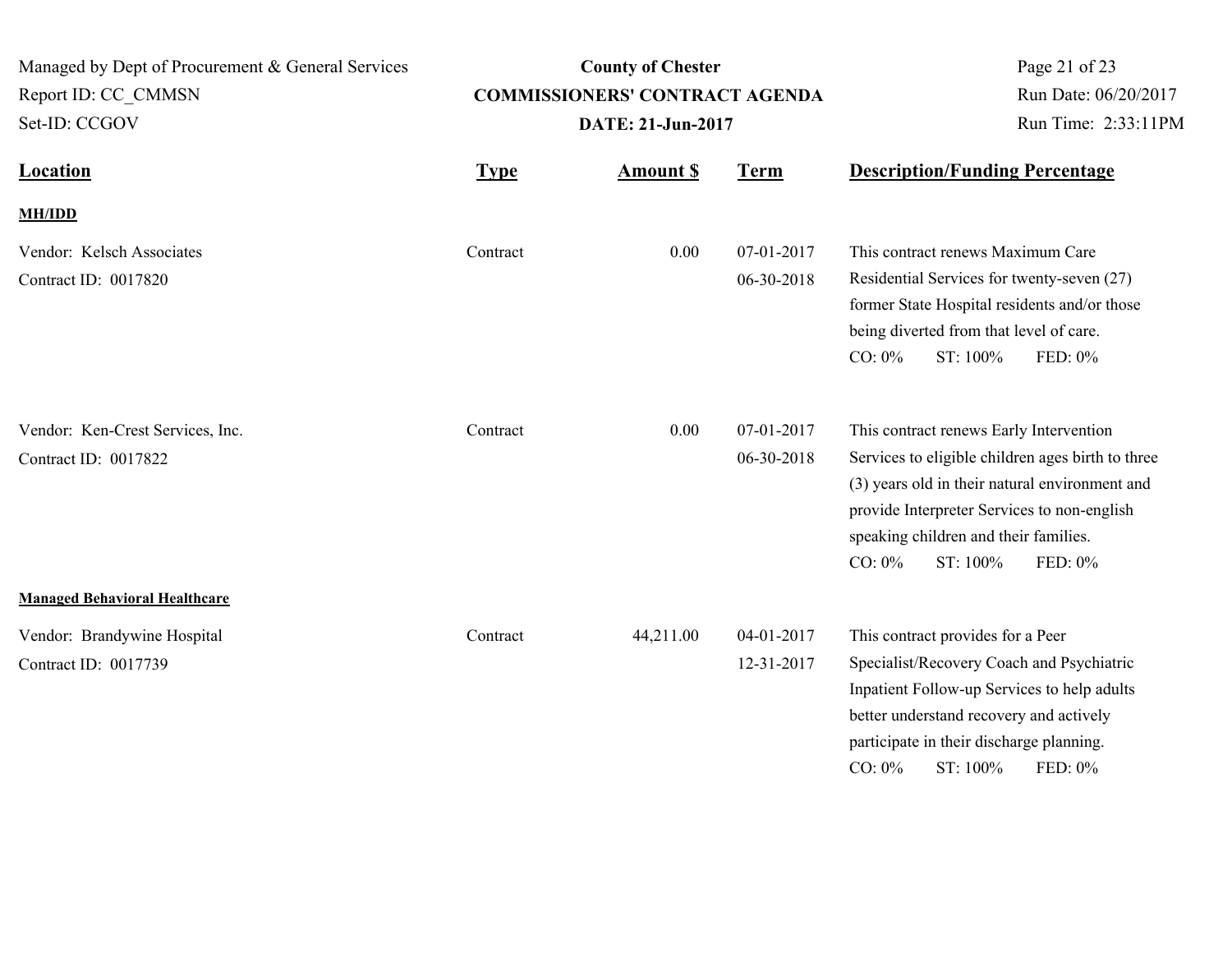| Managed by Dept of Procurement & General Services     |             | Page 22 of 23                         |                                               |                                                                                                                                                                                                                                                                                                                                                                                                |  |
|-------------------------------------------------------|-------------|---------------------------------------|-----------------------------------------------|------------------------------------------------------------------------------------------------------------------------------------------------------------------------------------------------------------------------------------------------------------------------------------------------------------------------------------------------------------------------------------------------|--|
| Report ID: CC CMMSN                                   |             | <b>COMMISSIONERS' CONTRACT AGENDA</b> | Run Date: 06/20/2017                          |                                                                                                                                                                                                                                                                                                                                                                                                |  |
| Set-ID: CCGOV                                         |             | DATE: 21-Jun-2017                     |                                               | Run Time: 2:33:11PM                                                                                                                                                                                                                                                                                                                                                                            |  |
| <b>Location</b>                                       | <b>Type</b> | <b>Amount S</b>                       | <b>Term</b>                                   | <b>Description/Funding Percentage</b>                                                                                                                                                                                                                                                                                                                                                          |  |
| <b>Open Space Preservation</b>                        |             |                                       |                                               |                                                                                                                                                                                                                                                                                                                                                                                                |  |
| Vendor: Balick, Marc S<br>Contract ID: 0017874        | Contract    | 153, 151. 20                          | 06-21-2017<br><b>UNTIL</b><br><b>COMPLETE</b> | 38.24 acres of farmland owned by Marc Balick<br>in Elk Township are recommended for<br>preservation by the County Agricultural Land<br>Preservation Board through the<br>Commonwealth/County Program. The total<br>project cost is \$170,168.00. The County will<br>pay \$153,151.20 (90%). The Landowner<br>donation is \$17,016.80 (10%).<br>CO: 90%<br>FED: 0%<br>$ST: 0\%$                 |  |
| Vendor: Hamilton II, James W.<br>Contract ID: 0017875 | Contract    | 51,683.54                             | 06-21-2017<br><b>UNTIL</b><br><b>COMPLETE</b> | 12.70 acres of farmland owned by James W.<br>Hamilton in West Fallowfield Township are<br>recommended for preservation by the County<br>Agricultural Land Preservation Board through<br>the Commonwealth/County Program. The total<br>project cost is \$57,426.10. The County will pay<br>$$51,683.54$ (90%). The Landowner donation is<br>$$5,742.56(10\%)$ .<br>CO: 90%<br>ST: 0%<br>FED: 0% |  |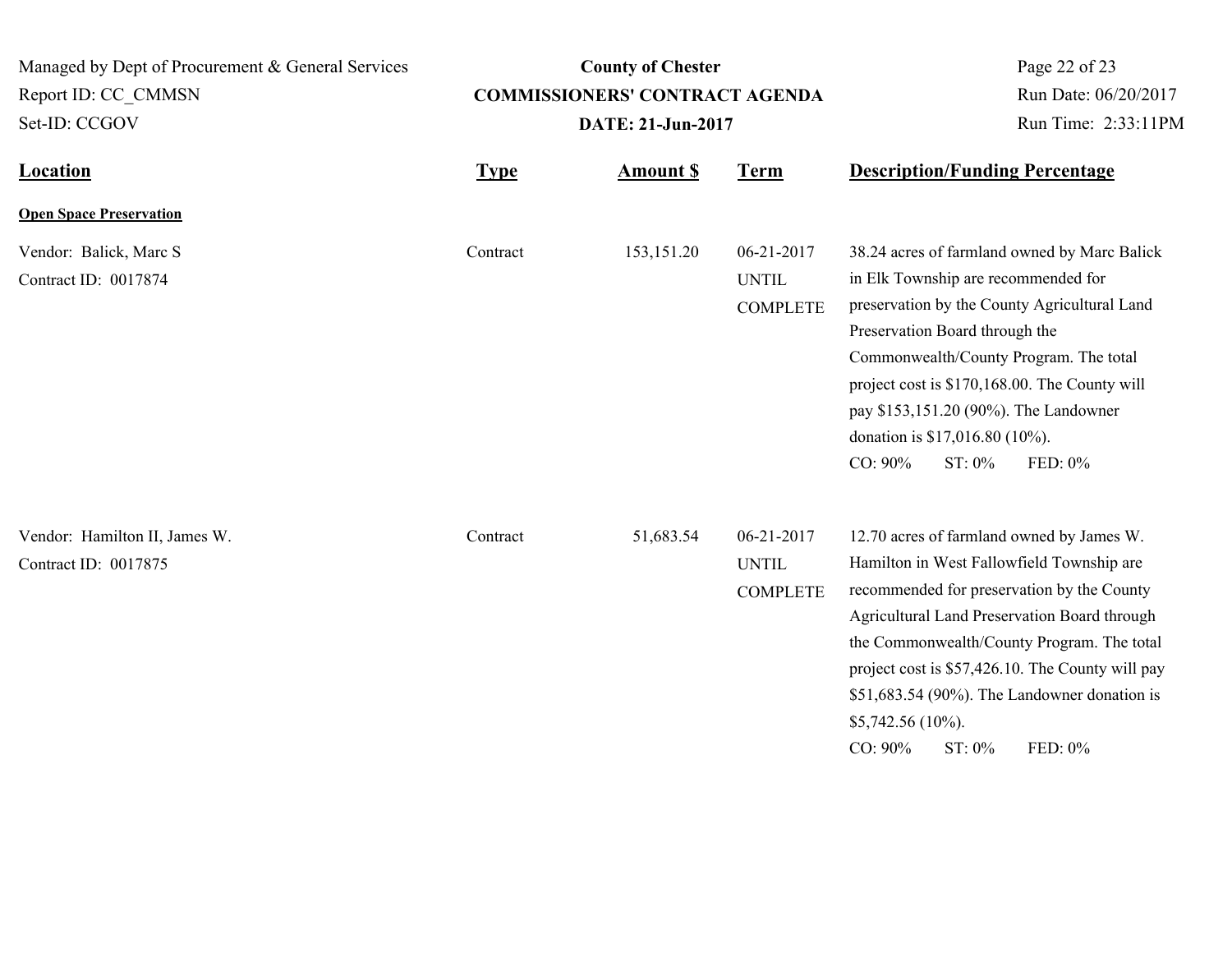| Managed by Dept of Procurement & General Services<br>Report ID: CC_CMMSN<br>Set-ID: CCGOV |             | <b>County of Chester</b><br><b>COMMISSIONERS' CONTRACT AGENDA</b><br>DATE: 21-Jun-2017 | Page 23 of 23<br>Run Date: 06/20/2017<br>Run Time: 2:33:11PM |                                                                                                                                                                                            |
|-------------------------------------------------------------------------------------------|-------------|----------------------------------------------------------------------------------------|--------------------------------------------------------------|--------------------------------------------------------------------------------------------------------------------------------------------------------------------------------------------|
| <b>Location</b>                                                                           | <b>Type</b> | <b>Amount \$</b>                                                                       | <u>Term</u>                                                  | <b>Description/Funding Percentage</b>                                                                                                                                                      |
| <b>Pocopson Home</b>                                                                      |             |                                                                                        |                                                              |                                                                                                                                                                                            |
| Vendor: Partners of Pennsylvania, LLC<br>Contract ID: 0015605                             | Amendment   | 0.00                                                                                   | 04-01-2017<br><b>OPEN</b>                                    | Amendment #1: This amendment extends the<br>contract term on a month to month basis for<br>the Medication Delivery System.<br>$CO: 0\%$<br>ST: 100%<br>FED: 0%                             |
| Prison                                                                                    |             |                                                                                        |                                                              |                                                                                                                                                                                            |
| Vendor: Global Tel Link Corporation<br>Contract ID: 0010983                               | Amendment   | 0.00                                                                                   | 05-12-2017<br><b>OPEN</b>                                    | Amendment #6: This amendment extends the<br>contract term on a month to month basis for<br>the Prison Inmate Telephone System.<br>CO: 100%<br>ST: 0%<br>FED: 0%                            |
| <b>Youth Center</b>                                                                       |             |                                                                                        |                                                              |                                                                                                                                                                                            |
| Vendor: Aramark Services, Inc.<br>Contract ID: 0017882                                    | Contract    | 0.00                                                                                   | 07-01-2017<br>06-30-2018                                     | This contract provides for Food Service<br>Management in compliance with the National<br>School Lunch Program (NSLP). The cost per<br>meal is \$6.684.<br>ST: 0%<br>FED: 100%<br>$CO: 0\%$ |

Number of Contracts:  $70$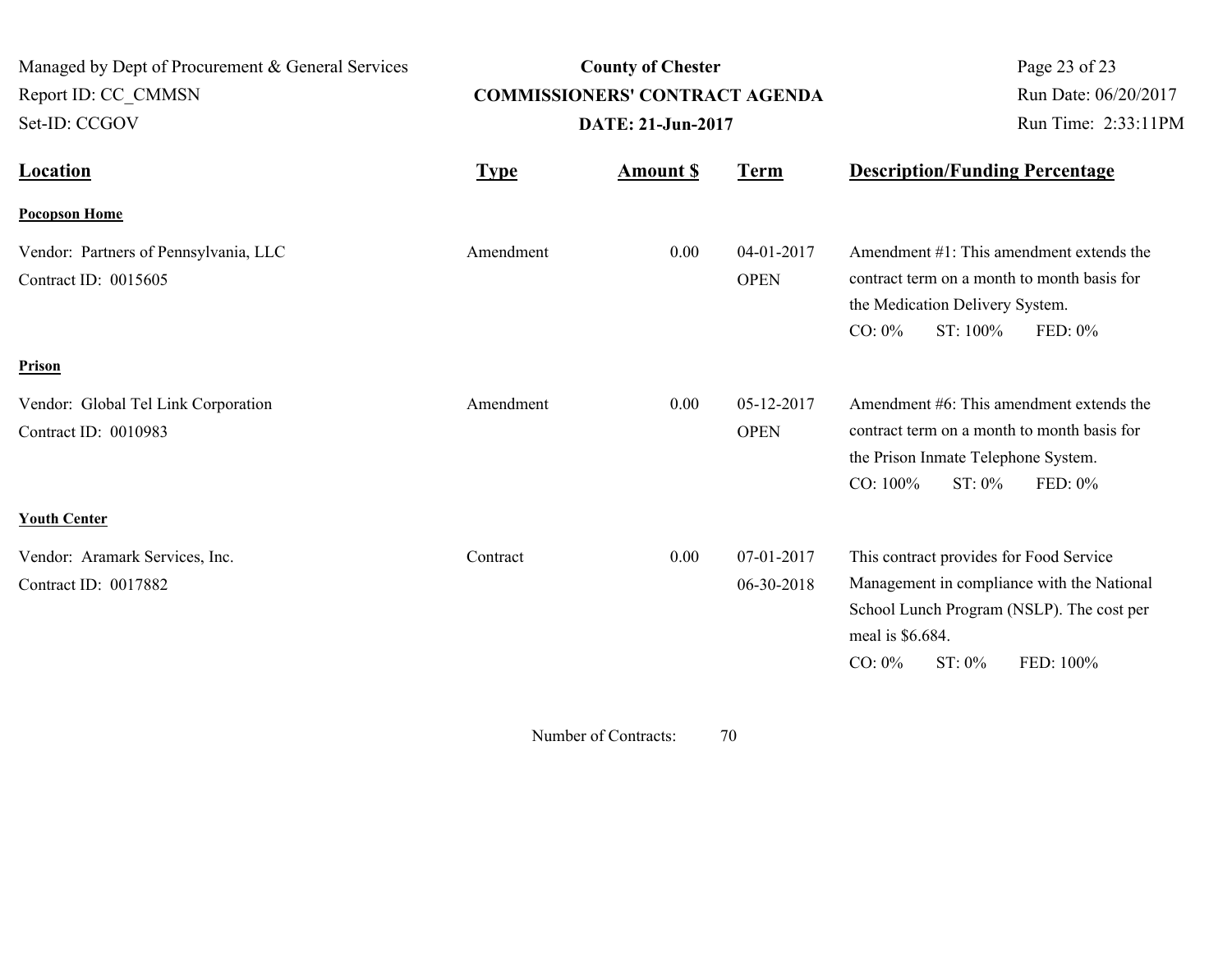#### **AGENDA ITEMS - GRANTS June 21, 2017**

| <b>DEPARTMENT / FUND</b>                                                                                                    | <b>AWARD</b>                           | <b>TERM</b>              | <b>DESCRIPTION</b>                                                                                                                         |
|-----------------------------------------------------------------------------------------------------------------------------|----------------------------------------|--------------------------|--------------------------------------------------------------------------------------------------------------------------------------------|
| <b>Community Development</b>                                                                                                |                                        |                          |                                                                                                                                            |
| PA Dept. of Community and Economic Development<br>Contract / Award - Amendment<br>116-490000-331224-42200000-4900001-FY2017 | Extension of<br><b>Contract Period</b> | 01/01/2014<br>12/31/2018 | <b>Community Services Block Grant Program</b><br>No New Positions - No County Match<br>Grant period extended from 12/31/2017 to 12/31/2018 |
| <b>District Attorney &amp; Crime Victims Center</b>                                                                         |                                        |                          |                                                                                                                                            |
| PA Commission on Crime and Delinguency<br>Contract / Award - Application- New                                               | \$25,000                               | 01/01/2018<br>12/31/2021 | <b>Endowment Act- Prevention</b><br>No New Positions - No County Match<br>State Funding = $$25,000$                                        |
| <b>Facilities &amp; Parks</b>                                                                                               | \$349,349                              | 07/01/2017<br>07/01/2020 | Automated Red Light Enforcement (ARLE) Program<br>No New Positions                                                                         |
| PA Dept. of Transportation<br>Application - New                                                                             |                                        |                          | State Funding = $$257,679$<br>County Match = $$64,420$<br>Other Funding = $$27,250$<br>Total Funding = $$349,349$                          |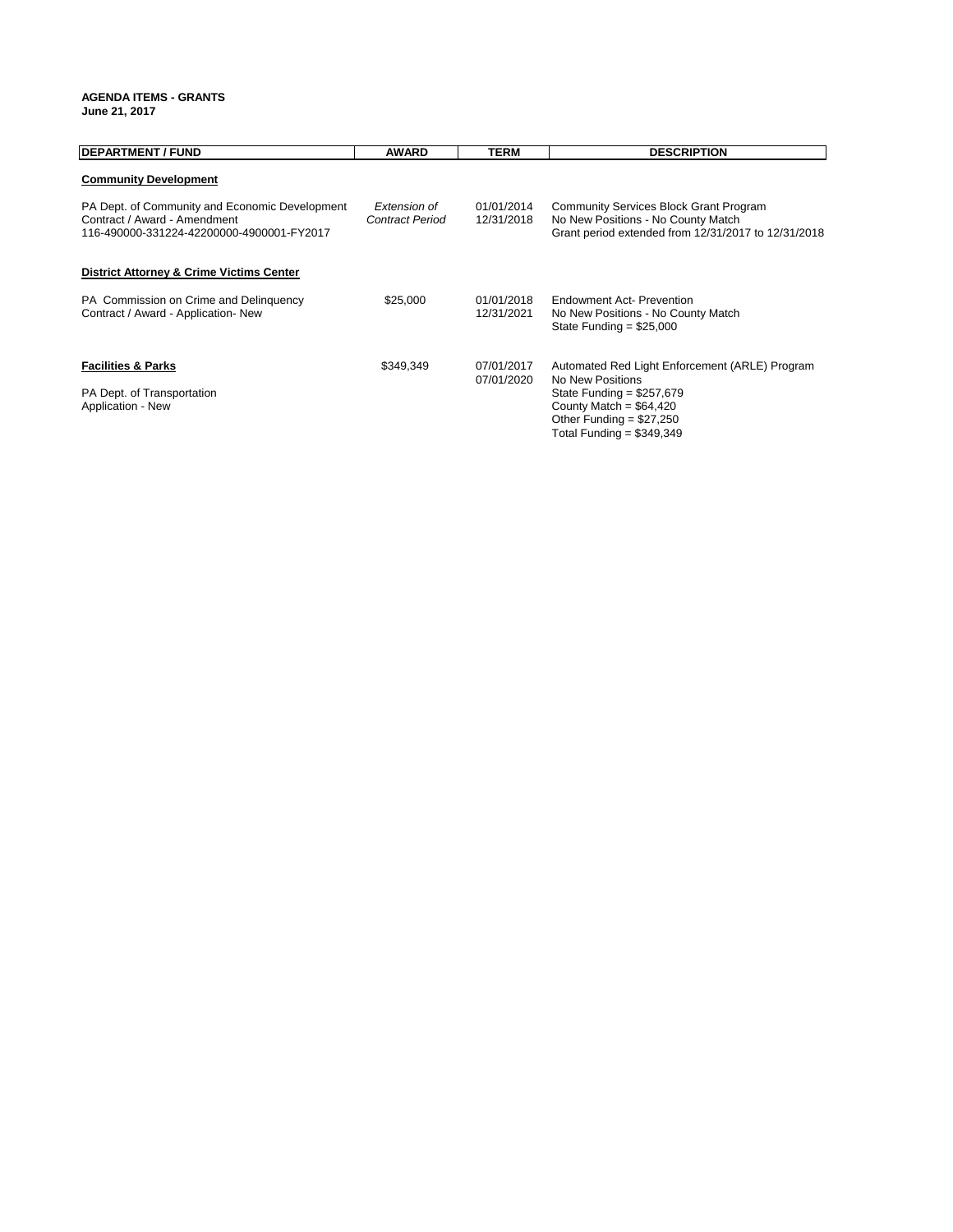Jun 21, 2017 Page 1

 COUNTY OF CHESTER Board of Commissioners Human Resources Agenda Meeting Date - 06/21/2017

\_\_\_\_\_\_\_\_\_\_\_\_\_\_\_\_\_\_\_\_\_\_\_\_\_\_\_\_\_\_\_\_\_\_\_\_\_\_\_\_\_\_\_\_\_\_\_\_\_\_\_\_\_\_\_\_\_\_\_\_\_\_\_\_\_\_\_\_\_\_\_\_\_\_\_\_\_\_\_\_

#### Hires and Rehires

1. Employee : Baradgie,David J Department : 451145 - Children, Youth and Families Job : 048563 - Casework Specialist Salary Grade : T06 Compensation :  $$38,177.10(A)$ Effective Date : 07/17/2017 2. Employee : Beltran, Noemi F Department : 221000 - Adult Probation Job : 048784 - Probation Officer I-AP Salary Grade : U04 Compensation :  $$41,804.00(A)$ Effective Date : 07/10/2017 3. Employee : Ben Guerga,Sarra Department : 461212 - Pocopson Casual P/T Pool Job : 351650 - Resident Services Technician Salary Grade : 91 Compensation :  $\zeta$  9.32(H) Effective Date : 06/26/2017 4. Employee : Bradsher,Shawnee R Department : 461210 - Pocopson Nursing Care Job : 041420 - Nurse Aide Salary Grade : N01 Compensation :  $$26,055.90(A)$ Effective Date : 06/26/2017 5. Employee : Burch,Lindsay C Department : 065000 - Public Defender Job : 241210 - Interviewer Verifier Salary Grade : Compensation :  $\zeta$  15.06(H) Effective Date : 07/10/2017 6. Employee : Butcher,Brianna N Department : 461212 - Pocopson Casual P/T Pool Job : 351650 - Resident Services Technician Salary Grade : 91  $\texttt{Compensation}$  :  $\zeta$  9.32(H) Effective Date : 06/26/2017 7. Employee : Campbell,Carmen E<br>Department : 124403 - Dis Department : 124403 - Dist Court 15-4-03 Exton Job : 801310 - District Justice Clerk Salary Grade :<br>Compensation :  $\therefore$  \$ 12.00 (H) Effective Date : 06/26/2017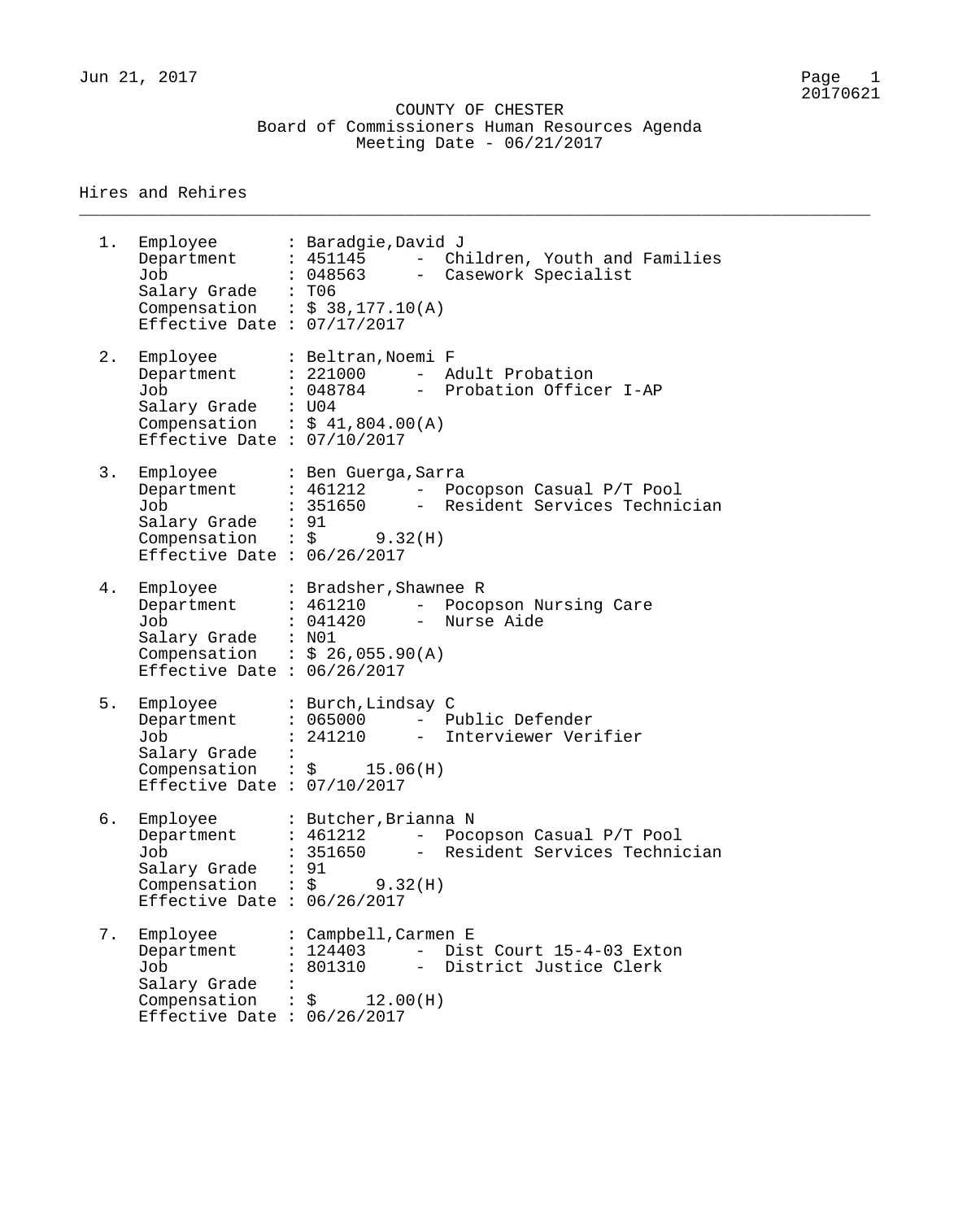#### COUNTY OF CHESTER Board of Commissioners Human Resources Agenda Meeting Date - 06/21/2017

\_\_\_\_\_\_\_\_\_\_\_\_\_\_\_\_\_\_\_\_\_\_\_\_\_\_\_\_\_\_\_\_\_\_\_\_\_\_\_\_\_\_\_\_\_\_\_\_\_\_\_\_\_\_\_\_\_\_\_\_\_\_\_\_\_\_\_\_\_\_\_\_\_\_\_\_\_\_\_\_

| 8.  | Employee<br>Department<br>Job<br>Salary Grade :<br>Compensation : $\zeta$ 10.00(H)<br>Effective Date : $06/26/2017$ | : Clickener-Ousey, Karen K<br>$: 589000$ - Libraries $P/T$<br>: 805100 - Library Assistant                                                           |
|-----|---------------------------------------------------------------------------------------------------------------------|------------------------------------------------------------------------------------------------------------------------------------------------------|
| 9.  | Employee<br>Department<br>Job<br>Salary Grade :<br>Effective Date : $06/26/2017$                                    | : Durham, Dawn M<br>: 465100 - Pocopson Food & Dietary<br>: 351670 - Dietary Aide<br>Compensation : $\sin 10.68$ (H)                                 |
| 10. | Employee<br>Job<br>Salary Grade : N04<br>Compensation : $$27,423.76(A)$<br>Effective Date : $06/26/2017$            | : Hemsley,Dahlia<br>Department : 131000 - Prothonotary<br>: 040510 - SSS V                                                                           |
| 11. | Employee<br>Department<br>Job<br>Salary Grade : 91<br>Effective Date : $06/26/2017$                                 | : Hernandez, Lizbeth A<br>: 461212 - Pocopson Casual P/T Pool<br>: 351650             Resident Services Technician<br>Compensation : $\zeta$ 9.32(H) |
| 12. | Employee<br>Department<br>Job<br>Salary Grade : 91<br>Effective Date : $06/26/2017$                                 | : Hill, Tiffany S<br>: 461212 - Pocopson Casual P/T Pool<br>: 351650 - Resident Services Technician<br>Compensation : $\frac{1}{5}$ 9.32(H)          |
| 13. | Employee<br>Department<br>Job<br>Salary Grade<br>Compensation<br>Effective Date : $06/26/2017$                      | : Hollway, Betty A<br>: 120000 - Court Administration<br>803710<br>- Tipstaff<br>10.12(H)<br>$\mathbf{.}$ \$                                         |
| 14. | Employee<br>Department<br>Job<br>Salary Grade<br>Compensation<br>Effective Date : $07/10/2017$                      | : Joyce, Erin T<br>Adult Probation<br>: 221000<br>$-$<br>048784<br>Probation Officer I-AP<br>$-$<br>U04<br>: \$41,804.00(A)                          |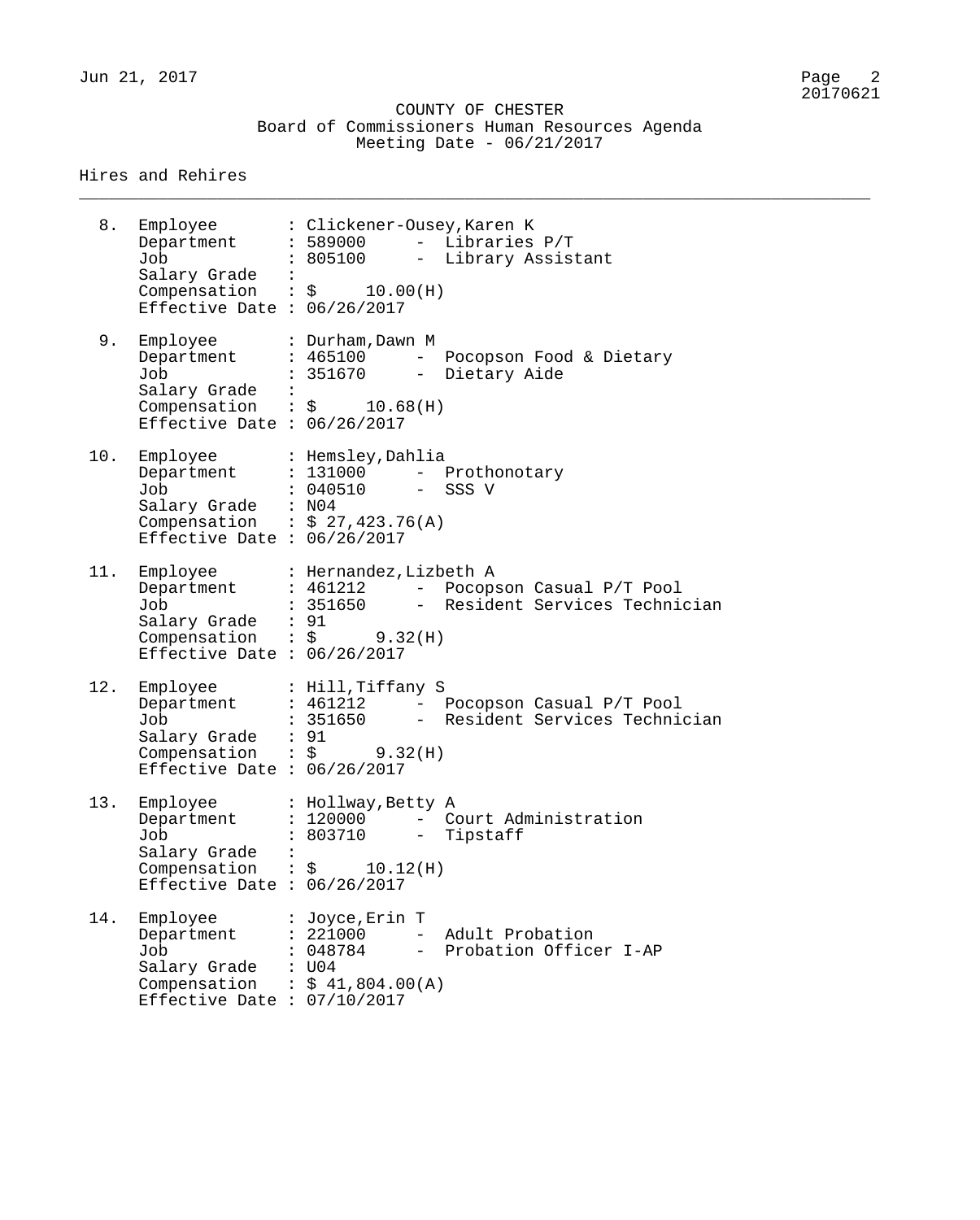#### COUNTY OF CHESTER Board of Commissioners Human Resources Agenda Meeting Date - 06/21/2017

\_\_\_\_\_\_\_\_\_\_\_\_\_\_\_\_\_\_\_\_\_\_\_\_\_\_\_\_\_\_\_\_\_\_\_\_\_\_\_\_\_\_\_\_\_\_\_\_\_\_\_\_\_\_\_\_\_\_\_\_\_\_\_\_\_\_\_\_\_\_\_\_\_\_\_\_\_\_\_\_

| 15. | Employee : Luzi, Alyssa M<br>Job<br>Salary Grade : N01<br>Effective Date : $06/26/2017$        | Department : 461210 - Pocopson Nursing Care<br>: 041420<br>- Nurse Aide<br>Compensation : $$ 26,055.90(A)$                                                 |
|-----|------------------------------------------------------------------------------------------------|------------------------------------------------------------------------------------------------------------------------------------------------------------|
| 16. | Job<br>Salary Grade : T04<br>Effective Date : $07/10/2017$                                     | Employee : Mentzer, Mathew<br>Department : 451144 - Drug and Alcohol<br>: 048655 - D&A Case Mgmnt Spclst<br>Compensation : $$34,054.80(A)$                 |
| 17. | Job<br>Salary Grade : U04<br>Effective Date : $07/10/2017$                                     | Employee : Montella, Kathryn<br>Department : 221000 - Adult Probation<br>- Probation Officer I-AP<br>: 048784<br>Compensation : $$ 41,804.00(A)$           |
| 18. | Job<br>Salary Grade : E06<br>Effective Date : $06/26/2017$                                     | Employee : Plona, Theresa R<br>Department : 589100 - Chester County Library<br>: 020310 - Manager, Finance & Admin Svcs<br>Compensation : $$ 68,500.00(A)$ |
| 19. | Employee<br>Department<br>Job<br>Salary Grade : 91<br>Effective Date : $06/26/2017$            | : Rodeback, Christine E<br>: 461212 - Pocopson Casual P/T Pool<br>: 351650 - Resident Services Technician<br>Compensation : $\frac{1}{2}$ 9.32(H)          |
| 20. | Department<br>Job<br>Salary Grade<br>Effective Date : $06/12/2017$                             | Employee : Rodriguez, Bryan<br>: 126000<br>- Clerk of Courts<br>: 041120<br>- SSS III<br>: N02<br>Compensation : $$27,423.76(A)$                           |
| 21. | Employee<br>Department<br>Job<br>Salary Grade<br>Compensation<br>Effective Date : $06/26/2017$ | Sakal,James M<br>- Libraries P/T<br>: 589000<br>805010<br>Library Page<br>$ -$<br>8.50(H)<br>\$                                                            |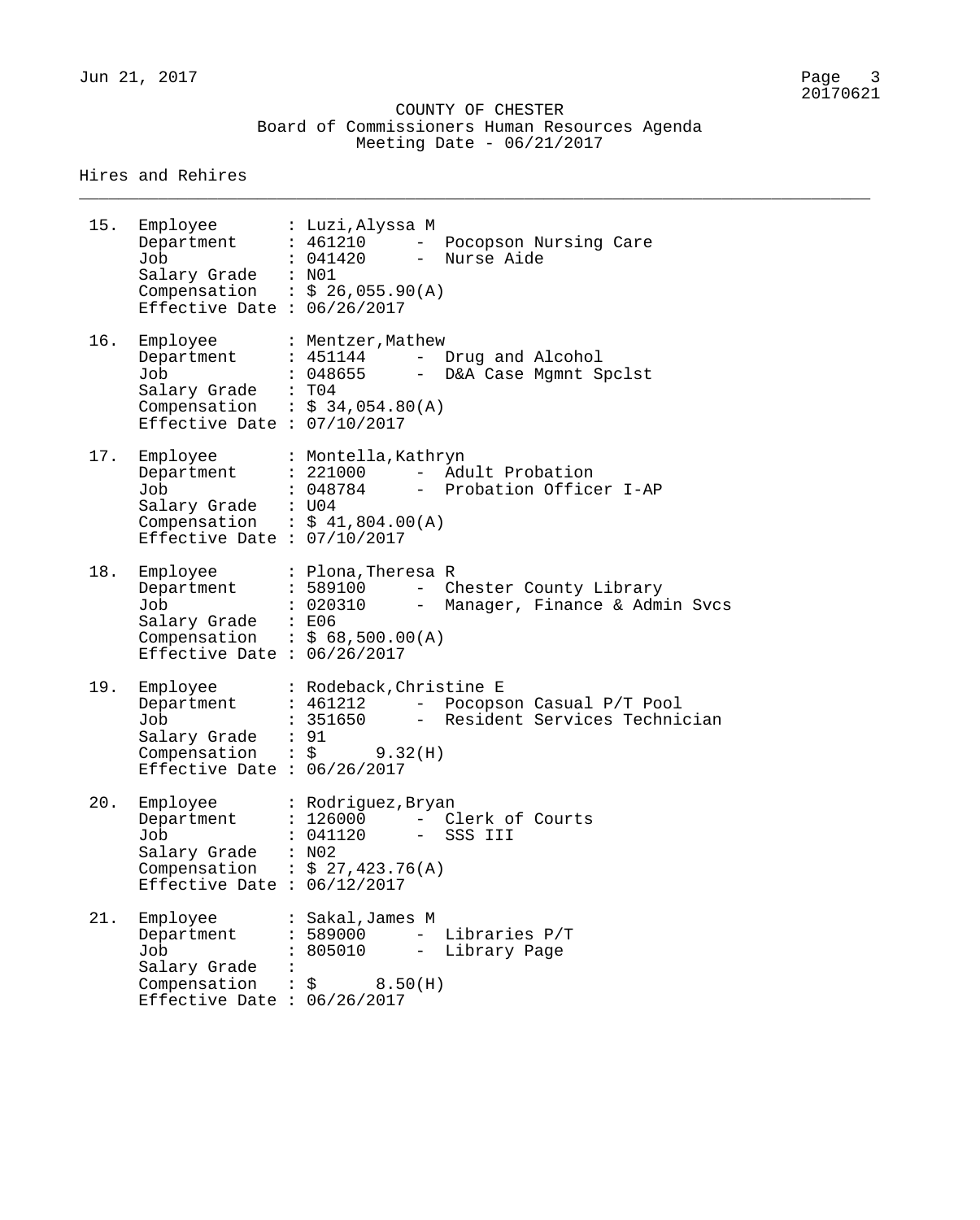#### COUNTY OF CHESTER Board of Commissioners Human Resources Agenda Meeting Date - 06/21/2017

\_\_\_\_\_\_\_\_\_\_\_\_\_\_\_\_\_\_\_\_\_\_\_\_\_\_\_\_\_\_\_\_\_\_\_\_\_\_\_\_\_\_\_\_\_\_\_\_\_\_\_\_\_\_\_\_\_\_\_\_\_\_\_\_\_\_\_\_\_\_\_\_\_\_\_\_\_\_\_\_

| 22. | Employee<br>Job<br>Salary Grade : N27<br>Compensation : $$20,829.90(A)$<br>Effective Date : $06/26/2017$  |                      | : Santiago-Vazquez, Natalia M<br>Department : 467100 - Pocopson Housekeeping<br>: 041711 - Housekeeper                                              |
|-----|-----------------------------------------------------------------------------------------------------------|----------------------|-----------------------------------------------------------------------------------------------------------------------------------------------------|
| 23. | Employee<br>Department<br>Job<br>Salary Grade : N27<br>Effective Date : $06/26/2017$                      |                      | : Sharpe,Tina M<br>: 465100 - Pocopson Food & Dietary<br>: 041671 - Dietary Aide<br>Compensation : $$20,829.90(A)$                                  |
| 24. | Employee<br>Job<br>Salary Grade : N01<br>Effective Date : $06/26/2017$                                    |                      | : Sherrod, Kelili D<br>Department : 461210 - Pocopson Nursing Care<br>: 041420 - Nurse Aide<br>Compensation : $$26,055.90(A)$                       |
| 25. | Employee<br>Job<br>Salary Grade : T06<br>Compensation : $$38,177.10(A)$<br>Effective Date : $07/17/2017$  |                      | : Showell, Allen L<br>Department : 451145 - Children, Youth and Families<br>: 048563 - Casework Specialist                                          |
| 26. | Employee<br>Job<br>Salary Grade : T06<br>Compensation : $$38,177.10(A)$<br>Effective Date : $07/17/2017$  |                      | : Simononis, Samantha M<br>Department : 451145 - Children, Youth and Families<br>: 048563 - Casework Specialist                                     |
| 27. | Employee<br>Department<br>Job<br>Salary Grade<br>Compensation : \$<br>Effective Date : $06/26/2017$       |                      | : Stewart, Melissa L<br>Libraries P/T<br>: 589000<br>$\mathcal{L}_{\text{max}}$ and $\mathcal{L}_{\text{max}}$<br>805010<br>Library Page<br>8.50(H) |
| 28. | Employee<br>Department<br>Job<br>Salary Grade<br>Compensation<br>Effective Date : $06/20/2017$<br>Comment | $\ddot{\phantom{0}}$ | : Szewczykowski,Julia C<br>: 055000<br>- Controller<br>801060<br>- General Clerk<br>$:$ $\zeta$<br>11.41(H)<br>Temp end 12/31/17                    |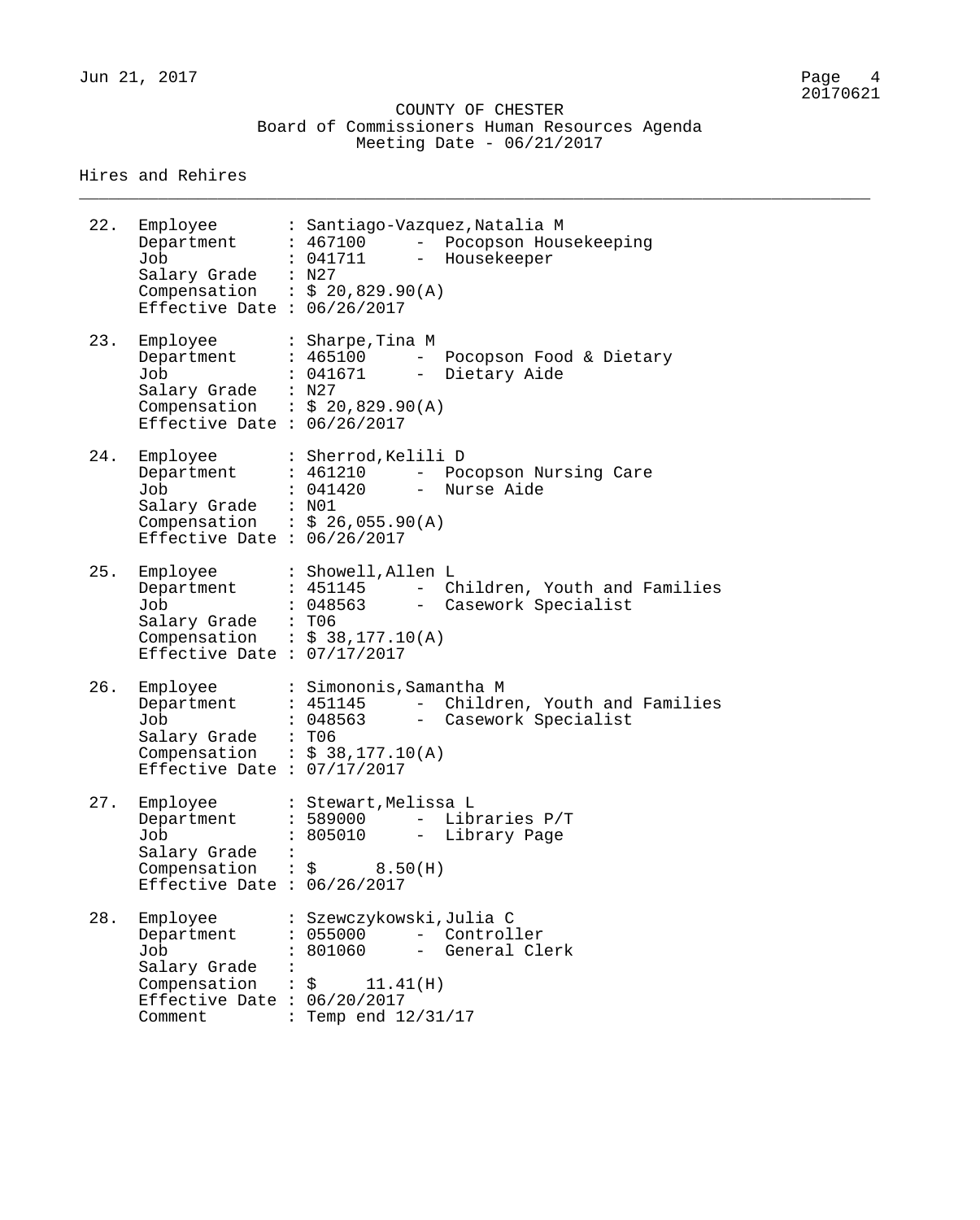\_\_\_\_\_\_\_\_\_\_\_\_\_\_\_\_\_\_\_\_\_\_\_\_\_\_\_\_\_\_\_\_\_\_\_\_\_\_\_\_\_\_\_\_\_\_\_\_\_\_\_\_\_\_\_\_\_\_\_\_\_\_\_\_\_\_\_\_\_\_\_\_\_\_\_\_\_\_\_\_

|     | 29. Employee<br>Department : 589300 - Henrietta Hankin Library<br>Job<br>Salary Grade : E02<br>Compensation : $$38,540.32(A)$<br>Effective Date : $06/26/2017$ | : Viola,Claire Michelle<br>: 030350 - Librarian II |  |  |
|-----|----------------------------------------------------------------------------------------------------------------------------------------------------------------|----------------------------------------------------|--|--|
| 30. | Employee<br>Department : 133000 - Sheriff<br>Job : 041120 - SSS III<br>Salary Grade : N02<br>Compensation : $$ 27,423.76(A)$<br>Effective Date : $07/10/2017$  | : Williams, Angel M                                |  |  |
|     | 31. Employee<br>Department : 251320 - ES Fire Services<br>Job<br>Salary Grade :<br>Compensation : $\sin 14.00(H)$<br>Effective Date : $06/26/2017$             | : Woolson,Matthew W<br>: 240202 - E S Instructor   |  |  |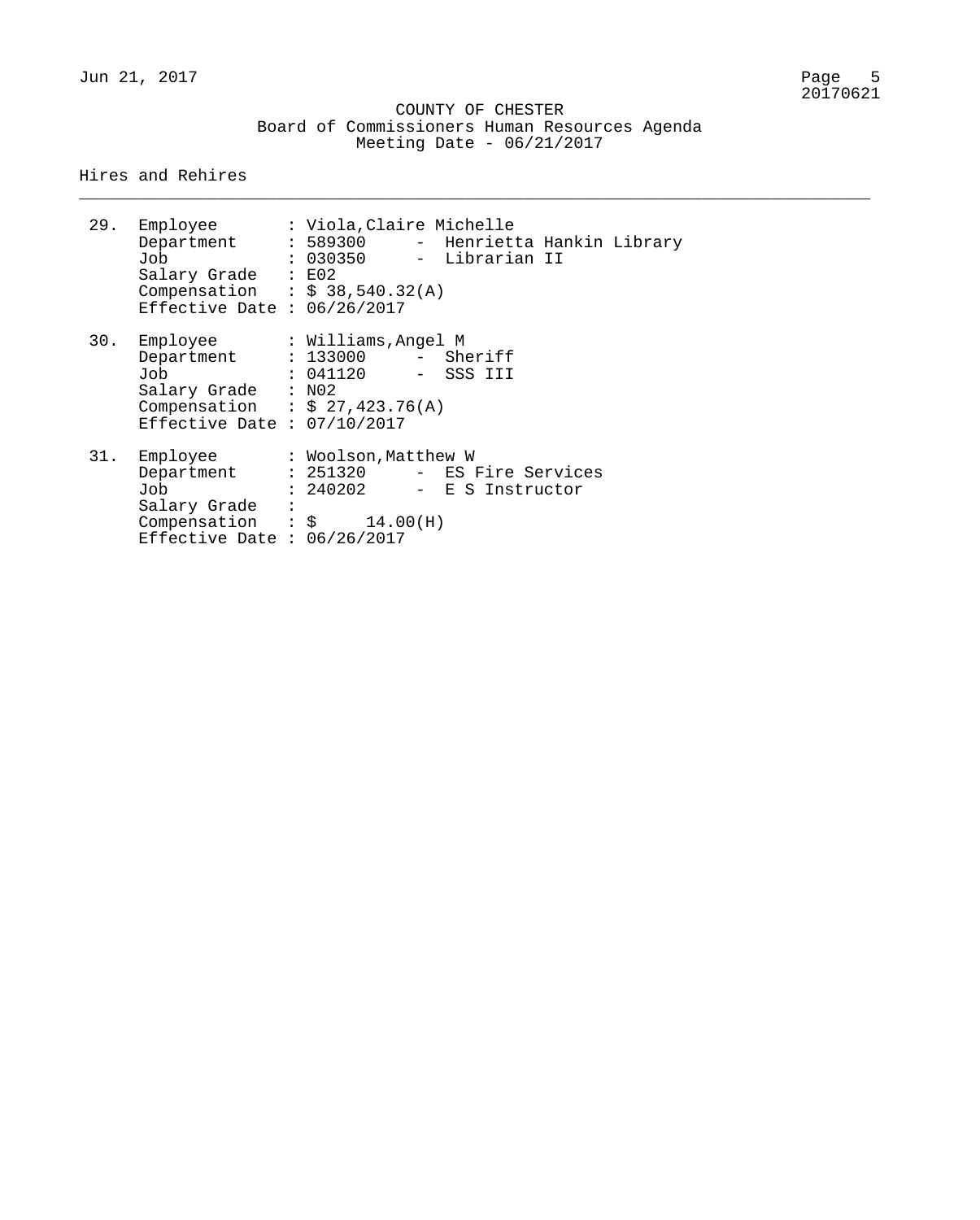\_\_\_\_\_\_\_\_\_\_\_\_\_\_\_\_\_\_\_\_\_\_\_\_\_\_\_\_\_\_\_\_\_\_\_\_\_\_\_\_\_\_\_\_\_\_\_\_\_\_\_\_\_\_\_\_\_\_\_\_\_\_\_\_\_\_\_\_\_\_\_\_\_\_\_\_\_\_\_\_

#### Transfers

| 32. | Employee                                                                                             | : Anderson, Iquesha Y                                                                                                                   |                                                       |
|-----|------------------------------------------------------------------------------------------------------|-----------------------------------------------------------------------------------------------------------------------------------------|-------------------------------------------------------|
|     |                                                                                                      | Proposed                                                                                                                                | Current                                               |
|     | Department<br>Job<br>Salary Grade<br>Compensation<br>Effective Date : $07/08/2017$                   | Pocopson Nursing Care<br>: 461210<br>$-$<br>: 041420<br>Nurse Aide<br>$\overline{\phantom{a}}$<br>: N01<br>$\therefore$ \$ 26,055.90(A) | 461212<br>351650<br>91<br>\$<br>9.32(H)<br>04/19/2017 |
| 33. | Employee                                                                                             | : Folks, Shaniece M                                                                                                                     |                                                       |
|     |                                                                                                      | Proposed                                                                                                                                | Current                                               |
|     | Department<br>Job<br>Salary Grade<br>Compensation : $$26,055.90(A)$<br>Effective Date : $07/08/2017$ | - Pocopson Nursing Care<br>: 461210<br>: 041420<br>Nurse Aide<br>$\frac{1}{2}$ and $\frac{1}{2}$<br>: N01                               | 461212<br>351650<br>91<br>\$<br>9.32(H)<br>04/18/2017 |
| 34. | Employee                                                                                             | : Holmes, Tamela R                                                                                                                      |                                                       |
|     |                                                                                                      | Proposed                                                                                                                                | Current                                               |
|     | Department<br>Job<br>Salary Grade<br>Compensation<br>Effective Date : $07/08/2017$                   | - Pocopson Nursing Care<br>: 461210<br>: 041420<br>Nurse Aide<br>$ -$<br>: N01<br>$\therefore$ \$ 26,055.90(A)                          | 461212<br>351650<br>91<br>\$<br>9.32(H)<br>04/17/2017 |
| 35. | Employee                                                                                             | : Johnson, Antoinette L                                                                                                                 |                                                       |
|     |                                                                                                      | Proposed                                                                                                                                | Current                                               |
|     | Department<br>Job<br>Salary Grade<br>Compensation<br>Effective Date : $07/08/2017$                   | Pocopson Nursing Care<br>: 461210<br>Nurse Aide<br>: 041420<br>$-$<br>: N01<br>$:$ \$ 26,055.90(A)                                      | 461212<br>351650<br>91<br>\$<br>9.32(H)<br>05/15/2017 |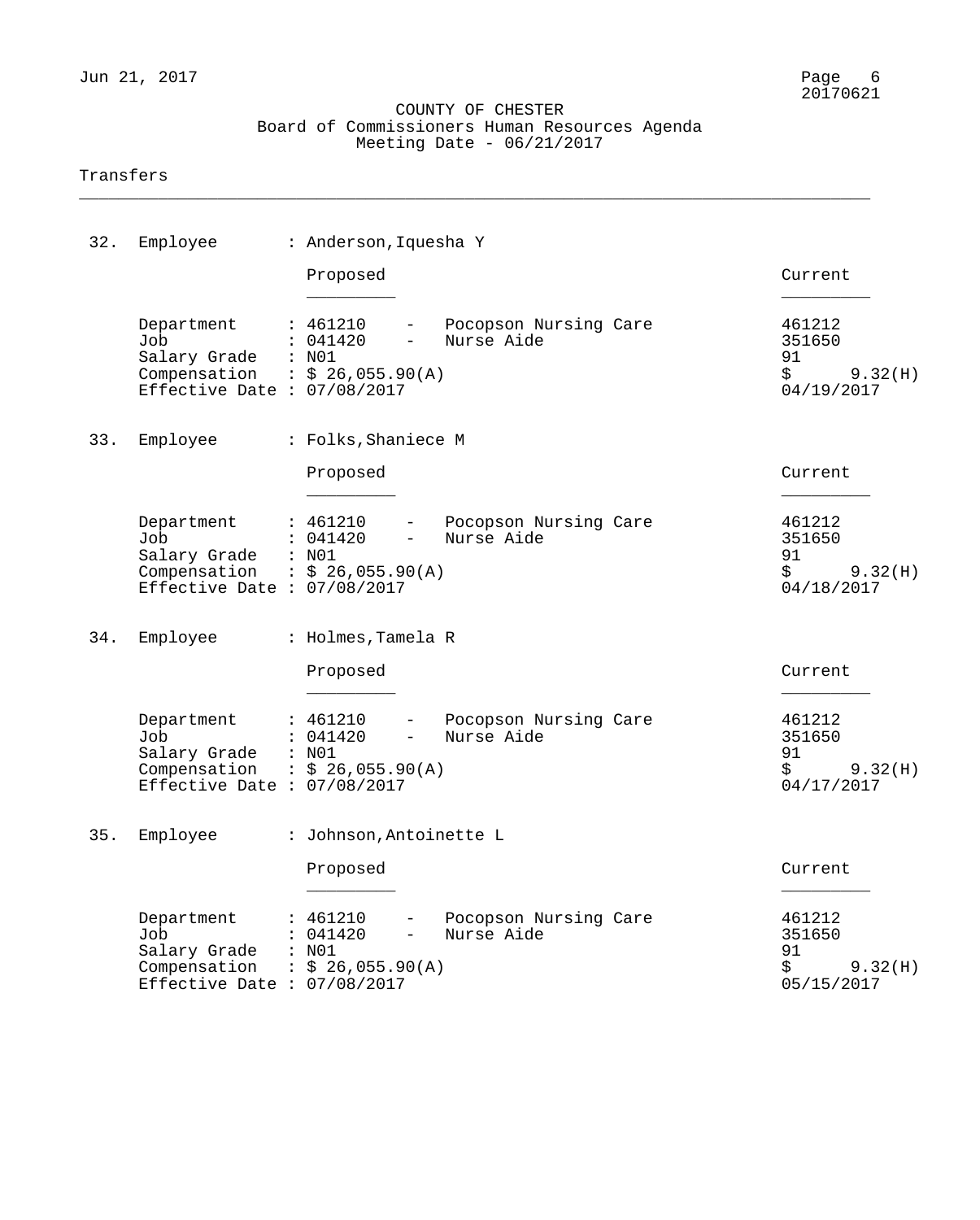\_\_\_\_\_\_\_\_\_\_\_\_\_\_\_\_\_\_\_\_\_\_\_\_\_\_\_\_\_\_\_\_\_\_\_\_\_\_\_\_\_\_\_\_\_\_\_\_\_\_\_\_\_\_\_\_\_\_\_\_\_\_\_\_\_\_\_\_\_\_\_\_\_\_\_\_\_\_\_\_

#### Transfers

| 36. | Employee                                                                                                    | : Kennedy-Warner, Brianna L                                    |                                           |                                                       |
|-----|-------------------------------------------------------------------------------------------------------------|----------------------------------------------------------------|-------------------------------------------|-------------------------------------------------------|
|     |                                                                                                             | Proposed                                                       |                                           | Current                                               |
|     | Department<br>Job<br>Salary Grade : N01<br>Compensation : $$26,055.90(A)$<br>Effective Date : $07/08/2017$  | : 461210<br>$-$ .<br>: 041420<br>$\equiv$                      | Pocopson Nursing Care<br>Nurse Aide       | 461212<br>351650<br>91<br>\$<br>9.32(H)<br>04/17/2017 |
| 37. | Employee                                                                                                    | : Swope, Adam                                                  |                                           |                                                       |
|     |                                                                                                             | Proposed                                                       |                                           | Current                                               |
|     | Department<br>Job<br>Salary Grade : E03<br>Compensation : $$ 46,500.00(A)$<br>Effective Date : $06/10/2017$ | : 011000<br>: 030543<br>$\frac{1}{2}$ and $\frac{1}{2}$        | - Commissioners<br>Administrative Analyst | 011000<br>801060<br>20.00(H)<br>\$.<br>12/21/2016     |
| 38. | Employee                                                                                                    | : Tracey, Serena M                                             |                                           |                                                       |
|     |                                                                                                             | Proposed                                                       |                                           | Current                                               |
|     | Department<br>Job<br>Salary Grade<br>Compensation<br>Effective Date : $06/24/2017$                          | : 065000<br>: 041120<br>: N02<br>$\frac{1}{2}$ \$ 27,423.76(A) | Public Defender<br>SSS III                | 065000<br>801060<br>\$<br>10.50(H)<br>11/28/2016      |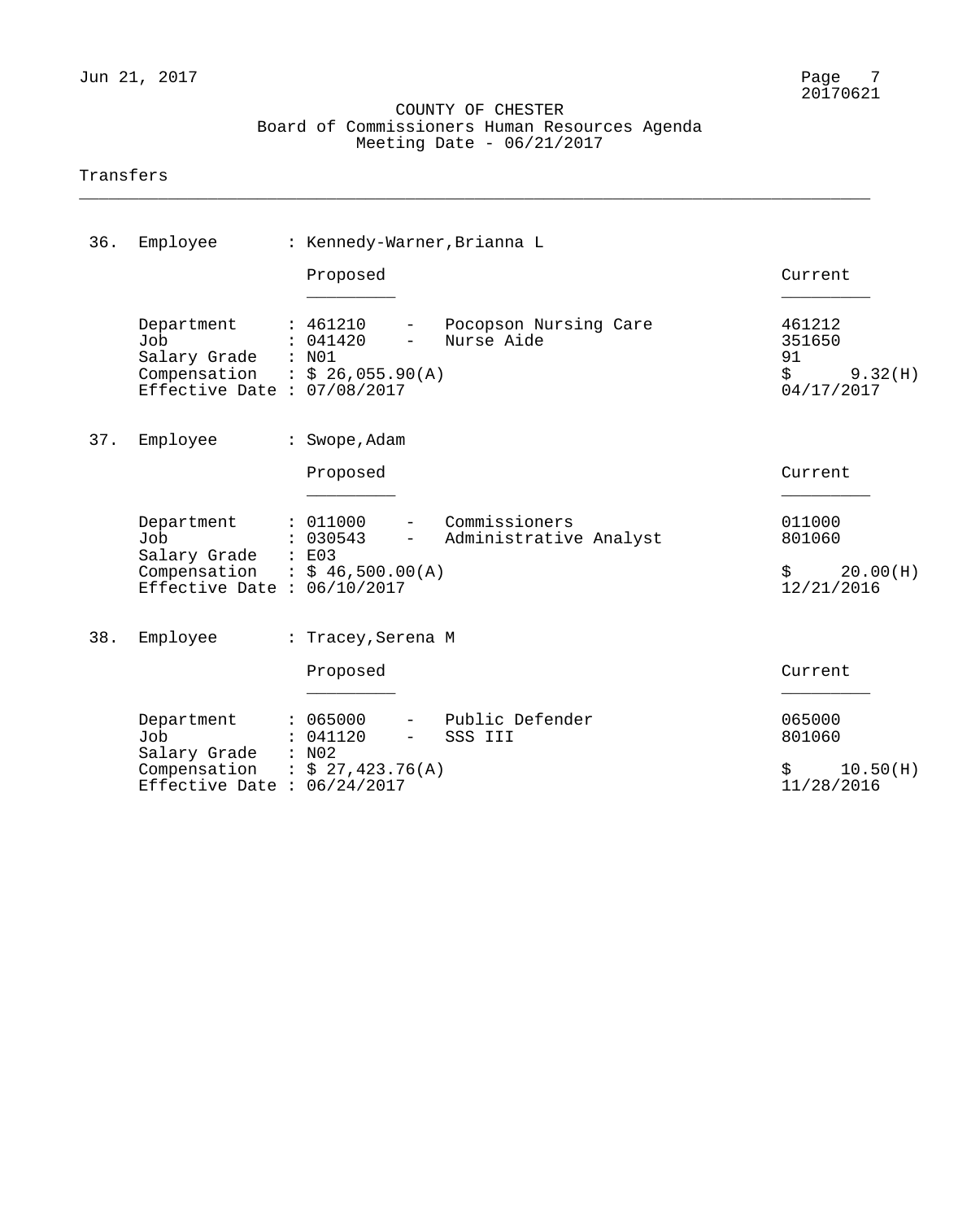\_\_\_\_\_\_\_\_\_\_\_\_\_\_\_\_\_\_\_\_\_\_\_\_\_\_\_\_\_\_\_\_\_\_\_\_\_\_\_\_\_\_\_\_\_\_\_\_\_\_\_\_\_\_\_\_\_\_\_\_\_\_\_\_\_\_\_\_\_\_\_\_\_\_\_\_\_\_\_\_

#### Promotions

| 39. | Employee                                                                                             | : Burgette, Jessica N                                                                                                                              |                                                                     |
|-----|------------------------------------------------------------------------------------------------------|----------------------------------------------------------------------------------------------------------------------------------------------------|---------------------------------------------------------------------|
|     |                                                                                                      | Proposed                                                                                                                                           | Current                                                             |
|     | Department<br>Job<br>Salary Grade<br>Compensation : $$29,493.10(A)$<br>Effective Date : $06/24/2017$ | Public Defender<br>: 065000<br>: 040780<br>SSS IV<br>$-$<br>: N03                                                                                  | 065000<br>041120<br>N02<br>\$27,423.76(A)<br>01/07/2017             |
| 40. | Employee                                                                                             | : Galloway, Katherine                                                                                                                              |                                                                     |
|     |                                                                                                      | Proposed                                                                                                                                           | Current                                                             |
|     | Department<br>Job<br>Salary Grade<br>Compensation : $$41,368.60(A)$<br>Effective Date : $07/08/2017$ | Dist Court 15-4-01 Paoli<br>: 124401<br>$ -$<br>Clerical Supervisor I<br>: 040097<br>$\frac{1}{2}$ and $\frac{1}{2}$<br>: N08                      | 124401<br>041150<br>N02<br>\$29,166.41(A)<br>04/01/2017             |
| 41. | Employee                                                                                             | : Geiser, Rebecca Joan                                                                                                                             |                                                                     |
|     |                                                                                                      | Proposed                                                                                                                                           | Current                                                             |
|     | Department<br>Job<br>Salary Grade<br>Compensation<br>Effective Date : $06/24/2017$                   | Dist Court 15-1-02 West Chestr<br>: 124102<br>$ -$<br>Clerical Supervisor I<br>: 040097<br>$\frac{1}{2}$<br>: N08<br>: $$41,368.60(A)$             | 124301<br>040590<br>N04<br>\$33,796.03(A)<br>04/01/2017             |
| 42. | Employee                                                                                             | : Jones, Nicole E                                                                                                                                  |                                                                     |
|     |                                                                                                      | Proposed                                                                                                                                           | Current                                                             |
|     | Department<br>Job<br>Salary Grade<br>Compensation<br>Effective Date : $07/08/2017$                   | Children, Youth and Families<br>: 451145<br>Child Abuse Investigation Supv<br>: 020582<br>$\overline{\phantom{0}}$<br>: E04<br>$:$ \$ 49,219.95(A) | 451145<br>048570<br>T <sub>06</sub><br>\$40,403.78(A)<br>04/01/2017 |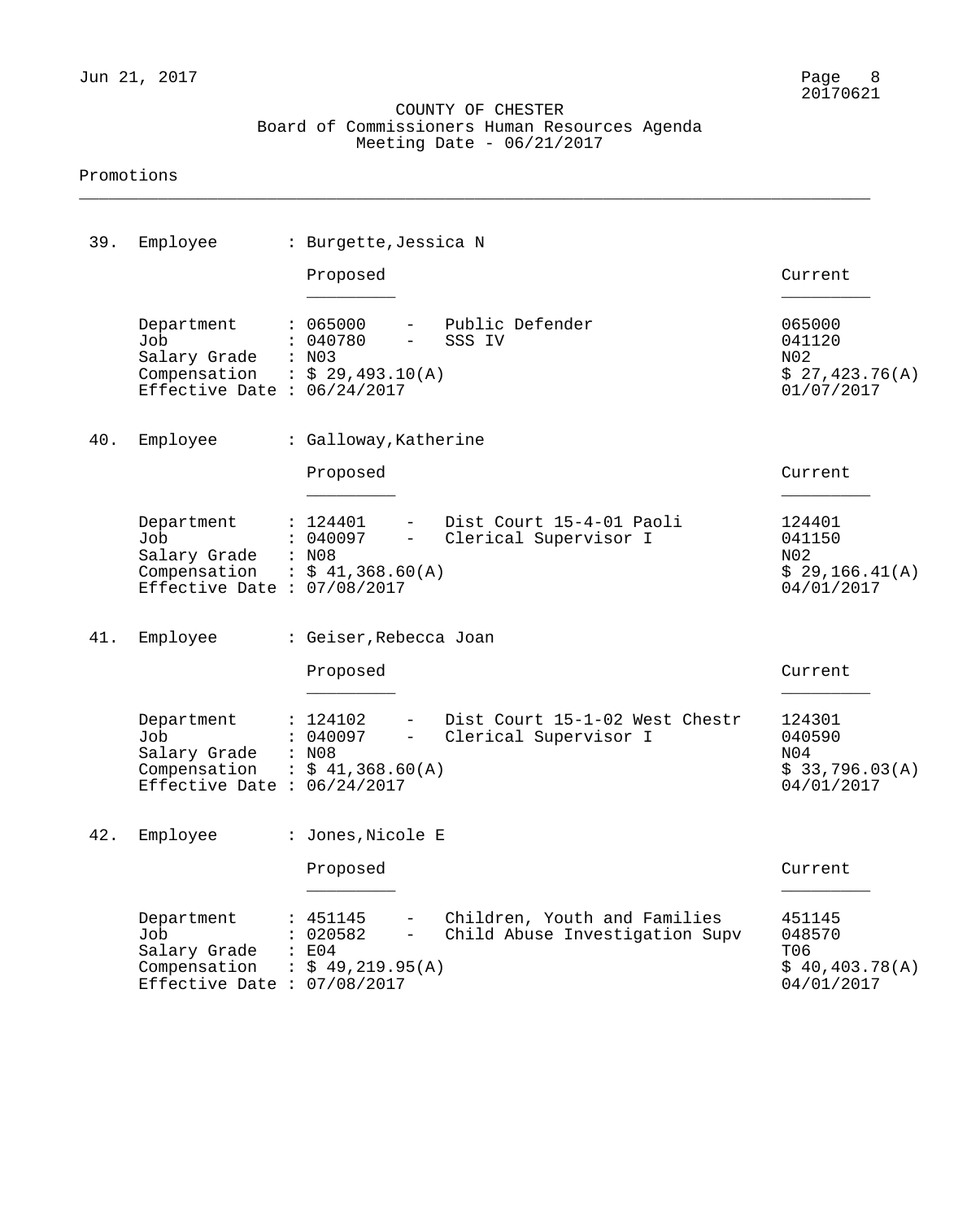\_\_\_\_\_\_\_\_\_\_\_\_\_\_\_\_\_\_\_\_\_\_\_\_\_\_\_\_\_\_\_\_\_\_\_\_\_\_\_\_\_\_\_\_\_\_\_\_\_\_\_\_\_\_\_\_\_\_\_\_\_\_\_\_\_\_\_\_\_\_\_\_\_\_\_\_\_\_\_\_

#### Promotions

| 43. | Employee                                                                                              | : Lusk, Michael J                                                                                |                                                   |                                                                     |
|-----|-------------------------------------------------------------------------------------------------------|--------------------------------------------------------------------------------------------------|---------------------------------------------------|---------------------------------------------------------------------|
|     |                                                                                                       | Proposed                                                                                         |                                                   | Current                                                             |
|     | Department<br>Job<br>Salary Grade<br>Compensation : $$36,339.94(A)$<br>Effective Date : $06/10/2017$  | : 126000<br>: 040151<br>$\frac{1}{2}$ and $\frac{1}{2}$<br>: N06                                 | - Clerk of Courts<br>Special Projects Coordinator | 126000<br>041120<br>N02<br>\$28, 246.47(A)<br>04/01/2017            |
| 44. | Employee                                                                                              | : Roberts, George E                                                                              |                                                   |                                                                     |
|     |                                                                                                       | Proposed                                                                                         |                                                   | Current                                                             |
|     | Department<br>Job<br>Salary Grade<br>Compensation : $$ 70,748.73(A)$<br>Effective Date : $07/08/2017$ | : 210000<br>: 020490<br>$\overline{\phantom{0}}$<br>: CO7                                        | - Chester County Prison<br>Dir Inmate Svcs        | 210000<br>020530<br>CO <sub>6</sub><br>\$66,744.09(A)<br>04/01/2017 |
| 45. | Employee                                                                                              | : Ryan, Casey Leigh                                                                              |                                                   |                                                                     |
|     |                                                                                                       | Proposed                                                                                         |                                                   | Current                                                             |
|     | Department<br>Job<br>Salary Grade<br>Compensation<br>Effective Date : $07/08/2017$                    | : 129000<br>$\overline{\phantom{a}}$<br>: 040510<br>$-$<br>: N04<br>$\therefore$ \$ 32,419.66(A) | District Attorney<br>SSS V                        | 129000<br>041120<br>N02<br>\$29,166.41(A)<br>04/01/2017             |
|     | 46. Employee                                                                                          | : Sapp, David Alex                                                                               |                                                   |                                                                     |
|     |                                                                                                       | Proposed                                                                                         |                                                   | Current                                                             |
|     | Department<br>Job                                                                                     | : 065000<br>$ -$<br>: 241210<br>$ -$                                                             | Public Defender<br>Interviewer Verifier           | 131000<br>801060                                                    |
|     | Salary Grade<br>Compensation : $\frac{15.06(H)}{}$<br>Effective Date : $06/24/2017$                   |                                                                                                  |                                                   | 15.00(H)<br>$\ddot{\mathbf{S}}$<br>02/21/2017                       |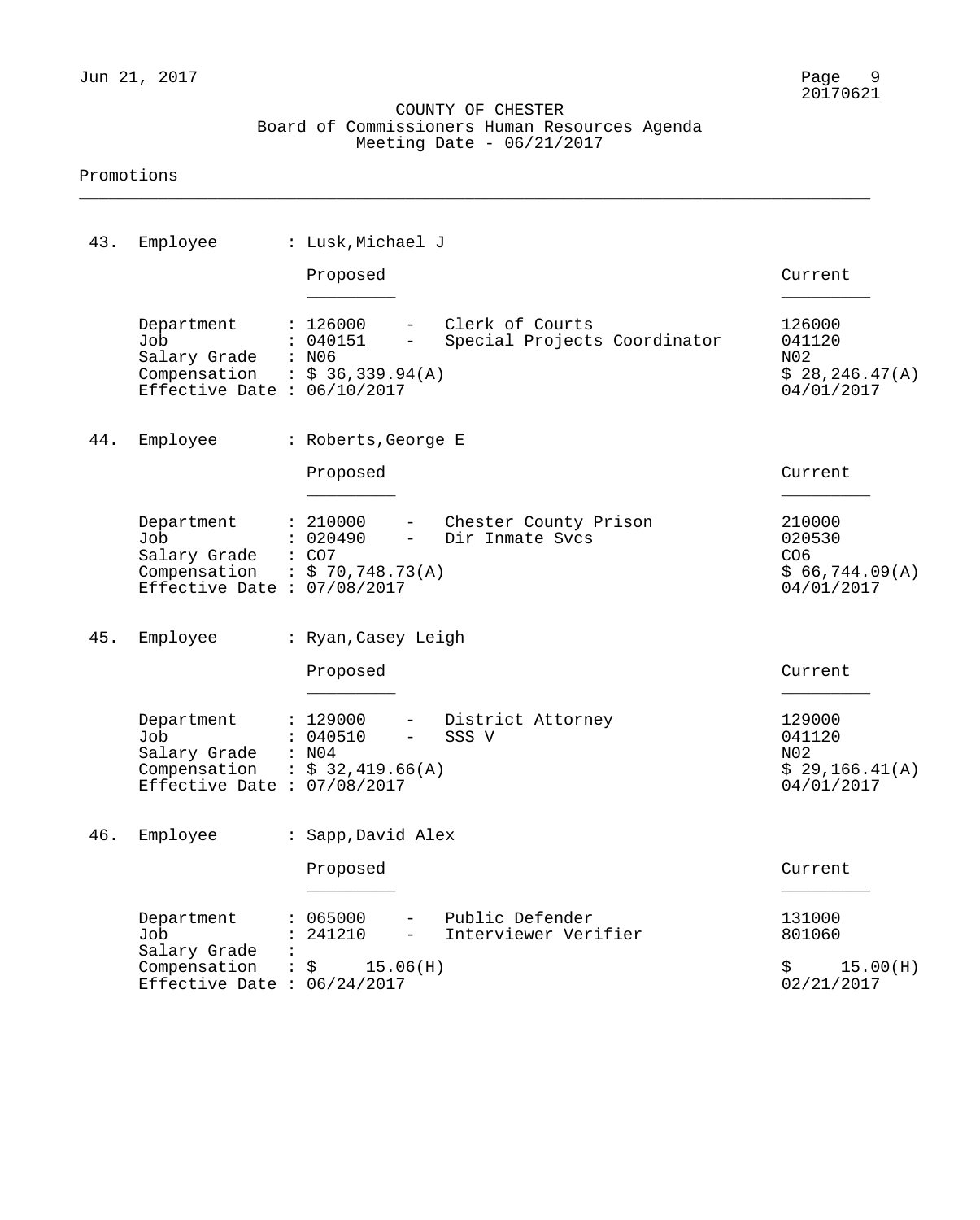\_\_\_\_\_\_\_\_\_\_\_\_\_\_\_\_\_\_\_\_\_\_\_\_\_\_\_\_\_\_\_\_\_\_\_\_\_\_\_\_\_\_\_\_\_\_\_\_\_\_\_\_\_\_\_\_\_\_\_\_\_\_\_\_\_\_\_\_\_\_\_\_\_\_\_\_\_\_\_\_

#### Promotions

| 47. | Employee                                                                                                    | : Walton, Donna R                                                                  |                                                |                                                         |
|-----|-------------------------------------------------------------------------------------------------------------|------------------------------------------------------------------------------------|------------------------------------------------|---------------------------------------------------------|
|     |                                                                                                             | Proposed                                                                           |                                                | Current                                                 |
|     | Department<br>Job<br>Salary Grade : N04<br>Compensation : $$ 37,000.00(A)$<br>Effective Date : $07/08/2017$ | : 133000<br>: 040510                                                               | Sheriff<br>SSS V                               | 133000<br>041120<br>N02<br>\$34,000.00(A)<br>01/07/2017 |
| 48. | Employee                                                                                                    | : Ziegler, Lewis T                                                                 |                                                |                                                         |
|     |                                                                                                             | Proposed                                                                           |                                                | Current                                                 |
|     | Department<br>Job<br>Salary Grade<br>Compensation : $$ 67,682.27(A)$<br>Effective Date : $06/24/2017$       | : 251200<br>$\frac{1}{2}$ and $\frac{1}{2}$<br>: 040190<br>$\overline{a}$<br>: N08 | Public Safety Communications<br>Platoon Leader | 251200<br>040192<br>N08<br>\$65,710.96(A)<br>04/01/2017 |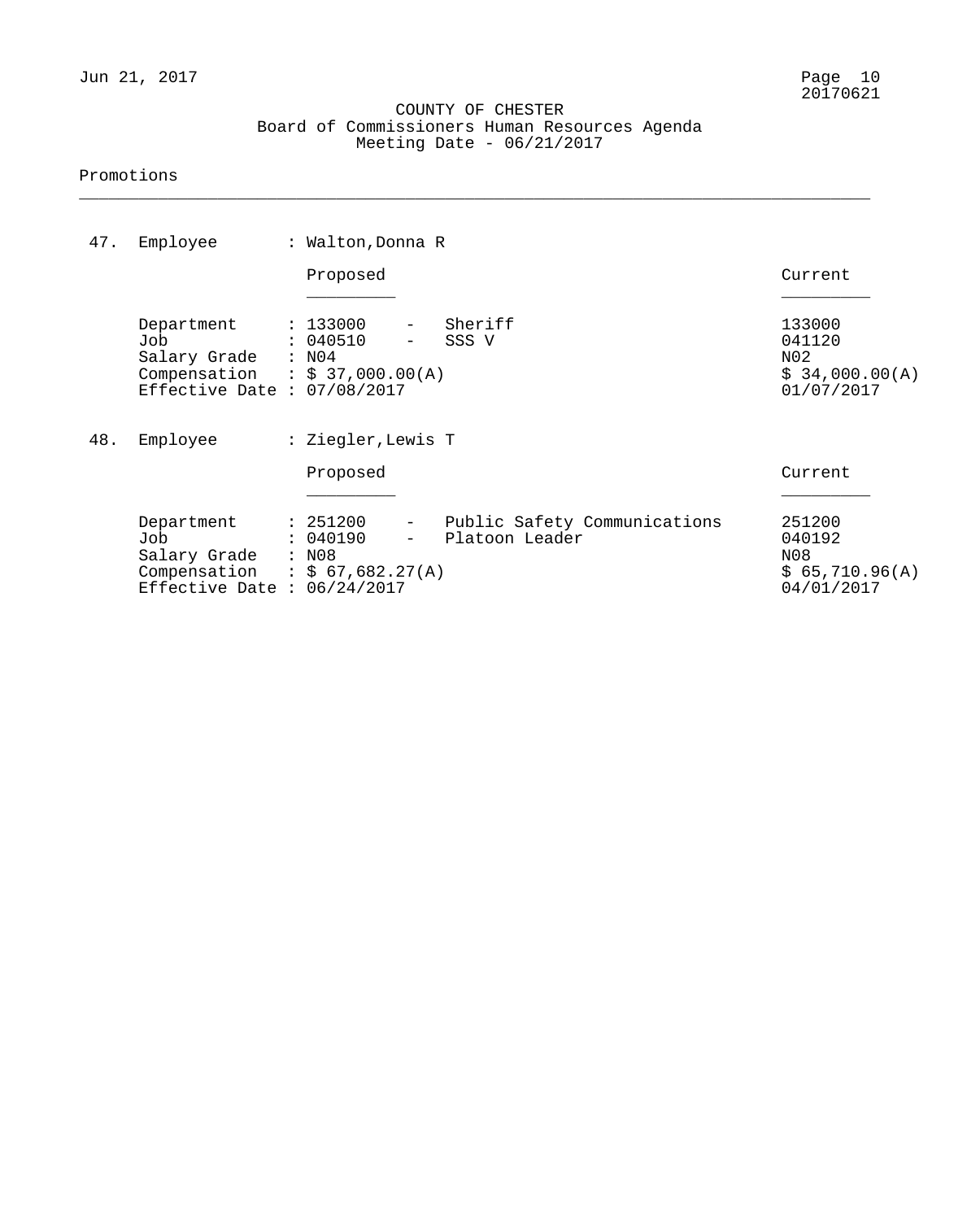COUNTY OF CHESTER Board of Commissioners Human Resources Agenda Meeting Date - 06/21/2017

\_\_\_\_\_\_\_\_\_\_\_\_\_\_\_\_\_\_\_\_\_\_\_\_\_\_\_\_\_\_\_\_\_\_\_\_\_\_\_\_\_\_\_\_\_\_\_\_\_\_\_\_\_\_\_\_\_\_\_\_\_\_\_\_\_\_\_\_\_\_\_\_\_\_\_\_\_\_\_\_

End of Employment

| 49. | Employee : Blake, Ashley A<br>Department : 451143<br>Job<br>Effective Date : $06/06/2017$       | : 048933                                         | $-$<br>$  \,$                               | Office of Aging Services<br>Aging Care Manager        |
|-----|-------------------------------------------------------------------------------------------------|--------------------------------------------------|---------------------------------------------|-------------------------------------------------------|
| 50. | Employee<br>Department : 210000<br>Job<br>Effective Date : $07/05/2017$                         | : Burns, Meghan E<br>: 040920                    | $\equiv$<br>$\frac{1}{2}$ and $\frac{1}{2}$ | Chester County Prison<br>Correctional Officer I       |
| 51. | Employee : Dewson, Eileen K<br>Department : 451145<br>Job<br>Effective Date : $05/31/2017$      | . 048563                                         | $\sim$                                      | - Children, Youth and Families<br>Casework Specialist |
| 52. | Employee : Emerick, Teresa<br>Department : 014000<br>Job<br>Effective Date : $07/08/2017$       | . 040141                                         | $\frac{1}{2}$ and $\frac{1}{2}$             | Human Resources<br>- Benefits Administrator II        |
| 53. | Employee : Firlein, Valerie L<br>Department : 129000<br>Job<br>Effective Date : $07/01/2017$    | : 040510                                         | $\frac{1}{2}$                               | - District Attorney<br>SSS V                          |
| 54. | Employee<br>Department : $25\overline{1}\overline{2}00$<br>Job<br>Effective Date : $06/09/2017$ | : Hogga, Jaclyn M<br>: 040730                    | $\frac{1}{2}$ and $\frac{1}{2}$             | Public Safety Communications<br>Telecommunicator I    |
| 55. | Employee<br>Department : 588300<br>Job : 801190<br>Effective Date : $06/11/2017$                | : Hoover, Michelle                               |                                             | - Parks Nottingham<br>- Clerk/Steno                   |
| 56. | Employee<br>Department<br>Job<br>Effective Date : $06/12/2017$                                  | : Ishola, Olateju T<br>: 453205<br>: 806210      |                                             | - Chester County Youth Center<br>Youth Center Officer |
| 57. | Employee<br>Department<br>Job<br>Effective Date : $07/08/2017$                                  | : Jones, Amanda C<br>: 461210<br>: 041420        |                                             | Pocopson Nursing Care<br>Nurse Aide                   |
| 58. | Employee<br>Department<br>Job<br>Effective Date : $07/01/2017$                                  | : Mason, Cara Marguerite<br>: 478210<br>: 030651 | $ \,$<br>$\qquad \qquad -$                  | Nursing<br>Nutritionist                               |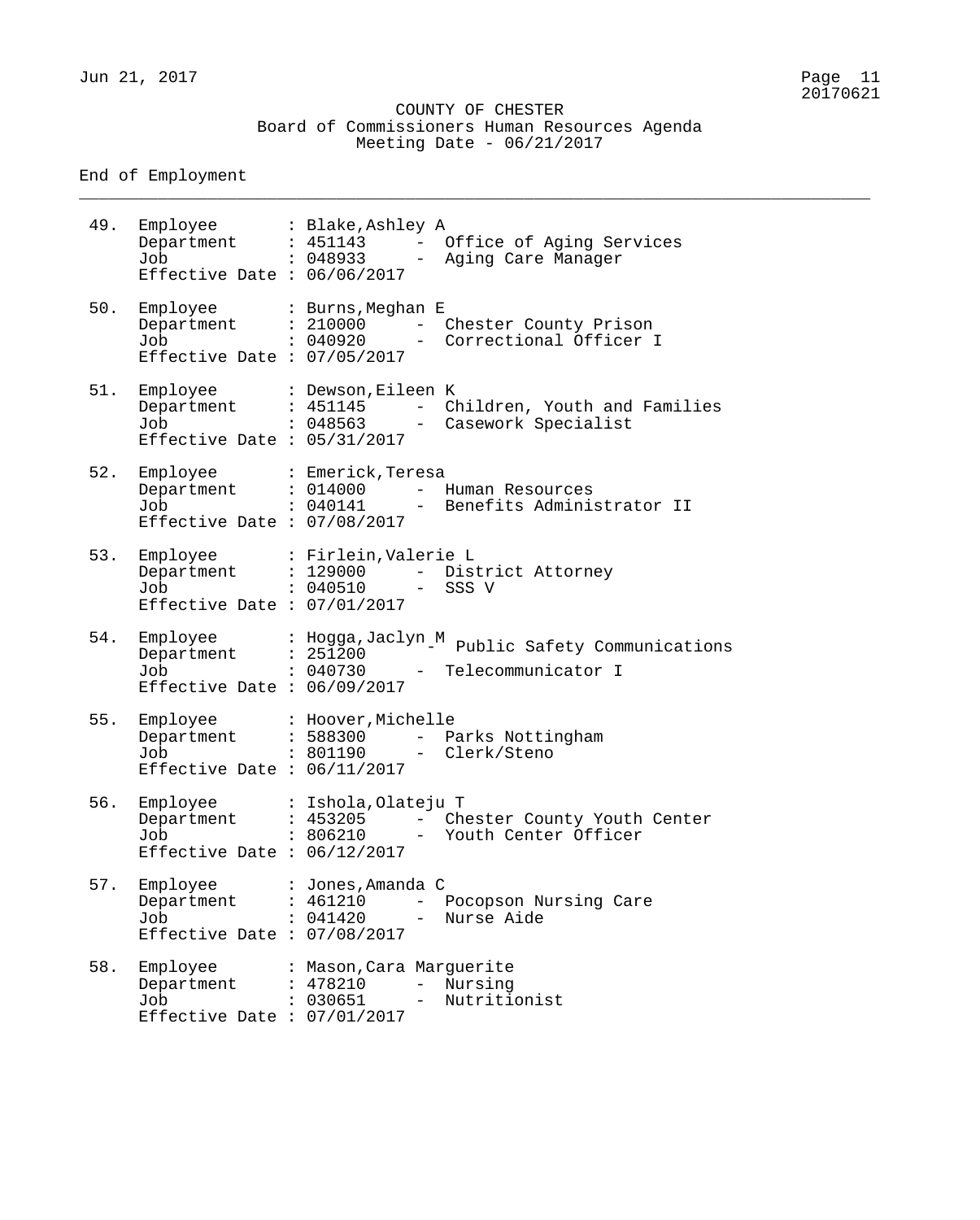Jun 21, 2017 Page 12

#### COUNTY OF CHESTER Board of Commissioners Human Resources Agenda Meeting Date - 06/21/2017

\_\_\_\_\_\_\_\_\_\_\_\_\_\_\_\_\_\_\_\_\_\_\_\_\_\_\_\_\_\_\_\_\_\_\_\_\_\_\_\_\_\_\_\_\_\_\_\_\_\_\_\_\_\_\_\_\_\_\_\_\_\_\_\_\_\_\_\_\_\_\_\_\_\_\_\_\_\_\_\_

End of Employment

59. Employee : Missimo,Walter A Department : 588400 - Parks Warwick Job : 808102 - PT Ranger Effective Date : 06/05/2017 60. Employee : Moss,Caleshia D Department : 461210 - Pocopson Nursing Care Job : 041420 - Nurse Aide Effective Date : 07/10/2017 61. Employee : Mrakovich,Katie M S Department : 588500 - Parks Springton Manor Job : 808102 - PT Ranger Effective Date : 07/03/2017 62. Employee : Powers,Ashley Katherine Department : 124401 - Dist Court 15-4-01 Paoli Job : 040097 - Clerical Supervisor I Effective Date : 07/08/2017 63. Employee : Prince,Rachel Elizabeth Department : 131000 - Prothonotary Job : 040510 - SSS V Effective Date : 06/24/2017 64. Employee : Rodeback,Christine E Department : 461212 - Pocopson Casual P/T Pool Job : 351650 - Resident Services Technician Effective Date : 06/26/2017 65. Employee : Siegfried,Gavin B Department : 131000 - Prothonotary Job : 040780 - SSS IV Effective Date : 07/08/2017 66. Employee : Williford-Shelton, Kenise L<br>Department : 451145 - Children, You Department : 451145 - Children, Youth and Families Job : 048563 - Casework Specialist Effective Date : 07/01/2017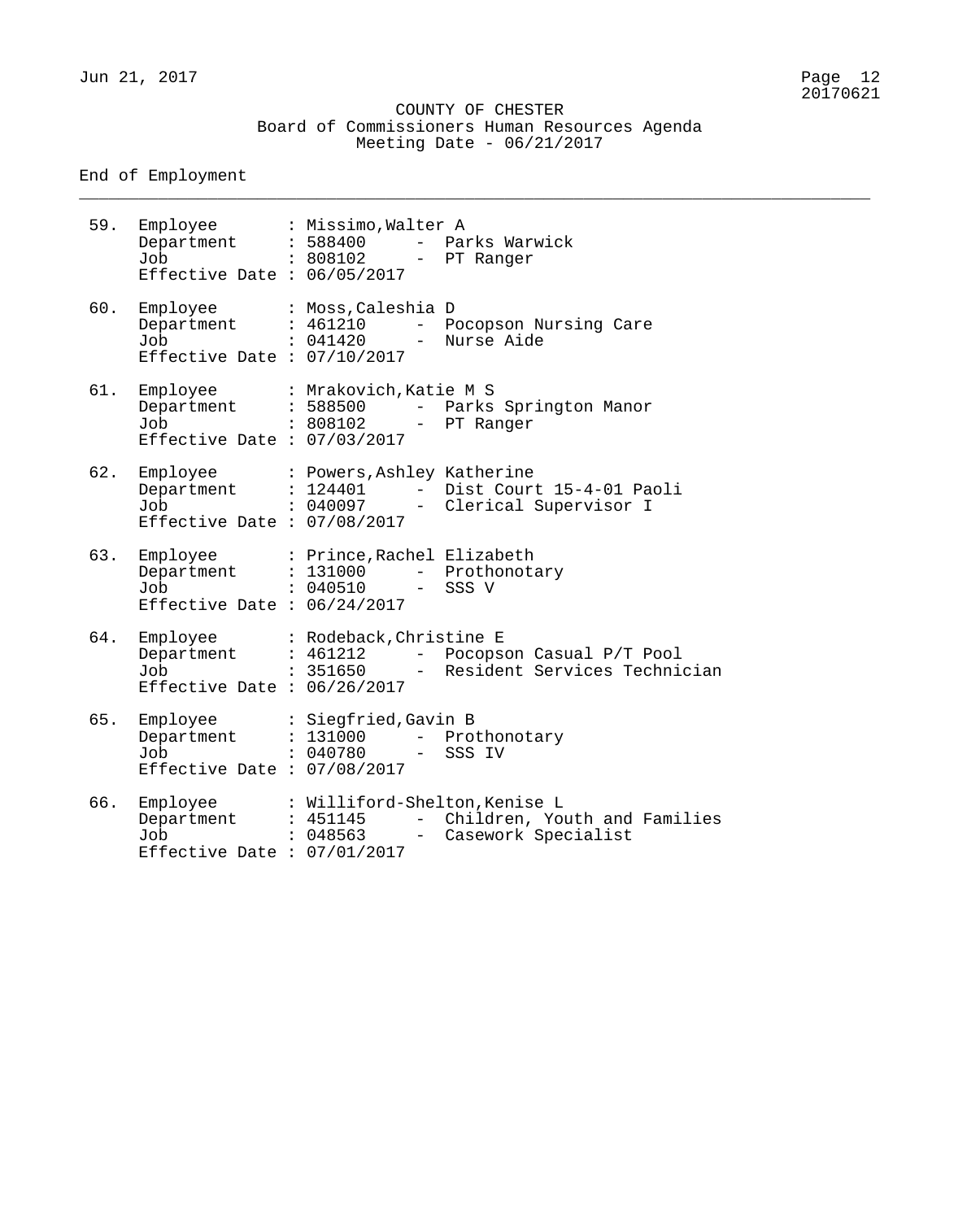\_\_\_\_\_\_\_\_\_\_\_\_\_\_\_\_\_\_\_\_\_\_\_\_\_\_\_\_\_\_\_\_\_\_\_\_\_\_\_\_\_\_\_\_\_\_\_\_\_\_\_\_\_\_\_\_\_\_\_\_\_\_\_\_\_\_\_\_\_\_\_\_\_\_\_\_\_\_\_\_

#### Retirements

| 67. | Employee                      | : Eastburn, Loretta A |  |                                  |  |  |  |  |  |  |
|-----|-------------------------------|-----------------------|--|----------------------------------|--|--|--|--|--|--|
|     | Department                    | : 451141              |  | - Mental Hlth/Intel & Dev Disabl |  |  |  |  |  |  |
|     | Job J                         | . 030010              |  | - IDD Program Specialist II      |  |  |  |  |  |  |
|     | Effective Date : $09/02/2017$ |                       |  |                                  |  |  |  |  |  |  |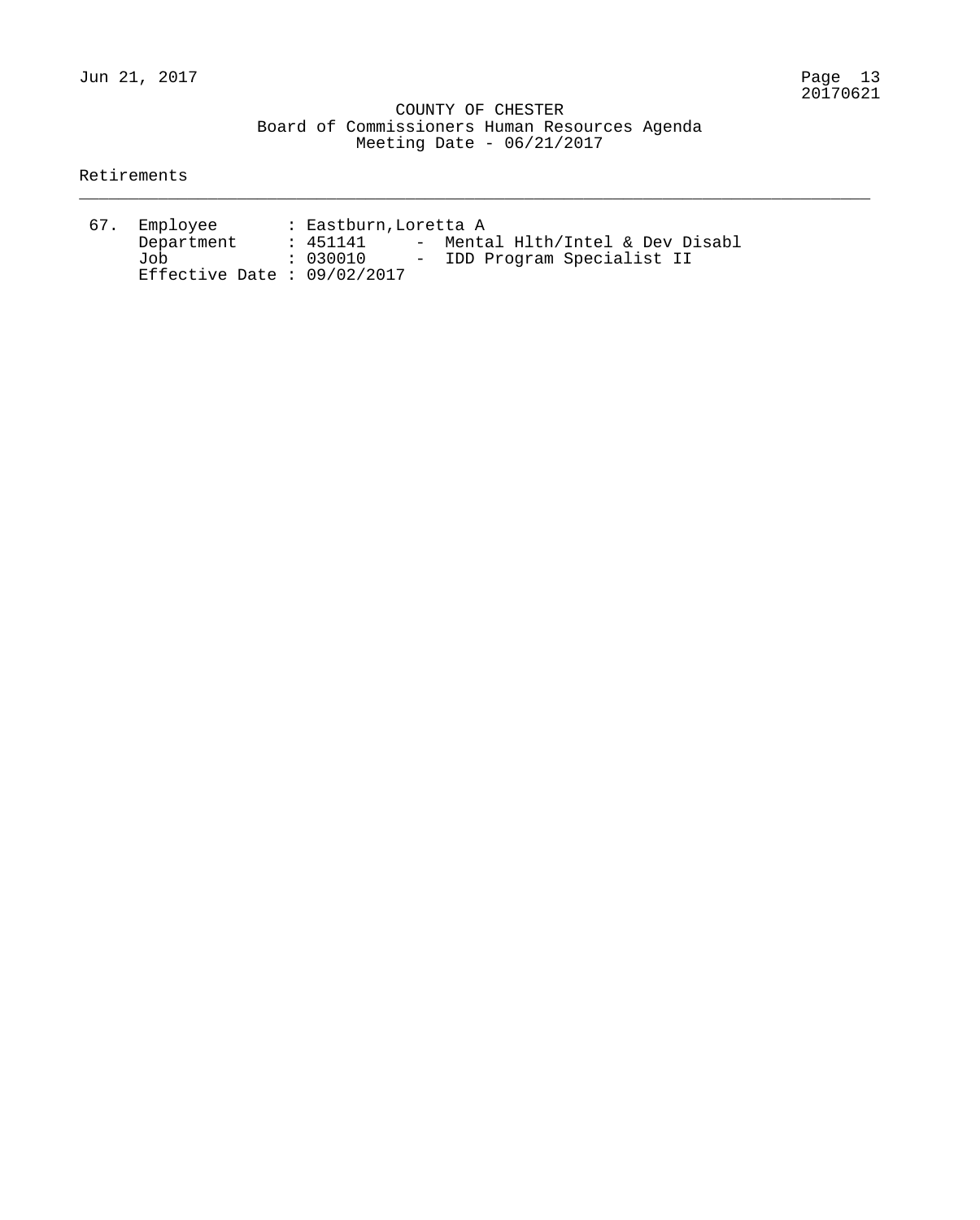### **COUNTY OF CHESTER Finance Agenda**

# **Commissioners' Meeting, June 21, 2017**

- 1. Budget Change 09-17
- 2. Vouchers as submitted by the Controller